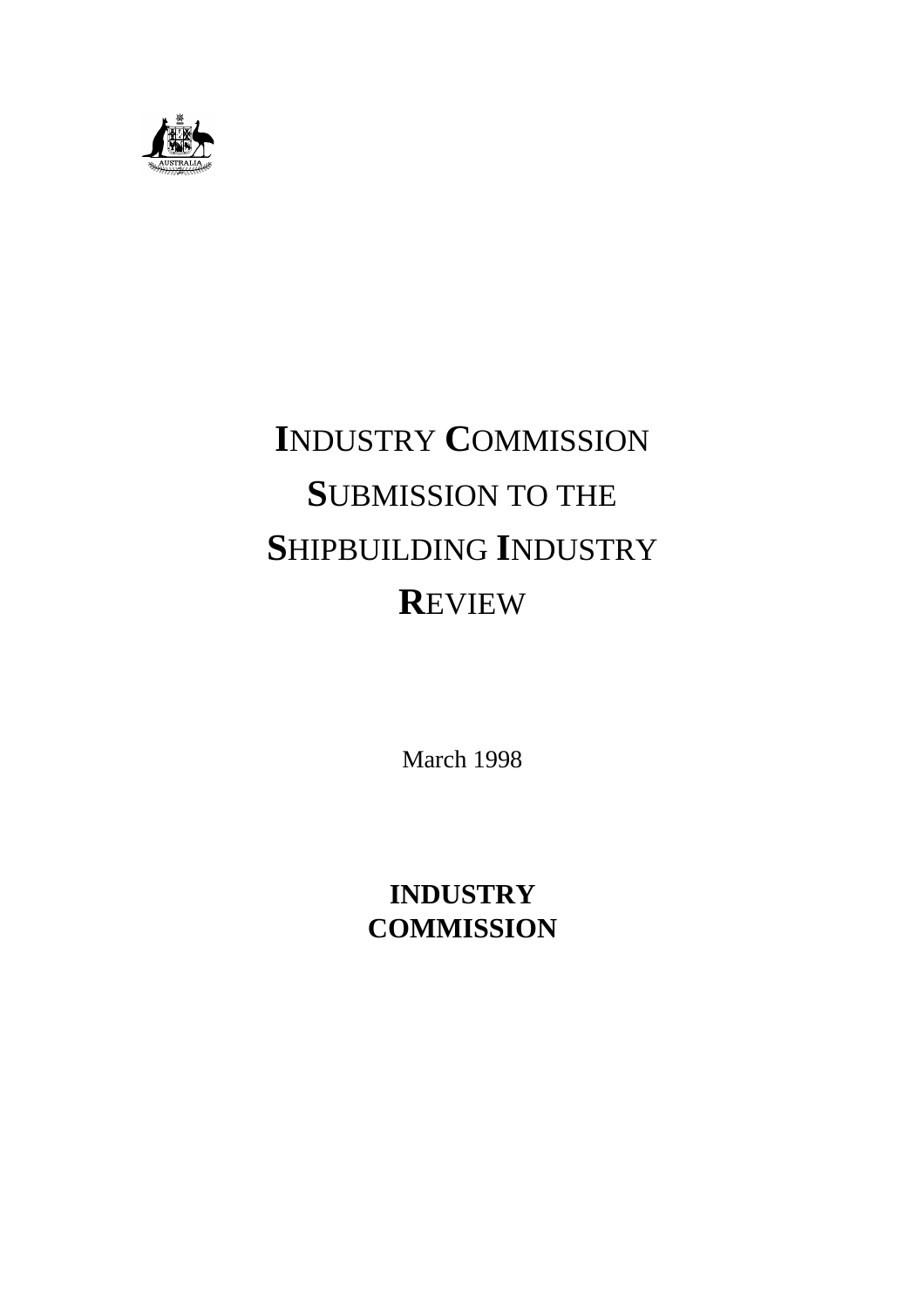# **FOREWORD**

In January 1998, the Commonwealth Government established the Shipbuilding Industry Review Panel to examine the Australian shipbuilding industry. This review is occurring at the tail end of an extended phase-out of bounty assistance for Australia's lightweight shipbuilding industry. Indeed, the bounty no longer applies to orders for which commitments were entered into after the end of 1997.

The Panel is considering, among other matters, the long-term strategic direction of the industry both with and without a bounty. Its deliberations are occurring against the backdrop of the OECD Shipbuilding Agreement. Once implemented, this Agreement will prohibit most forms of government support to shipbuilders.

In preparing this submission, the Commission has not undertaken a detailed investigation of the shipbuilding industry. Rather, it has sought to promote consideration of the economy-wide impact of the policies under review.

The submission focuses on two issues confronting the Panel. It discusses some of the key considerations relevant to an assessment of whether resurrecting bounty support for the industry might be warranted and whether Australia should accede to the OECD Shipbuilding Agreement.

Gary Banks Acting Chairperson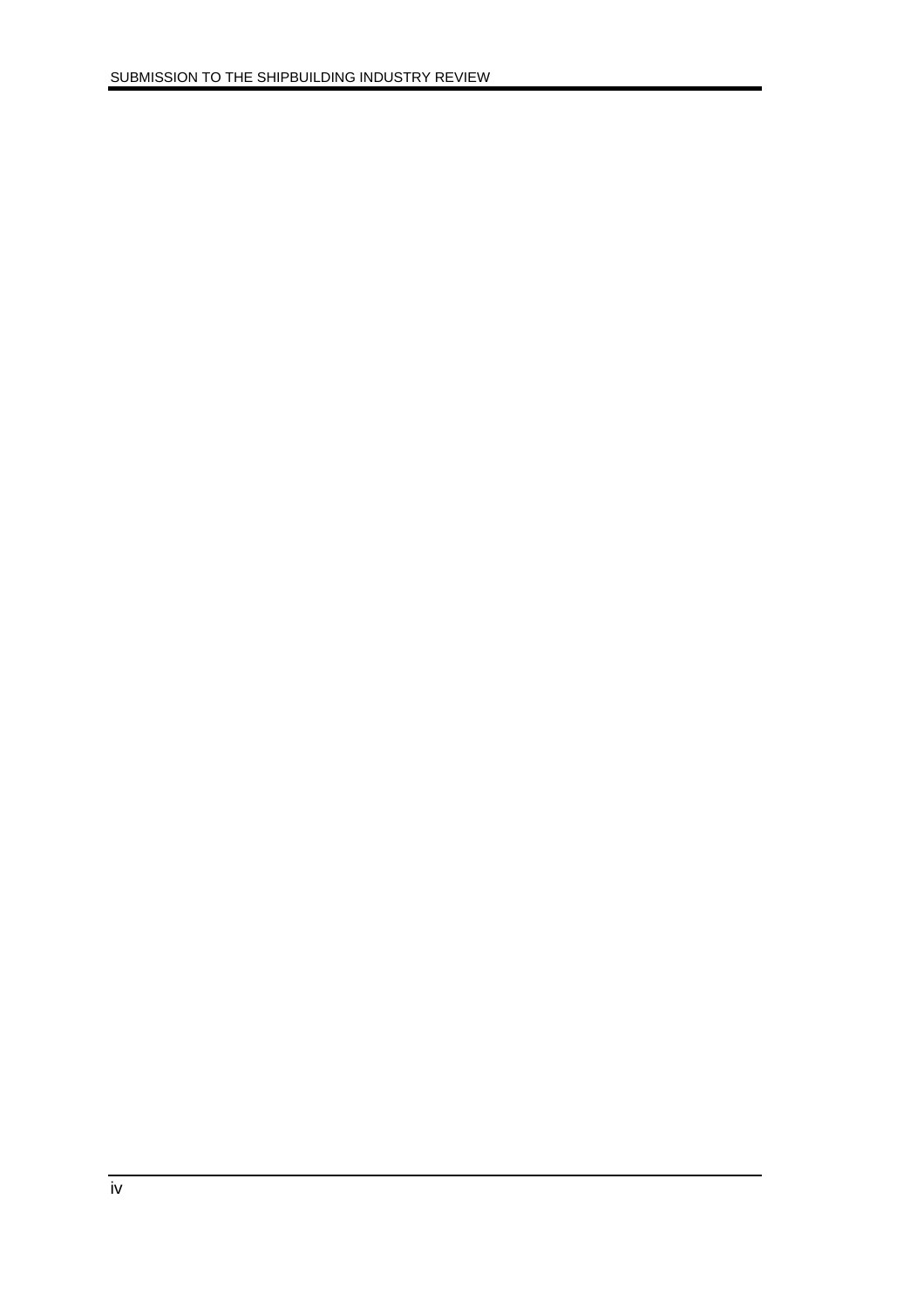# **CONTENTS**

|                |                 | <b>FOREWORD</b>                                     | iii.           |
|----------------|-----------------|-----------------------------------------------------|----------------|
|                | <b>OVERVIEW</b> |                                                     | vii            |
| 1              |                 | <b>INTRODUCTION</b>                                 | 1              |
|                | 1.1             | What is the review about?                           | $\mathbf{1}$   |
|                | 1.2             | Why is the Commission making a submission?          | $\mathbf{1}$   |
|                | 1.3             | Approach taken in this submission                   | $\overline{2}$ |
| $\overline{2}$ |                 | <b>INDUSTRY AND ASSISTANCE PROFILE</b>              | 3              |
|                | 2.1             | The international shipbuilding industry             | 3              |
|                | 2.2             | The Australian shipbuilding industry                | 3              |
|                | 2.3             | Assistance arrangements                             | 9              |
| 3              |                 | THE OECD SHIPBUILDING AGREEMENT                     | 17             |
|                | 3.1             | An outline of the Shipbuilding Agreement            | 17             |
|                | 3.2             | State of play                                       | 18             |
|                | 3.3             | Should Australia sign?                              | 19             |
| 4              |                 | <b>ASSESSING THE CASE FOR REACTIVATING</b>          |                |
|                |                 | <b>BOUNTY SUPPORT</b>                               | 23             |
|                | 4.1             | An economy-wide view                                | 23             |
|                | 4.2             | Rationales for reactivating shipbuilding assistance | 24             |
|                | 4.3             | Further considerations                              | 31             |
|                | 4.4             | Transitional assistance issues                      | 32             |
|                |                 |                                                     |                |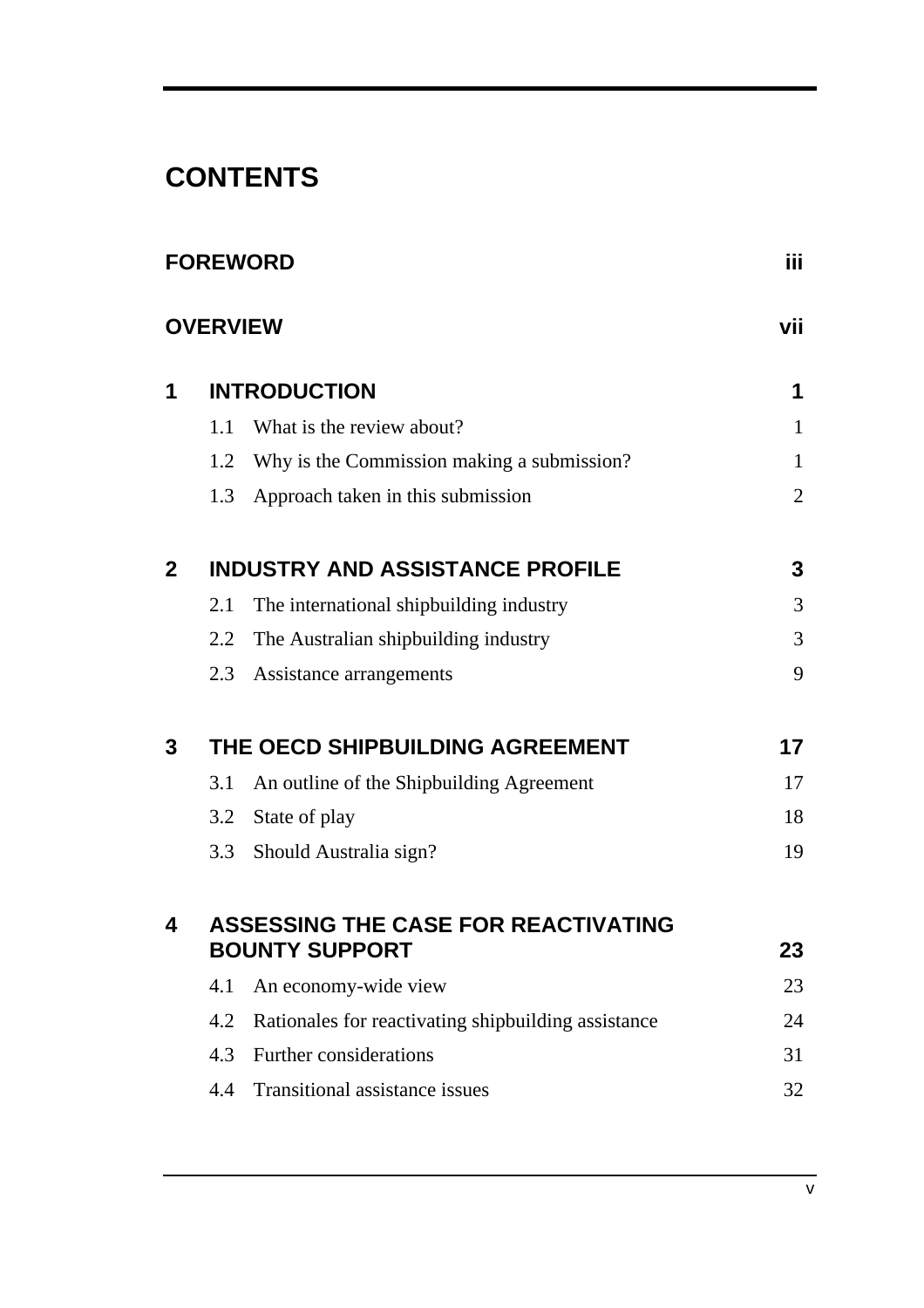# **REFERENCES 35**

# **LIST OF BOXES, TABLES AND FIGURES**

| <b>Box 2.1</b> | Bounty assistance to shipbuilding: a history                                                  | 11             |
|----------------|-----------------------------------------------------------------------------------------------|----------------|
| <b>Box 4.1</b> | 'Reciprocity' in assistance reductions                                                        | 27             |
| Table 2.1      | The bountiable shipbuilding industry: 1996–97                                                 | 6              |
| Table 2.2      | New buildings of passenger ferries less than 4000 tonnes<br>GRT: October 1994                 | 8              |
| Table 2.3      | Employment by registered shipbuilders: 1993 to 1997                                           | 9              |
| Table 2.4      | Bounty payments and number of recipients by State:<br>1991-92 to 1996-97                      | 13             |
| Table 2.5      | Assistance afforded manufacturing and bountiable<br>shipbuilding: $1996 - 97$ and $2000 - 01$ | 14             |
| Figure 2.1     | World order-book: third quarter 1997                                                          | $\overline{4}$ |
| Figure 2.2     | Total shipbuilding bounty payments: 1981–82 to<br>1997–98                                     | 13             |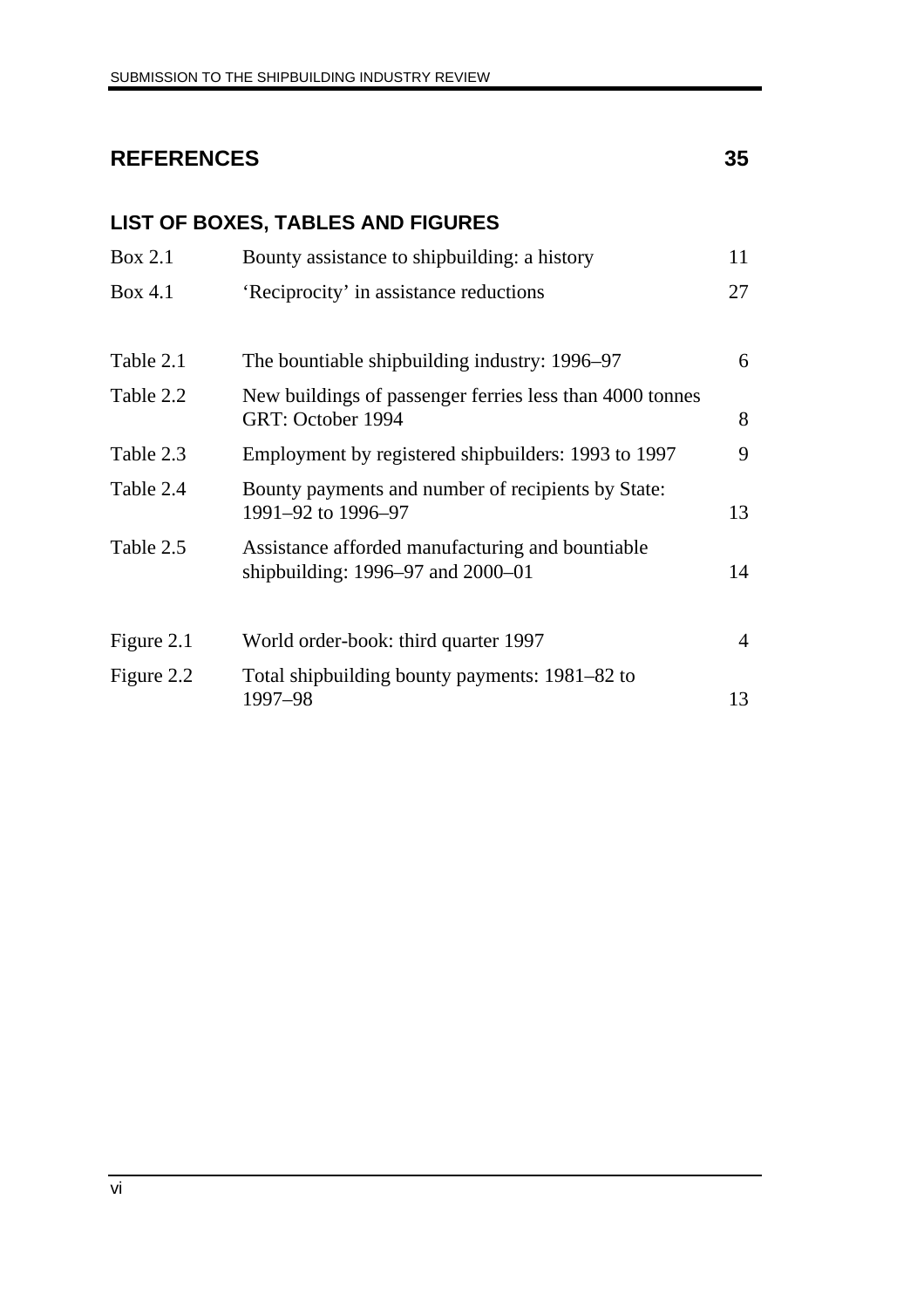# **OVERVIEW**

The review of shipbuilding in Australia follows a period of major transformation in the industry. Vessels built in Australia today have little in common with those built in the traditional steel-based shipyards of yesteryear. The firms are different, the materials and technology are different, and the workforce and infrastructure are new.

These changes have been particularly evident in the lightweight end of the market. Australia has established itself as a world leader in the production of fast, lightweight, aluminium-hulled ferries, catamarans, yachts and similar vessels. Australia's reputation has been built upon innovative design and technology, high productivity and successful marketing. Testimony to the industry's success is that more than 90 per cent of lightweight vessels completed in 1996–97, worth around \$300 million, were destined for export markets. More than 2000 people were directly employed in the production of these vessels.

Much of this success is attributable to the industry's efforts.

But support from the Commonwealth Government has also played a role. In particular, there has been longstanding bounty support for the production of domestic lightweight vessels. While the level of bounty support has been phasing down over the last decade or so, the extension of the bounty to exports in the mid-1980s undoubtedly served to encourage more outward-looking attitudes in the industry.

Although the bounty has now been terminated for new vessels, it will continue to apply until mid-1999 for vessels which were under construction or subject to firm commitment at the end of 1997. For these vessels, the rate of bounty support is 5 per cent of construction cost. Annual bounty payments in recent years have been a little over \$20 million and, for individual recipients, have averaged more than \$1.5 million a year. The industry also has access to more generally available export support, such as the services of the Export Finance and Insurance Corporation (EFIC).

# **The OECD Shipbuilding Agreement**

Future support for the domestic industry will depend, in part, on progress in implementing the OECD Shipbuilding Agreement. When (or if) the Agreement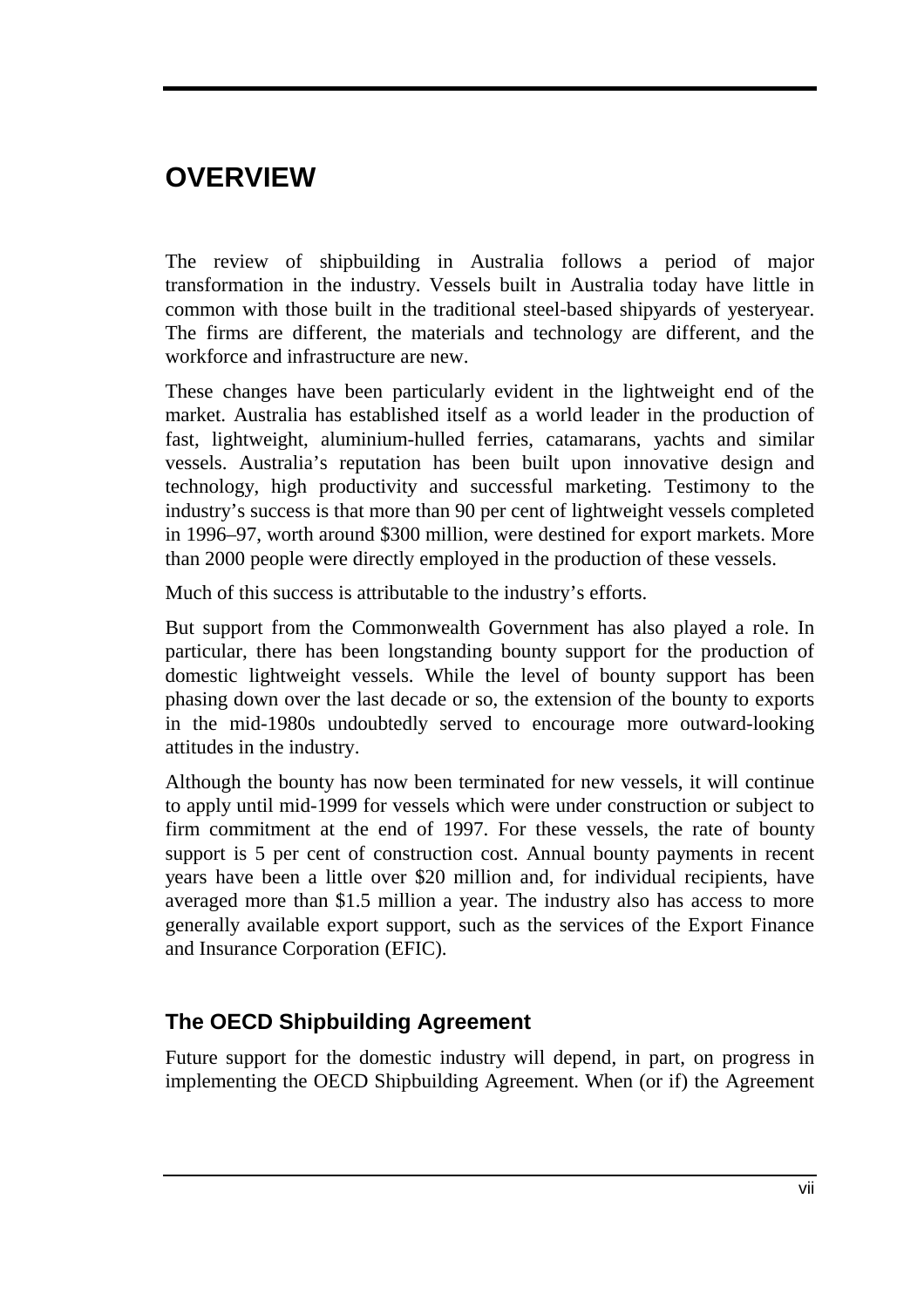comes into force, it will require member countries to end subsidies to their shipbuilding industries.

While Australia has not yet decided whether to accede to the Agreement, accession would seem consistent with a range of multilateral and regional trade agreements to which Australia is a party. And it would also seem consistent with the broad thrust of arguments Australia is mounting in various international fora to remove remaining impediments to trade. Thus, if the Panel were to find that Australia should not sign the Agreement, it would need to clearly demonstrate why shipbuilding should be treated differently from other parts of the economy, or that there are defects with this particular Agreement.

However, there have been continuing delays in implementing the Agreement. Given the prospect of further delays, the terms of reference for this review raise the question of whether the decision to terminate bounty support for the industry should be reassessed. This submission is intended primarily to address that issue. In so doing, the Commission has not attempted to replicate the Panel's task and provide a definitive answer on whether there is a robust case for continuing the bounty in the longer term. Rather, it has focused on some of the key issues relevant to such an assessment. As such, the submission constitutes a form of 'checklist' for the Panel.

# **Assessing the case for continued support**

Government support for particular industries is only warranted if it benefits the nation as a whole. Like any assistance scheme, the benefits of the bounty to the Australian shipbuilding industry will have come at a cost to activity elsewhere in the economy. In particular, assistance for shipbuilding will have attracted resources away from other activities and thereby reduced their competitiveness. This is not to deny the possibility that the benefits of the bounty may have outweighed these costs. However, it points to the importance of the Panel adopting an economy-wide perspective when assessing the case for resurrecting bounty support, rather than simply looking at the benefits for the shipbuilding industry.

#### Compensating for assistance elsewhere

One possible argument for resurrecting bounty assistance would be to provide shipbuilding with a level of support similar to that available to other Australian industries. The underlying rationale would be to prevent resources flowing to less efficient, assisted activities.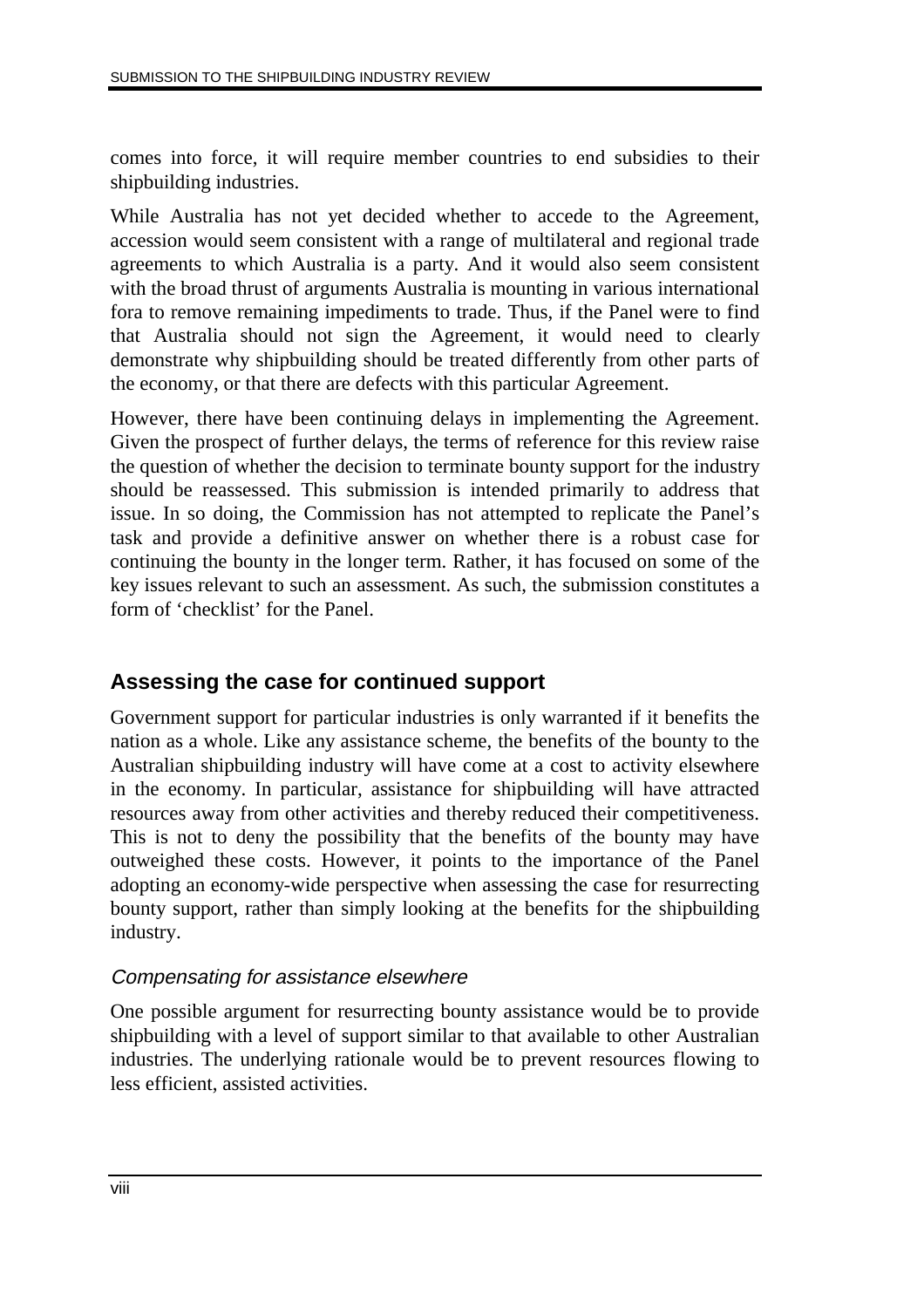However, even at the current low level of 5 per cent, the bounty and related arrangements provide more generous support than that available to most other manufacturing industries. In particular, tariff protection for other industries provides assistance only for domestic sales, whereas the shipbuilding bounty also assists exports. In addition, the industry has benefited from special arrangements giving it wider access to duty-free imported materials and parts than most other industries. In 1996–97, the industry received about double the level of support (in effective rate terms) provided to manufacturing as a whole.

Thus, the bounty rate required to offset the impacts of assistance provided to other activities would be much lower than 5 per cent, and would fall further as assistance elsewhere in the economy continues to decline. Whether it would be sensible to reintroduce the bounty at such a very low rate is debatable, particularly given the accompanying compliance costs for the industry, administrative costs for government and the efficiency costs of raising revenue to pay for the bounty.

A related argument is that a bounty is justified to compensate for subsidies available to competitors overseas. If foreign subsidies were a short-term aberration, then this argument might have some merit. That is, the provision of support domestically could help to prevent the 'double adjustment' costs that would otherwise arise when resources moved out of and then back into the industry.

But, in fact, corrupt prices and subsidies in the shipbuilding industry are longstanding and may well continue for some time yet. In these circumstances, it is unlikely to make economic sense for Australia to try to match overseas support. A better policy will generally be to seek to have such assistance removed through multilateral arrangements (such as the OECD Shipbuilding Agreement) and, in the interim, use our resources to the best possible advantage in the constrained environment.

In any event, Australia has already terminated bounty assistance for new vessels. Hence, decisions on the future scale of activity in the industry may already have been taken on the basis of no bounty support. This raises the question of whether reintroduction of the bounty may be too late to avoid any double adjustment costs.

#### Market failures

Another possible justification for resurrecting bounty support would be if there were significant 'failures' in the shipbuilding market. This is most likely to be the case if there are beneficial spillovers ('externalities') from shipbuilding to other activities.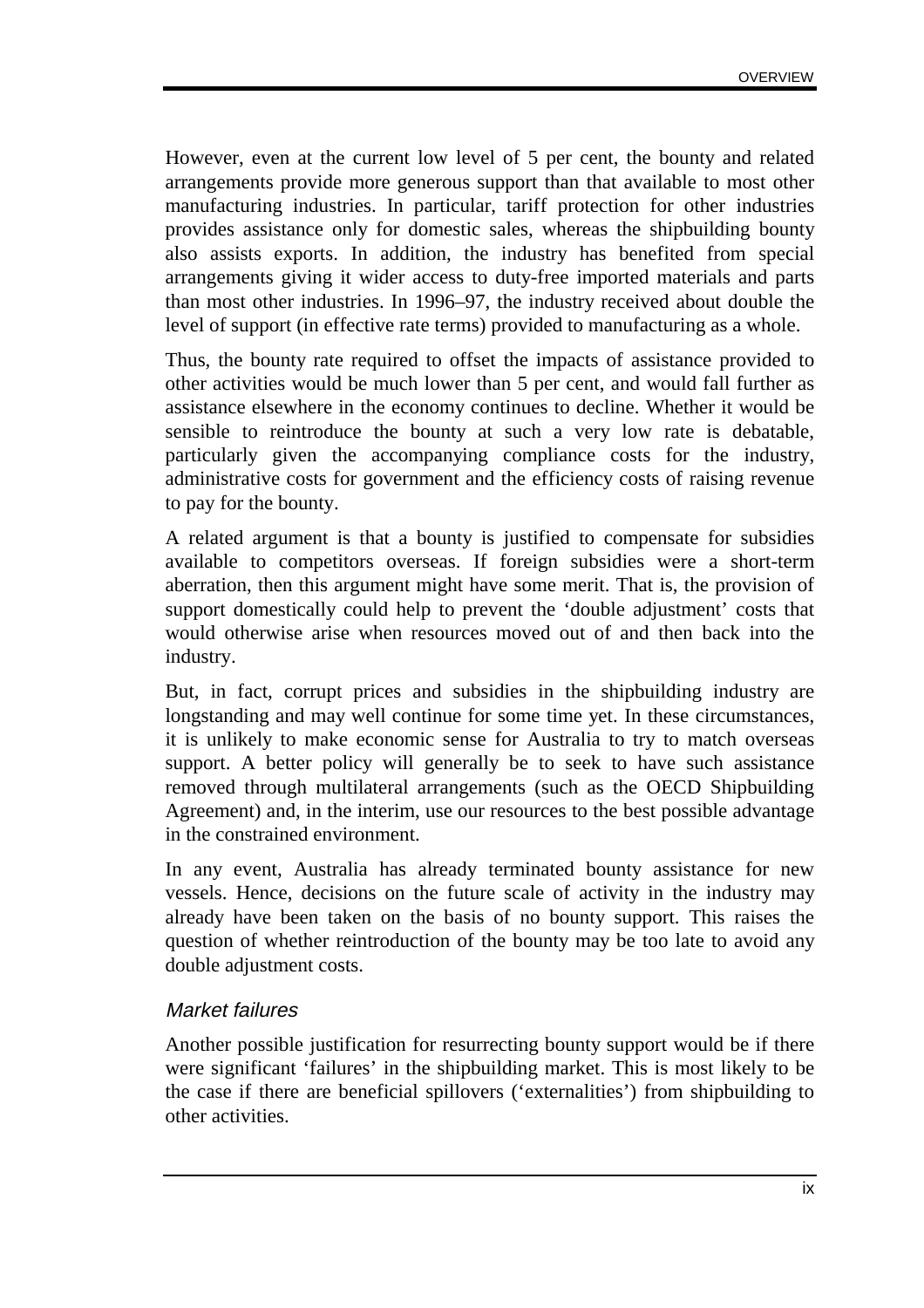However, it is easy to overstate the policy significance of externalities, or to confuse them with normal features of the marketplace. For example:

- Like most export activities, exporting by Australian shipbuilders may help to develop overseas markets and provide market intelligence to other firms. But to justify assistance, these spillovers would have to be substantial, accompany all of the sector's export activity and be of benefit to other industries. A similar test should apply to the argument that the industry provides technological benefits for other activities. Moreover, there are already general government programs in place to address spillovers accompanying export market development and research and development activity.
- The practice of counting increased activity in related industries as a benefit of government support is usually inappropriate. As already noted, whatever the overall effects on community welfare, increased activity encouraged by government assistance is usually matched by reduced activity elsewhere in the economy. Thus, assistance has (less visible) negative as well as positive 'multiplier' effects which must be taken into account.

#### Regional development

Improving efficiency is not the only reason that governments intervene in markets. One common reason given for industry assistance is to promote regional development.

Bountiable shipbuilding activity is concentrated in Perth and Hobart. In 1996–97, only 2 to 3 per cent of bounty payments assisted shipbuilding outside the capital cities. And, even in Hobart, the amounts involved (bounty payments of around \$9 million in 1996–97) must be viewed in the context of a regional economy of some \$4 billion.

More importantly, a generally available bounty is an indirect and therefore costly way of helping particular regions. This is because it is paid to *all* qualifying shipbuilders, irrespective of location. Accordingly, there are likely to be more cost-effective means of pursuing any regional objectives.

#### A checklist

The considerations outlined above provide the basis for a checklist to assist the Panel in its deliberations (see box overleaf).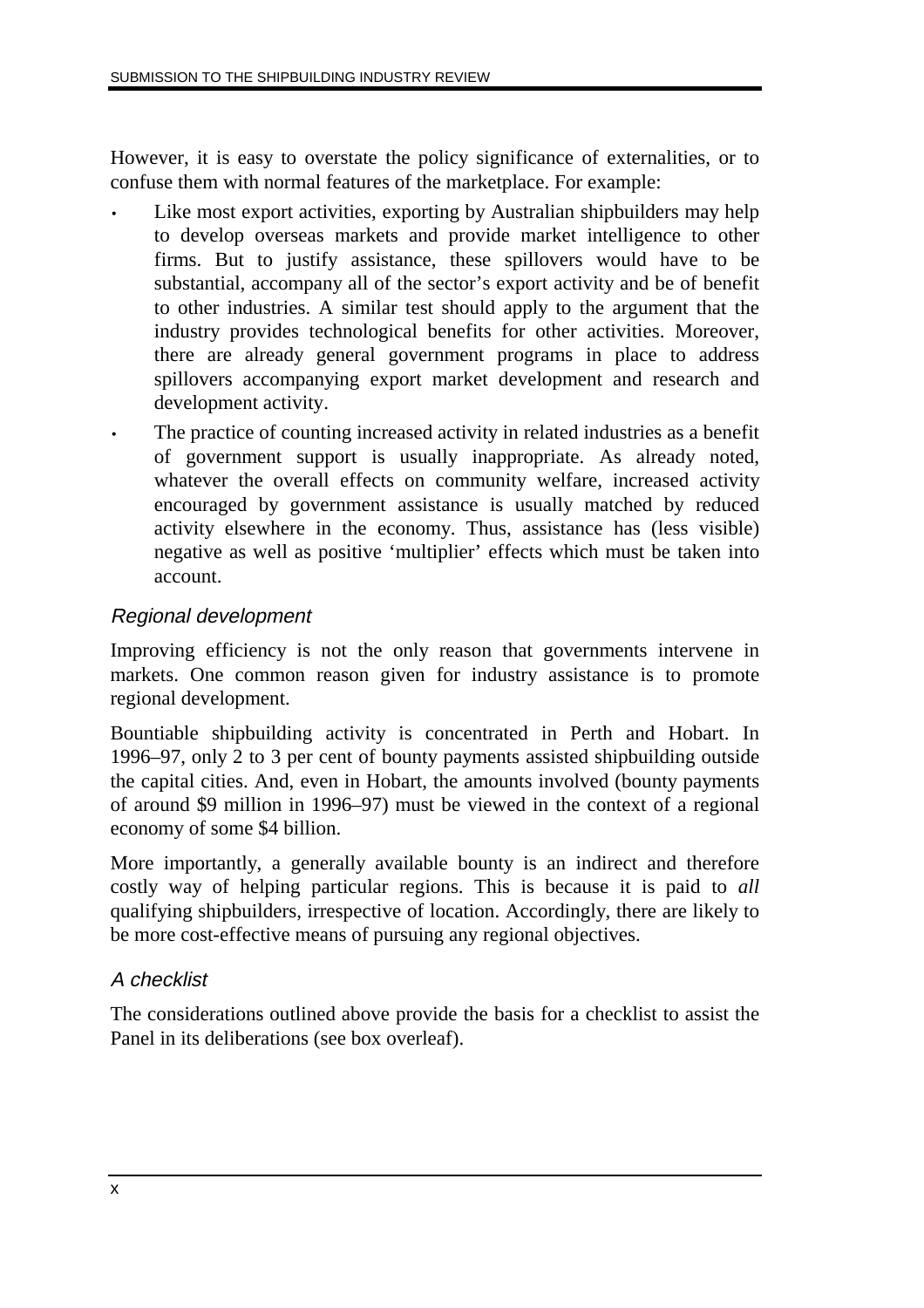#### Checklist for assessing support to the shipbuilding industry

- Does shipbuilding have genuine externalities, as distinct from multiplier effects?
- If so, do these apply to all shipbuilding activity? (Otherwise an across-the-board bounty would be inappropriate.)
- Do these spillovers extend beyond shipbuilding? (Otherwise they could be addressed by, say, an industry levy on shipbuilders used to encourage the activity that provides the spillovers.)
- Are these spillovers significant enough to warrant remedial action, bearing in mind the costs that inevitably accompany intervention?
- Are they already addressed by more general industry programs?
- A bounty set to provide shipbuilders with an equivalent level of support to other manufacturing industries would entail a low percentage rate of payment. Could this be justified given compliance and administrative costs?
- Given that the bounty has already ceased for new orders, is there evidence that providing assistance to the local industry as compensation for overseas support would avoid double adjustment costs?
- Are there more cost-effective ways than a generally available bounty of meeting any regional development objectives?

### **Adjustment assistance**

The terms of reference ask the Panel to consider whether adjustment assistance for the industry is warranted in the event of implementation of the OECD Shipbuilding Agreement and Australia's accession to it.

There will be circumstances where adjustment assistance is warranted on either efficiency or equity grounds. For example, governments usually reduce support to highly-assisted activities gradually and may sometimes also provide retraining programs for displaced employees.

However, a number of factors would militate against the provision of adjustment assistance specific to the shipbuilding industry:

The industry has had a long period of notice about Australia's possible accession to the Shipbuilding Agreement. Moreover, the Agreement offers the prospect of higher prices for the industry's exports.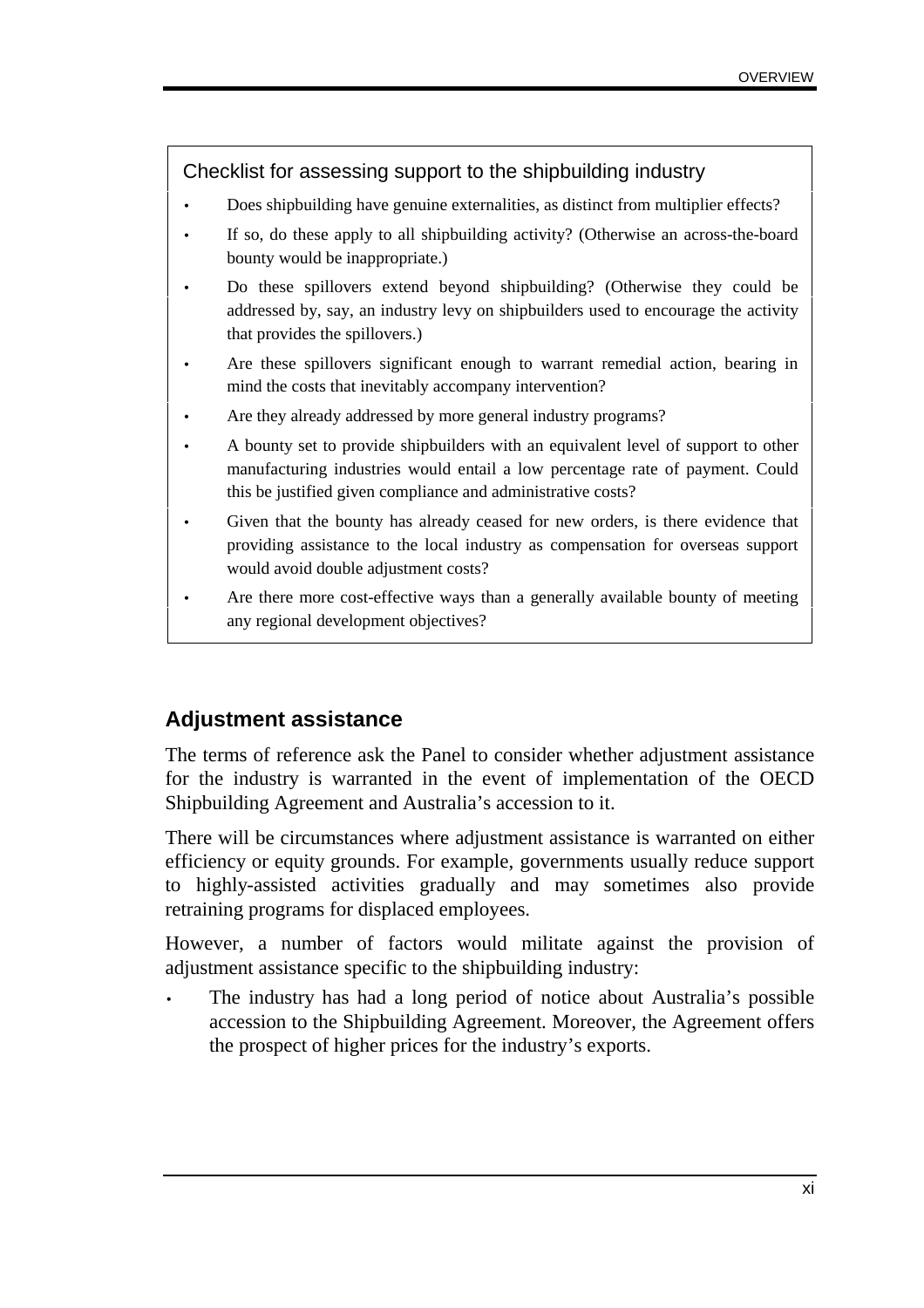- There has already been a long and generous phase-down in the bounty. Moreover, as noted earlier, for new orders the industry is already operating without bounty support.
- The industry has access to general industry support mechanisms, including EFIC export credit arrangements. Similarly, any retrenched workers would have access to general retraining programs and support.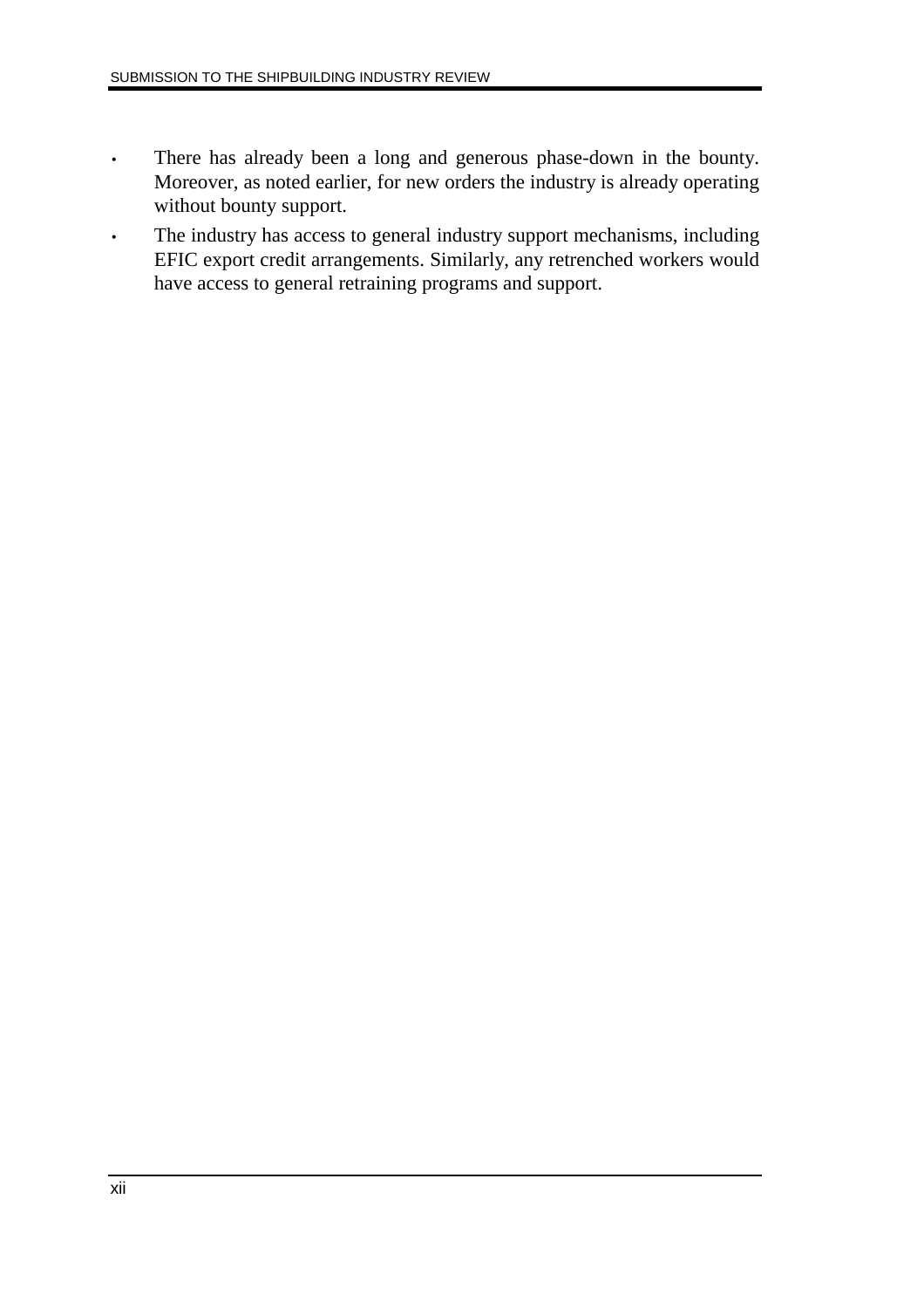# **1 INTRODUCTION**

# **1.1 What is the review about?**

Australia has a long history in shipbuilding. While small by world standards, the Australian industry is a significant exporter and is viewed as among the world's best in some lightweight niche markets.

Government support for shipbuilding has also been longstanding. Assistance to lightweight shipbuilding has been provided in the form of a bounty (or production subsidy) which has been phasing down over the past decade. The bounty, currently 5 per cent, is scheduled to terminate in 1999. It has, in effect, already ceased for new orders (see chapter 2).

In January 1998, the Minister for Industry, Science and Tourism appointed a Panel to review the Australian shipbuilding industry. The Panel is considering:

- the long-term strategic direction of the industry, with and without the bounty which has applied to vessels of 150 to 20 000 gross construction tonnes;
- the impact of the bounty on lightweight shipbuilding in Australia, in the context of other countries' subsidies;
- OECD and other competing countries' assistance arrangements; and
- options for transitional arrangements in the event of the OECD Shipbuilding Agreement — which aims to prohibit a wide range of shipbuilding subsidies — taking effect and Australia becoming a signatory.

The review is to be completed by the end of June 1998.

# **1.2 Why is the Commission making a submission?**

The Industry Commission has extensive experience in examining industry policy issues in an economy-wide context and in analysing arguments put forward to justify industry support. It has undertaken many inquiries into specific industries and into government policies affecting industry as a whole. Included amongst these have been several inquiries into the bounty assistance provided to manufacturing industries, including shipbuilding. The Commission also undertakes extensive general industry research. And increasingly, it is making submissions to reviews of industry policy undertaken by other groups.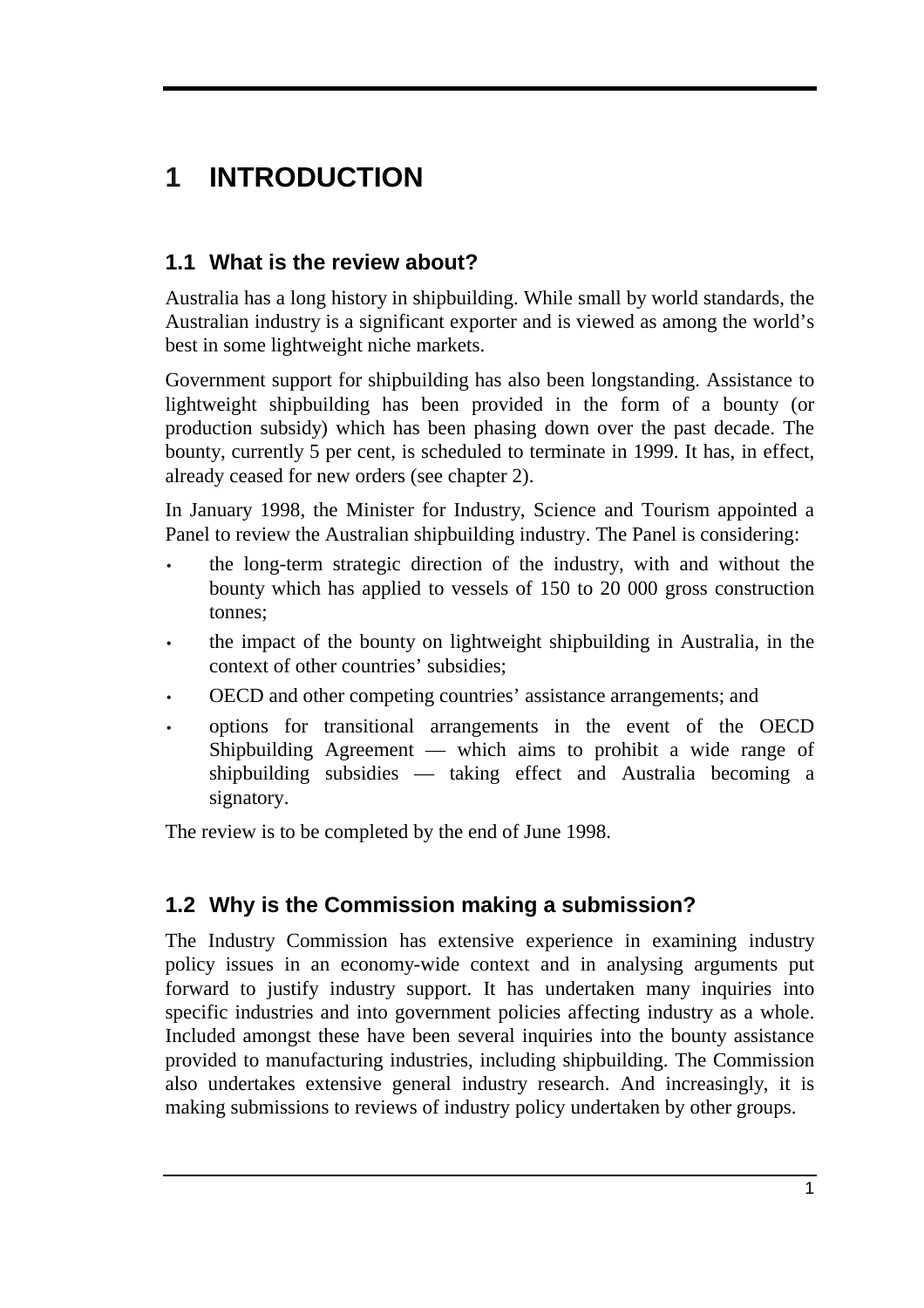The Commission's main purpose in making submissions to other reviews is to provide information and promote the consideration of the economy-wide effects of the policies concerned. This is particularly pertinent to this review, given the lack of explicit recognition in the Panel's terms of reference of the need for such an economy-wide perspective.

Also notable in this review is that the highly export-oriented lightweight shipbuilding industry receives government assistance not available to most other exporting activities. In addition, the terms of reference raise policy issues of broader significance — in particular, whether provision of assistance by overseas governments is a reason for matching assistance in Australia.

# **1.3 Approach taken in this submission**

In preparing this submission, the Commission has not sought to address the full range of issues confronting the Panel. Accordingly it has not undertaken a detailed examination of the shipbuilding industry. This is the Panel's task.

Rather, drawing on its experience across a range of industries, the Commission has sought to focus on some key policy questions germane to any review of industry support and discuss a range of related issues which the Panel will need to address. As such, the submission constitutes a 'checklist' to assist the Panel.

More specifically, the Commission has looked at:

- considerations relevant to assessing whether Australia should accede to the OECD Shipbuilding Agreement (chapter 3); and
- circumstances in which continuing support for the lightweight shipbuilding industry might be justified, as well as the pros and cons of providing transitional assistance in the event of Australia's accession to the Shipbuilding Agreement (chapter 4).

As a prelude to this discussion, chapter 2 provides some background information on the Australian shipbuilding industry, the assistance it receives from government and developments internationally.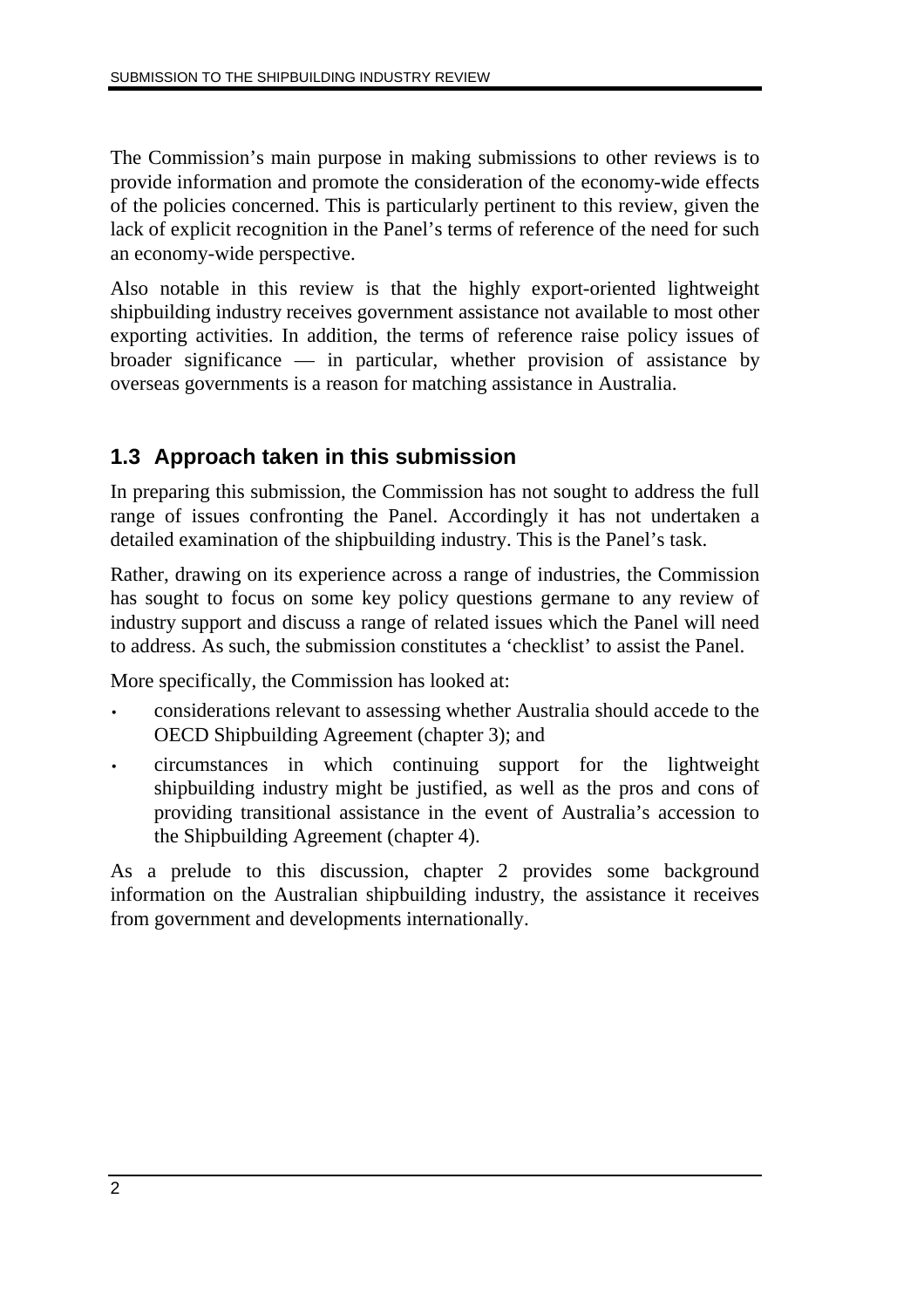# **2 INDUSTRY AND ASSISTANCE PROFILE**

# **2.1 The international shipbuilding industry**

For many years, the international industry has been characterised by prolonged periods of excess capacity and widespread government support to shipbuilding firms. Growing concerns about the adverse impacts of this support have led to the development of the OECD Shipbuilding Agreement (see chapter 3).

Within this market environment, Japan, with around 75 major shipyards, has been the world leader in shipbuilding since the second world war. In 1994, major shipbuilding nations, ranked by vessel completions (measured in gross registered tonnage (GRT) — the internal capacity of a ship), were:

- Japan, 8.6 million GRT;
- South Korea, 4.1 million GRT;
- Germany, 1.0 million GRT; and
- China, 0.7 million GRT.

Together, these four countries accounted for around three-quarters of total world production.

Since 1994, South Korea has challenged Japan's number one ranking. Indeed, in terms of world orders for 1997 — the heaviest order-book for more than a decade — South Korea nudged Japan from top position (figure 2.1). The Defence Industry Committee (DIC 1995) suggested that China could also become a leading player at some stage in the future.

The growth in the Japanese and South Korean industries has coincided with a decline in European shipbuilding. Its share of world ship production fell from 36 per cent in 1975 to 14 per cent in 1984, with further, but lesser, declines in subsequent years (DIC 1995).

### **2.2 The Australian shipbuilding industry**

In aggregate terms, Australia is a minor player in the world shipbuilding industry. In 1994, Australian shipyards produced around 15 000 GRT or 0.08 per cent of world GRT (DIC 1995).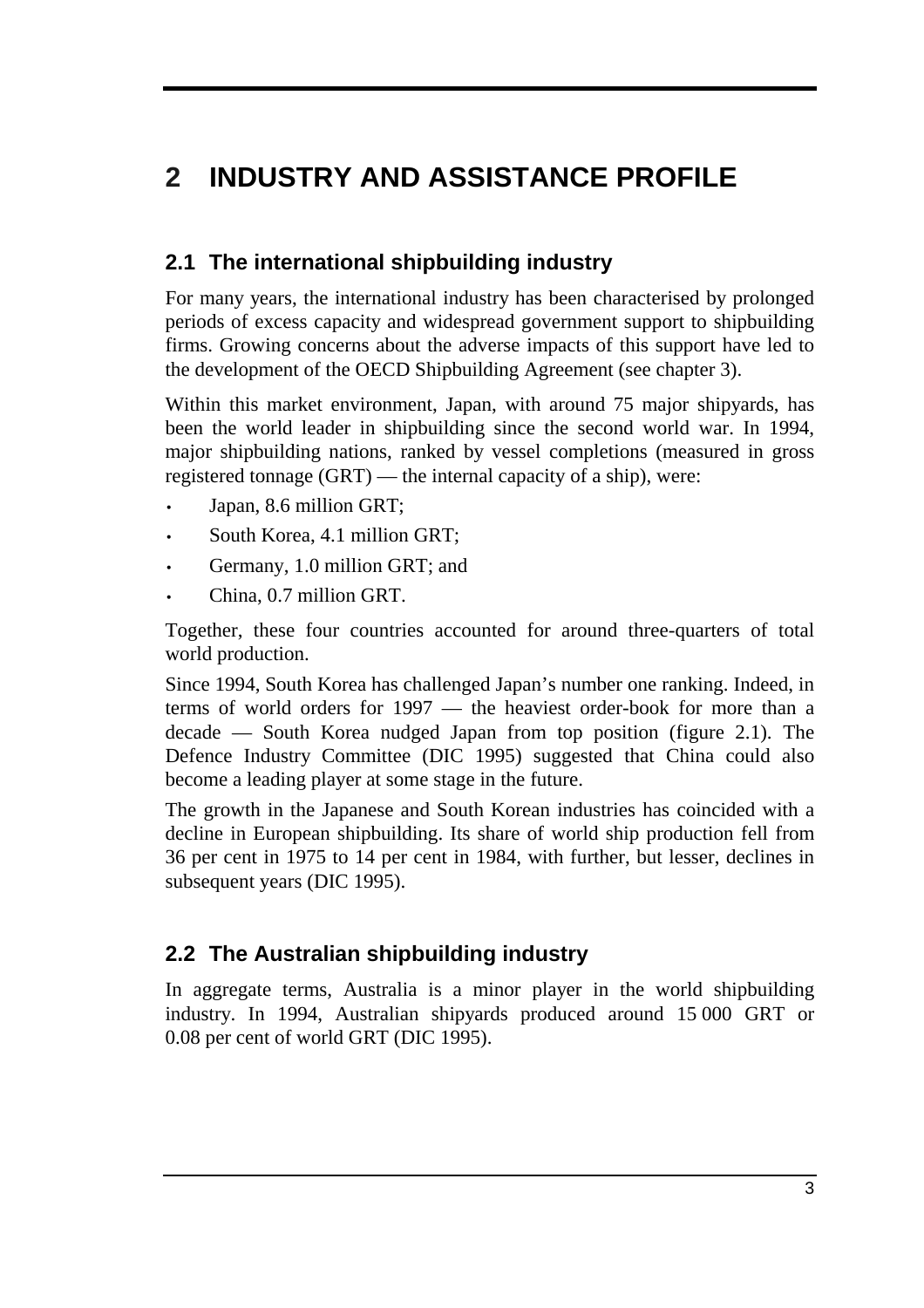

Figure 2.1: **World order-book: third quarter 1997**

*Source:* Lloyd's Shipping Economist, December 1997.

However, these aggregate figures conceal the fact that Australia is a significant producer in some, lightweight, niche markets — especially fast ferries, motor yachts and catamarans. In this regard, DIC (1995, p. 176) noted that:

The principal market for the [domestic] commercial shipbuilding sector is the world market for high-speed lightweight ferries and for high-speed lightweight motor yachts. It is estimated that the Australian industry currently supplies about 30 per cent of the total market of about \$1000 million.

Thus, while Australia produced less than 0.1 per cent of world GRT in 1994, it built more than 2 per cent of the number of ships completed around the world in that year.

Australia's significance in these niche markets is an outcome of striking structural change in the local industry since the 1980s. Vessels built in Australia today have little in common with the output from the traditional steel-based shipyards that characterised the industry until the 1980s. The BIE (1995, p. 15) reported:

The types of ships being built are very different; the materials and technology are different; the firms are different; the locations are different; the workforce and infrastructure are new. It is probably more correct to say that a new industry has replaced the old, than to say that the old industry has been transformed.

Today, the Australian shipbuilding industry comprises:

- bountiable production of vessels between 150 and 20 000 gross construction tons (GCT);
- defence-related production for the Commonwealth for example, naval vessels — which is not eligible for bounty assistance;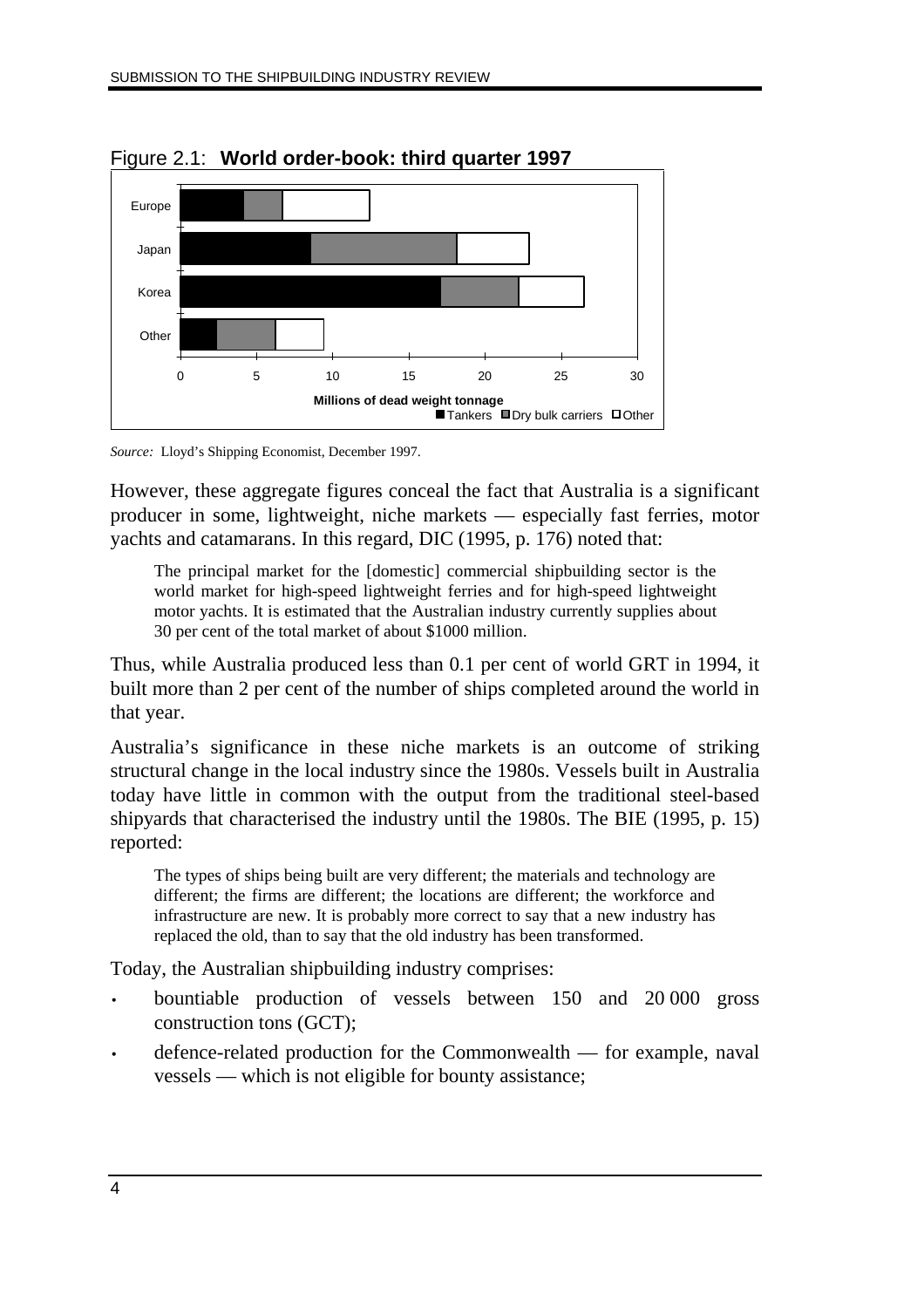- construction of non-bountiable civilian vessels (that is, vessels up to 150 GCT and/or vessels exported to New Zealand); and
- repair services to the water transport industry.

In 1995–96, turnover in the industry was over \$1.6 billion (ABS 1997). Much of this activity was defence-related. (The Commission (1994) estimated the defence share at around two-thirds, although this can vary markedly with 'lumpy' defence expenditures.) The significance of the defence component reflects not only the volume of work and the size of vessels, but also expensive fit-outs — the armaments and electronics embodied in defence shipping mean that a commercial vessel of equivalent size to a naval frigate can be constructed for as little as one-tenth of the cost.

Around 7000 people are employed in shipbuilding and repair establishments around Australia (ABS 1997). A BIE (1995) snapshot of shipbuilding employment in 1981 and 1992 — spanning a period of significant structural change — revealed that the share of Australia-wide shipbuilding employment for New South Wales had fallen from 61 per cent to 38 per cent. Conversely, employment shares increased in Tasmania (from 0.7 per cent to 7.0 per cent) and in Western Australia (from 2.5 per cent to 13 per cent). Both of these States have significant bountiable activity.

Australia's strength in the production of smaller vessels shows up in official trade data for 1996–97. These reveal a high export-to-import ratio for:

- cruise ships and ferries;
- warships (such as patrol boats); and
- yachts and other pleasure craft.

The BIE (1995) made similar observations and noted that, for larger vessels such as tankers, imports overwhelmed exports.

#### **Bountiable production**

As noted above, there have been considerable changes in the bountiable segment of the Australian shipbuilding industry. Up until the mid-1980s, the bounty (and registration procedures) had been directed at restructuring traditional shipyards producing fishing boats, tugs and barges (IAC 1988). Yet, by 1994, around two-thirds of the 22 shipyards that were registered in 1988 had closed or lost their registration, and a new lightweight, high-speed vessel industry had emerged. Today, the bountiable ships sector is, by any benchmark, an innovative and dynamic industry winning niche business on design and performance. DIC (1995, p. 64) reported that: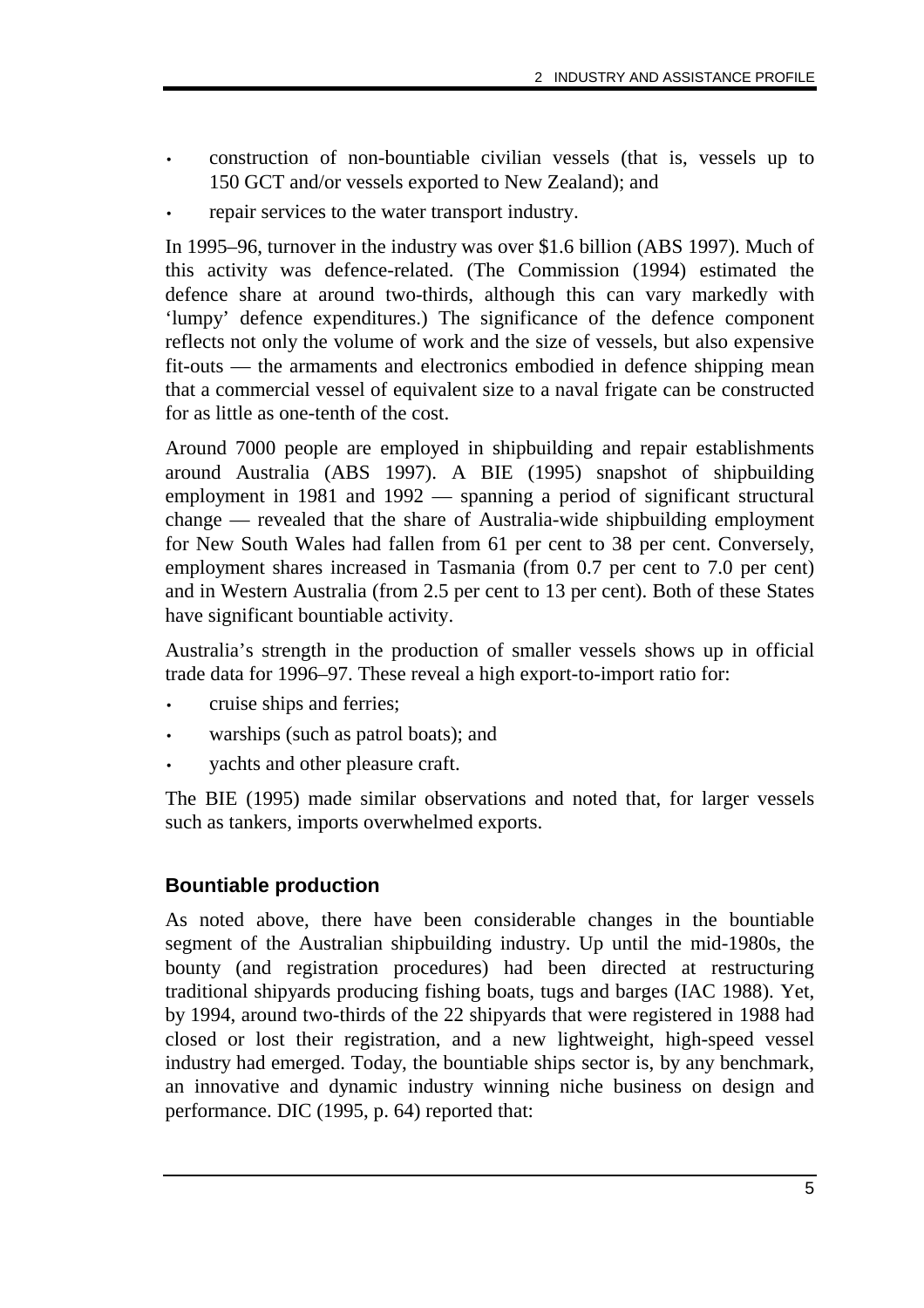It is generally accepted that Australia's lightweight shipbuilding industry is a leader in the market. This is not simply a matter of productivity  $-$  it is the quality of the product, the extent of innovation in design, the success of the marketing and the attractiveness of the finance package, as well as the costs linked to the productivity of both labour and capital. The industry has a good reputation for assessing what the market wants, for being able to respond promptly to inquiries, and for being able to put together a proposal that is attractive to the prospective purchaser. Australia's product quality is good, and the productivity of the yards is high. The price of production is competitive with that of both the high labour cost and the low labour cost competitors.

A snapshot of the bountiable sector, based on a survey of registered shipbuilders (DIST 1997), is provided in table 2.1. It indicates a relatively small but highly export-oriented industry sector. Around three-quarters of completed vessels in 1996–97 were exported, with more than 90 per cent of vessels under construction or on firm order destined for overseas markets. In value terms, the export shares were even higher.

|                            | <b>Number</b> | \$ million <sup>a</sup> |
|----------------------------|---------------|-------------------------|
| Registered shipbuilders    | 11            | na                      |
| Employment                 | 2 7 7 8       | na                      |
| Investment                 | na            | 19.5                    |
| R&D expenditure            | na            | 25                      |
| Bounty payments            | na            | 22.5                    |
|                            |               |                         |
| Vessels completed          | 27            | 316                     |
| Vessels under construction | 32            | 372                     |
| Vessels on firm order      | 13            | 144                     |
| <b>Exports</b>             |               |                         |
| - Completed                | 20            | 299                     |
| - Under construction       | 28            | 356                     |
| - On firm order            | 13            | 144                     |
|                            |               |                         |

#### Table 2.1: **The bountiable shipbuilding industry: 1996–97**

a Values refer to construction costs. Order-book and employment data refer to the end of the financial year. na Not applicable.

*Source:* DIST (1997).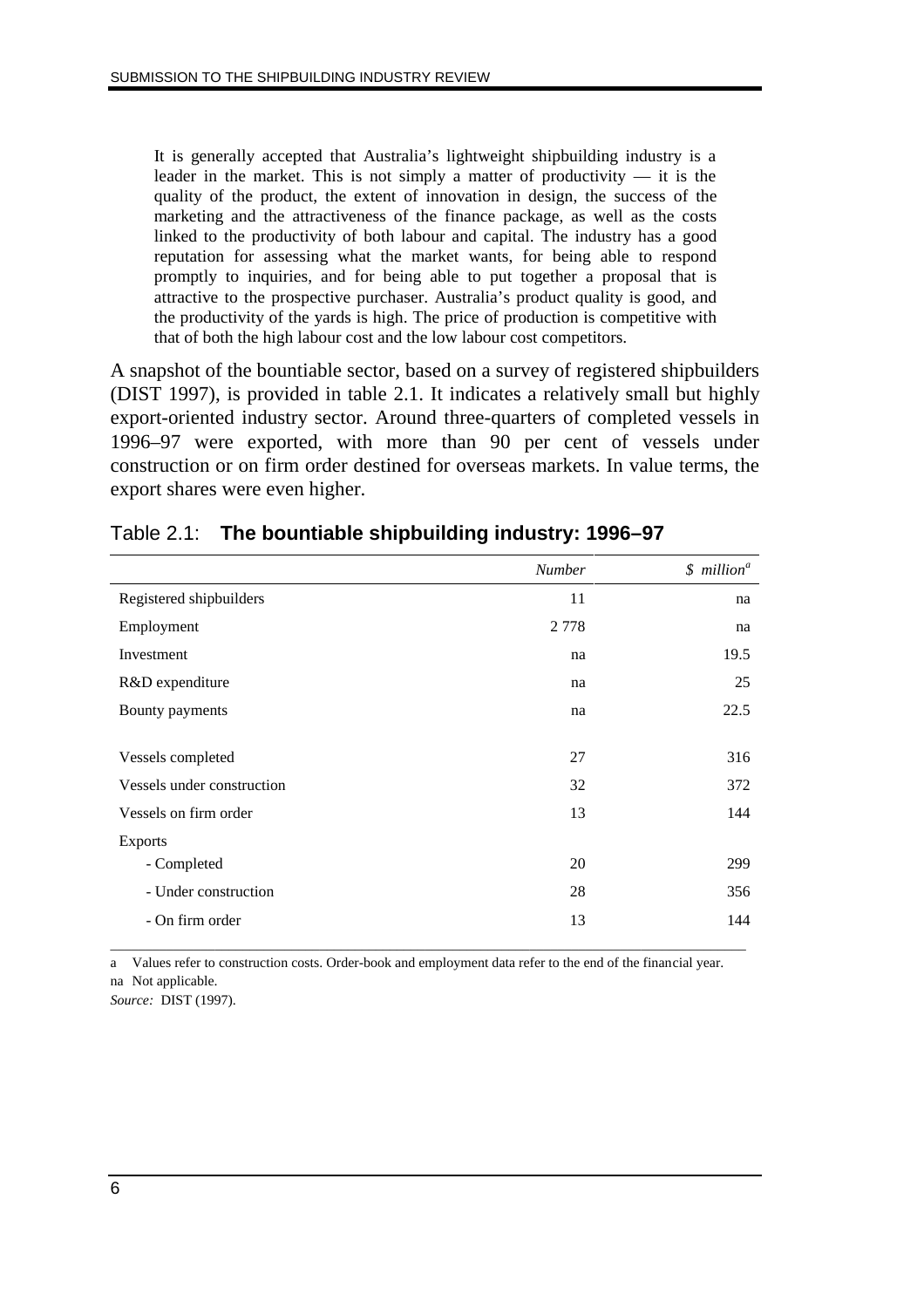Other salient points to emerge from the survey include:

- 27 vessels were completed in 1996–97 compared with 30 in 1995–96 and the peak of 38 in 1993–94;
- the value of vessels completed (in construction cost terms) rose by around 32 per cent from the 1995–96 figure of \$240 million;
- the unit value of completed vessels rose from \$8 million to \$12 million;
- the value of the order-book increased by 4.5 per cent;
- employment fell by 17 per cent in the year to June 1997 although in the previous four years it had grown strongly (see table 2.3);
- R&D expenditure increased from \$2 million in 1995–96 to \$25 million. However, one shipbuilder reported R&D expenditure of nearly \$24 million for an 'experimental' vessel;
- investment increased by around 70 per cent to \$20 million; and
- average capacity utilisation was around 80 per cent.

#### Composition of production

In 1996–97, 16 of the 27 completed bountiable vessels were ferries. The share of ferries and yachts in bountiable production has grown from around 30 per cent in the mid-1980s to around two-thirds today.

In world terms, Australia now accounts for a significant share of the production of these types of vessels. Data from *Fairplay* (October 1994) reported in BIE (1995), while incomplete, indicate that Australian shipyards held around 7 per cent of world orders (10 out of 137) for new passenger ferries. Moreover, all passenger ferries under construction in Australia at that time were 4000 GRT or less. At this lighter end of the ferry market, Australia's order book of 10 vessels represented over 12 per cent of global orders, and 16 per cent of GRT (table 2.2). In addition, Australian shipyards supplied about 40 per cent of world GRT in the catamaran market.

#### Export markets

As discussed above, a very high proportion of bountiable vessel production is exported. In stark contrast, from 1981 to 1984, the entire output of the bountiable sector was sold in Australia.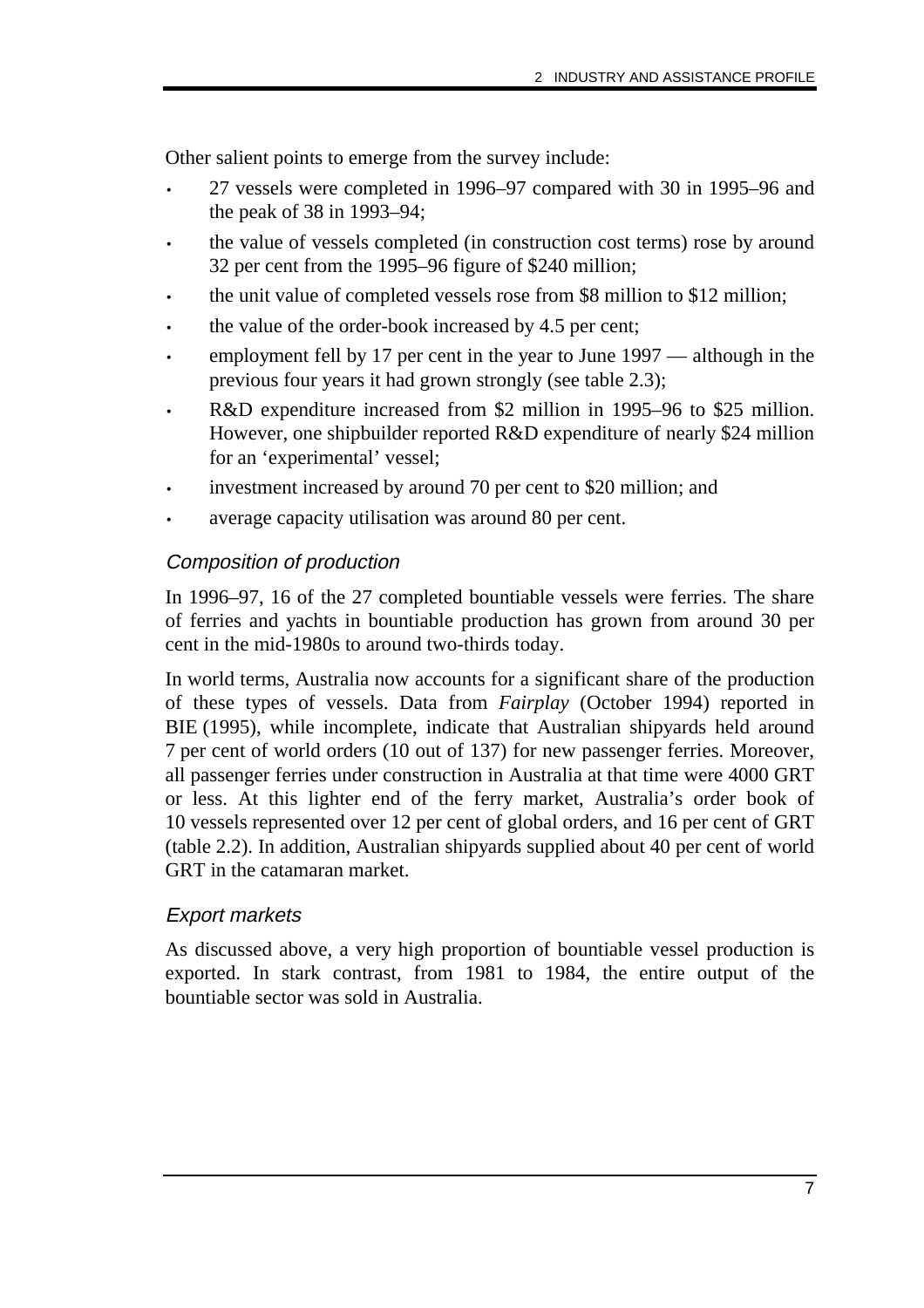|                      | No.            | <b>Total GRT</b> | Per cent of GRT |
|----------------------|----------------|------------------|-----------------|
| Australia            | 10             | 16 600           | 16              |
| Spain                | 3              | 12 000           | 11              |
| Germany              | 6              | 11 600           | 11              |
| Finland              | 3              | 9 3 0 0          | 9               |
| <b>United States</b> | 5              | 8 500            | 8               |
| United Kingdom       | 10             | 8 0 0 0          | 8               |
| Italy                | $\overline{7}$ | 7700             | 7               |
| Egypt                | 7              | 6 300            | 6               |
| Japan                | 3              | 4 9 0 0          | 5               |
| Turkey               | $\overline{2}$ | 4 8 0 0          | 5               |
| Singapore            | $\tau$         | 3 400            | 3               |
| Other <sup>a</sup>   | 19             | 12 800           | 10              |
| <b>TOTAL</b>         | 82             | 105 900          | 100             |

#### Table 2.2: **New buildings of passenger ferries less than 4000 tonnes GRT: October 1994**

a Indonesia, Norway, Denmark, India, Netherlands, Chile, South Korea and France. *Source:* BIE (1995) based on *Fairplay*, October 1994.

During the industry's initial forays into overseas markets in the 1980s, a significant share of exports was to Africa, North America and Pacific countries.

In the 1990s, however, Asia has become the most significant export market especially fast ferries to China, Hong Kong and Singapore. The United Kingdom has also been a significant market for large wave-piercing catamarans. Looking ahead, the DIST survey revealed that, in terms of 'enquiries' at the end of June 1996, 30 per cent were from South East Asia, 20 per cent from Europe, 17 per cent from Australia and 13 per cent from the Pacific Islands.

While the Australian industry is now established as a significant supplier of high-speed, lightweight, vessels, it is likely to face increasing competition in the future. DIC (1995) made several observations in this regard:

• Hong Kong and China, which have been substantial markets for Australian ferries, may be expected to focus increasingly on technology acquisition for their emerging industries. Similarly, Japanese shipbuilders may try to gain access to the current technology (p. 25); and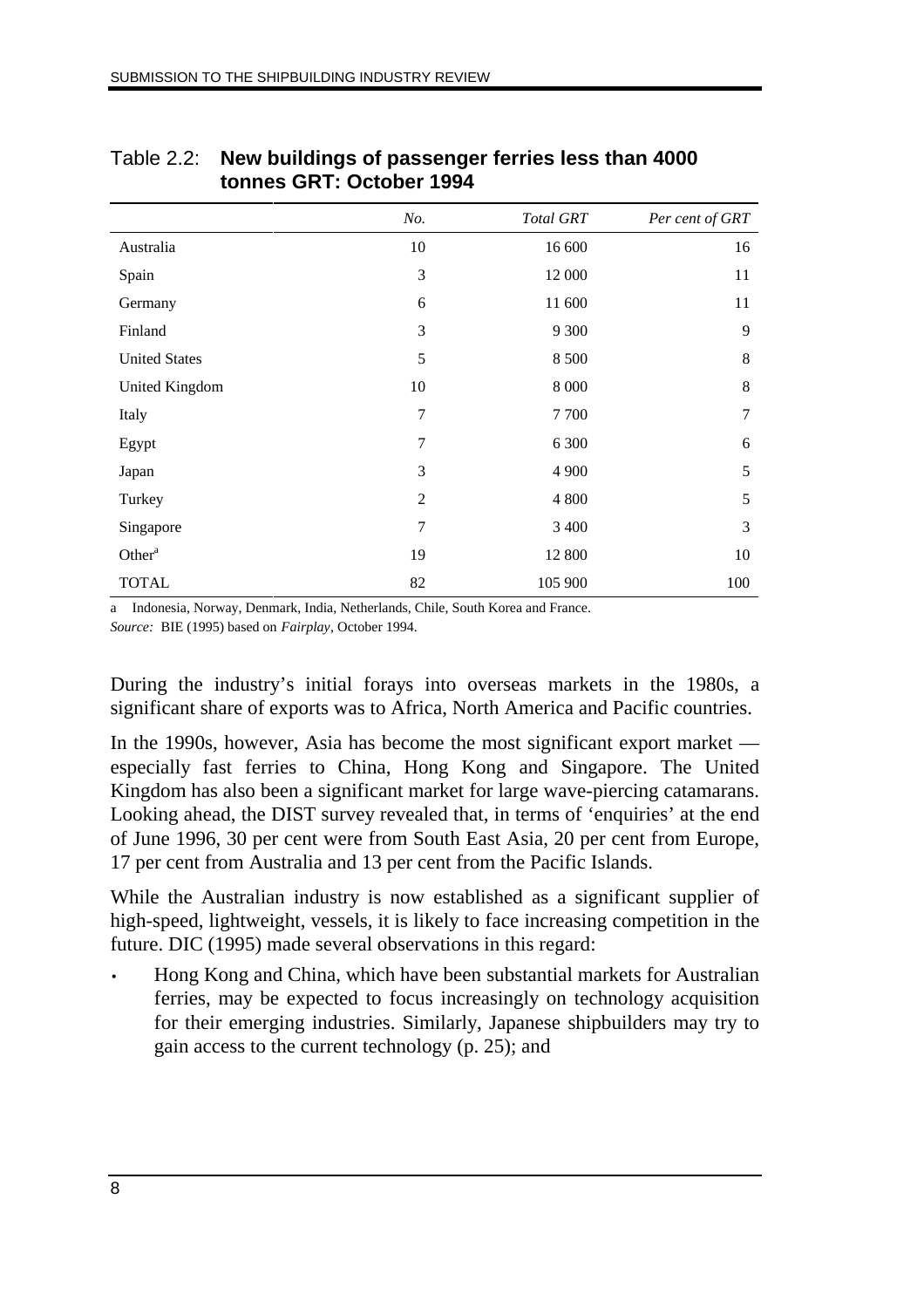• competitors will make significant advances in productivity via better production control and higher levels of automation — Australian shipbuilding may also need to go down this path (p. 65).

#### Employment

Employment (including subcontractors) by registered shipbuilders totalled 2778 at June 1997 — about 40 per cent of the total jobs in domestic shipbuilding and repair.

As noted above, total employment by registered shipbuilders at June 1997 was some 17 per cent lower than a year earlier. However, direct employment on bountiable vessels fell by only 23 to 2205 (DIST 1997). Moreover, total employment in the sector in 1997 was still considerably higher than in the early 1990s (see table 2.3).

| At $30$ June | Employment (inc.<br>subcontractors) | Direct employment |
|--------------|-------------------------------------|-------------------|
| 1993         | 2064                                | 1608              |
| 1994         | 2306                                | 1860              |
| 1995         | 2950                                | 2177              |
| 1996         | 3334                                | 2766              |
| 1997         | 2778                                | 2349              |

#### Table 2.3: Employment by registered shipbuilders<sup>a</sup>: 1993 to 1997

a Registered under the *Bounty (Ships) Act 1989*.

*Source:* DIST (1997).

### **2.3 Assistance arrangements**

Commercial shipbuilding around the world has a long history of government support, including: construction grants and subsidies; restructuring, financing and scrap-and-build aids; export assistance; tax concessions; customs duties, levies and restrictions; and R&D assistance. The industry is also replete with anecdotal evidence of non-transparent support mechanisms. For example, Japanese shipyards have claimed that Korean state-owned shipping companies have placed orders domestically without opening bidding to overseas yards, and that Korean steel firms have supplied domestic shipyards with subsidised steel plate (BIE 1995).

Against this backdrop, the OECD Shipbuilding Agreement (refer chapter 3) can be considered a milestone. The Agreement will outlaw direct and indirect subsidies in shipbuilding. It will also provide an industry-specific anti-dumping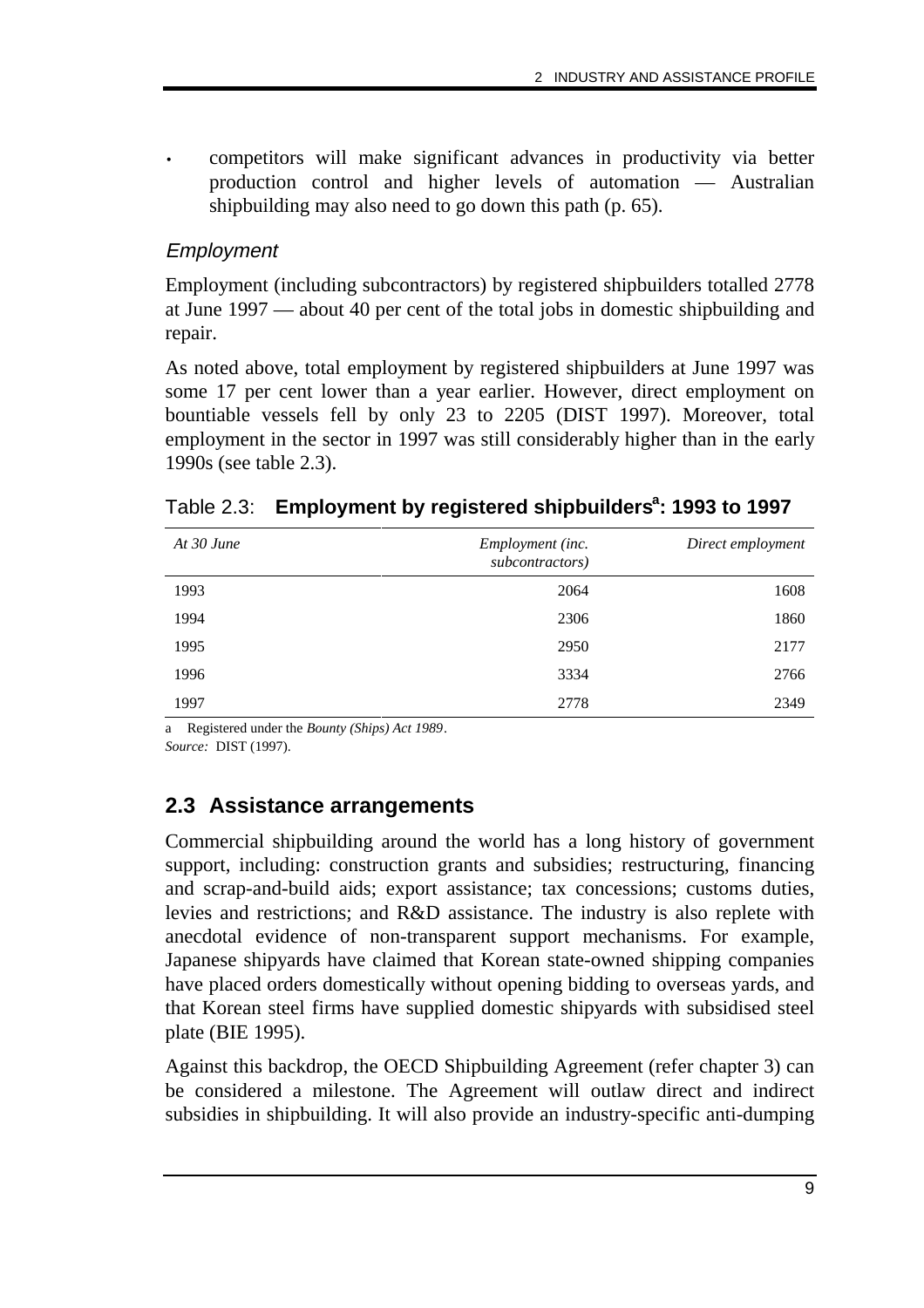mechanism, establish a dispute resolution mechanism and provide for negotiated phase-out arrangements for existing assistance regimes. Once ratified, the Agreement will cover about 80 per cent of the world shipbuilding market. Most of Australia's competitors in the ferry market are signatories to the Agreement (BIE 1995).

#### **Domestic assistance arrangements**

Assistance to Australia's lightweight shipbuilding industry is provided through a mix of instruments. Small imported vessels less than 150 GCT attract a 5 per cent tariff. Imported vessels above this weight enter duty free. As already noted, however, a bounty applies to domestic production of vessels in the 150 to 20 000 GCT range. Moreover, a policy by-law gives producers of vessels above 150 GCT access to duty free imports of most parts and materials.

Bounty arrangements for Australia's shipbuilding industries have demonstrated remarkable longevity, effectively having been in place since the 1940s (box 2.1). They have outlasted bounties applying to a range of other activities, for example, textile, clothing and footwear products, computers, books, paper, high alloy steel, ethanol and machine tools and robots.

That said, government policy on the bounty has fluctuated in recent years.

In November 1988, following a Commission inquiry into *Ships, Boats and Other Vessels* (IAC 1988), the Minister for Industry, Technology and Commerce announced a new bounty scheme to operate from July 1989. The bounty rate was initially set at 15 per cent, phasing down to 5 per cent from July 1993 to June 1995. It was the Government's intention that the bounty would terminate after June 1995. At the time, the Minister noted that the success of the bounty 'will allow us to cease direct subsidies to this industry altogether by 1995' (Button 1988).

However, in 1993, the *Bounty (Ships) Amendment Act 1993* increased the rate of bounty from 5 to 9 per cent, and introduced a new phasing agreement which extended the bounty to 1996–97. The rationale for this change was to extend bounty assistance to accord with phased reductions in general manufacturing tariffs and to meet the Government's election commitment of February 1993.

#### Box 2.1: **Bounty assistance to shipbuilding: a history**

1940: shipbuilding bounty introduced.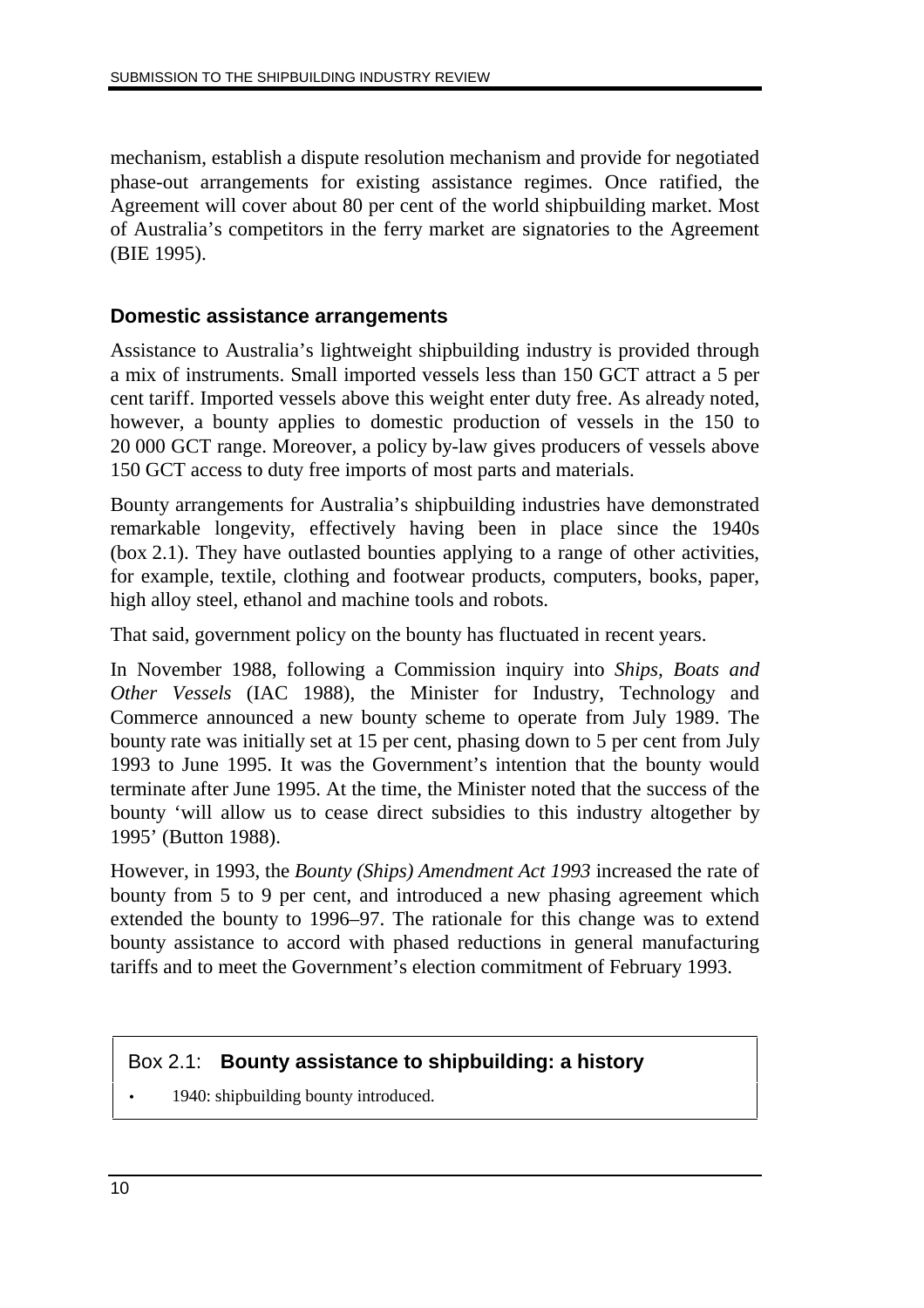- 1943: bounty withdrawn as no claims for payment made.
- 1947: bounty re-introduced to equate vessel building costs with those in the United Kingdom.
- 1975: cost-based scheme (from 1947) replaced by a bounty on selling price.
- 1980: *Bounty (Ships) Act 1980* provides for a bounty, as a percentage of construction cost, for vessels over 150 tonnes and fishing vessels over 21 metres, as well as for the costs of modifications to vessels where costs exceed \$400 000. Bounty payable only for vessels intended for use in Australian waters.
- 1984: Bounty extended to cover eligible vessels built for export.
- $\bullet$  1988: Two rates of bounty payment set  $-20$  per cent of construction costs for prescribed vessels (eg tugs, bulk carriers and fishing vessels) and modification work, and 15 per cent for construction of other eligible vessels.
- 1989: *Bounty (Ships) Act 1989* introduced. Payments on eligible construction costs for self-propelled navigable vessels greater than 150 tonnes and less than 20 000 tonnes regardless of end-use. Bounty applying to ship repairs terminates. Bounty rate set at 15 per cent from July 1988, phasing down to 5 per cent for the period July 1993 to June 1995.
- 1993: *Bounty (Ships) Amendment Act 1993* extends bounty in line with manufacturing tariffs — 9 per cent for 1993–94, 7 per cent for 1995–96 and 5 per cent for 1996–97.
- 1996: Bounty for shipbuilding terminated on 20 August, as did bounties for machine tools and robots, ethanol and books. The computer bounty terminated in July 1997.
- 1996 (December): Government re-introduces shipbuilding bounty (at 5 per cent) to December 1997 to align assistance for the industry with key overseas competitors.
- 1997: Government extends bounty to 1999 for commitments entered into by 31 December 1997. To be eligible, vessels must be at least 50 per cent complete by 30 June 1999 (pro rata payments apply for vessels 50 to 100 per cent complete).
- 1998: Shipbuilding Industry Review Panel announced.

*Sources:* Commonwealth of Australia (1992); DIST (1994); IC Annual Report (various).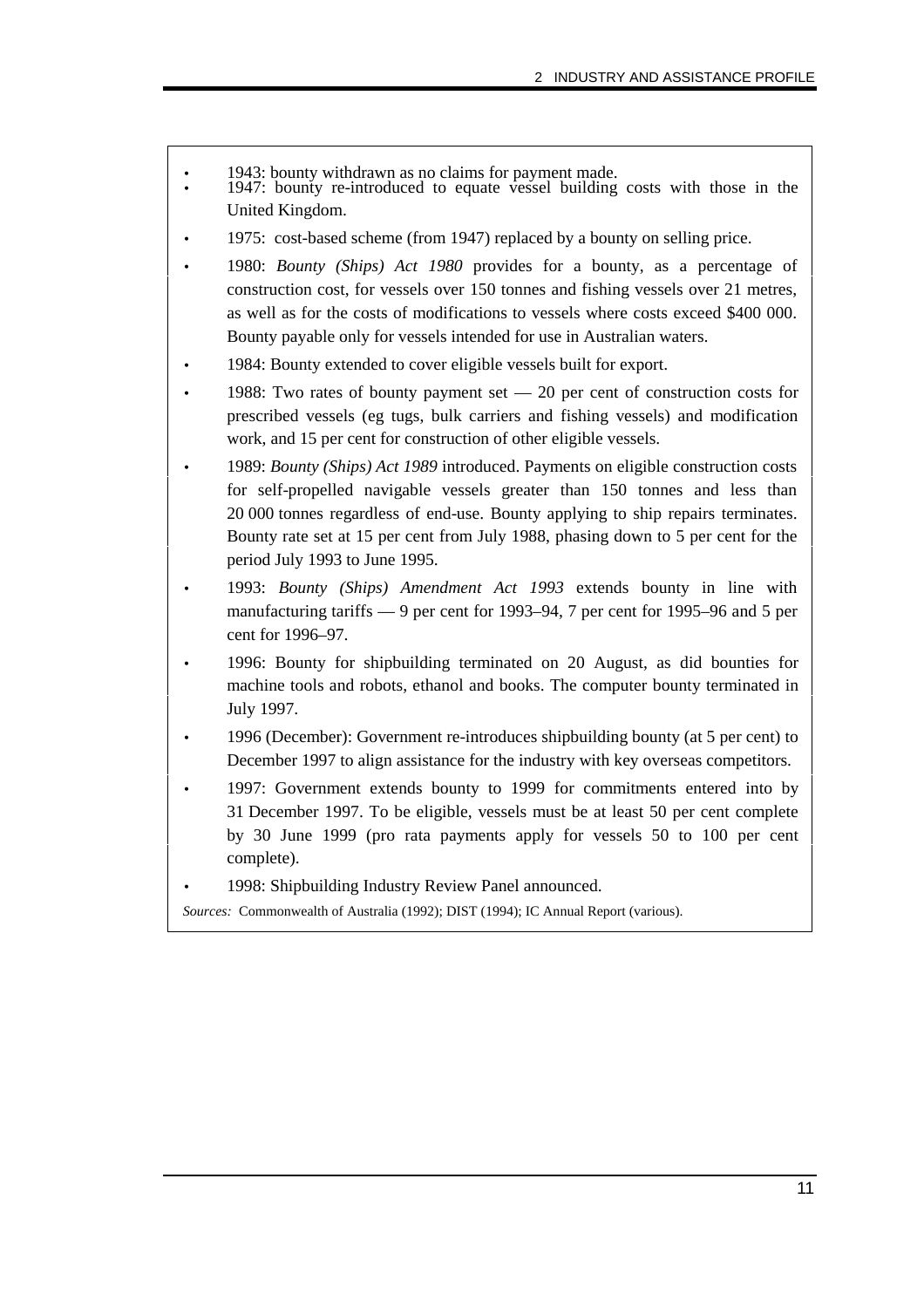The future of the bounty arrangements beyond 1996–97 was subsequently considered in the *Review of the Shipbuilding Bounty* (BIE 1995) released in February 1995. The BIE's view was somewhat contingent on developments with respect to the OECD Shipbuilding Agreement. It noted that:

Australia should seek to join the OECD Agreement unless there are strong reasons to expect that it will be ineffective. In the event that Australia joins the Agreement, the bounty would not be renewed when the current legislation expires in June 1997.

In August 1996, the shipbuilding bounty, along with a number of other bounties, was terminated as part of Commonwealth Budget initiatives. The Government announced that, while no new applications would be received, claims would be paid on work-in-progress for vessels completed by June 1997.

Four months later, the Government re-introduced the bounty until the end of December 1997, noting its intention to monitor the OECD Shipbuilding Agreement. At the time, the Government foreshadowed that it would review the need for any further extension of the bounty during the second half of 1997.

In 1997, the Government further extended the bounty (at the 5 per cent rate) to 1999 for commitments entered into by 31 December 1997. To be eligible for bounty, vessels must be at least 50 per cent complete by 30 June 1999 — pro rata payments apply to vessels 50 to 100 per cent complete. For commitments entered into from the beginning of 1998, no bounty will be payable. However, the Panel has indicated that, as part of this review, it will consider whether a further period of bounty support is warranted.

Much of the recent to-ing and fro-ing on the bounty has ostensibly reflected delays in the ratification of the OECD Shipbuilding Agreement. It had been envisaged that the Agreement would be in force by July 1996. However, because of problems with ratification of the Agreement by the United States Congress, this did not eventuate (see chapter 3).

#### Bounty payments and effective assistance

Total bounty payments peaked in the late 1980s at around \$45 million a year. Rapid growth at that time reflected the extension of the bounty to export production. With the decline in bounty rates, payments have since stabilised at a little over \$20 million a year (figure 2.2).

The bulk of bounty payments have gone to shipbuilders in Western Australia and one producer in Tasmania (table 2.4). In 1996–97, the average bounty payment to each of the 14 recipients was about \$1.6 million.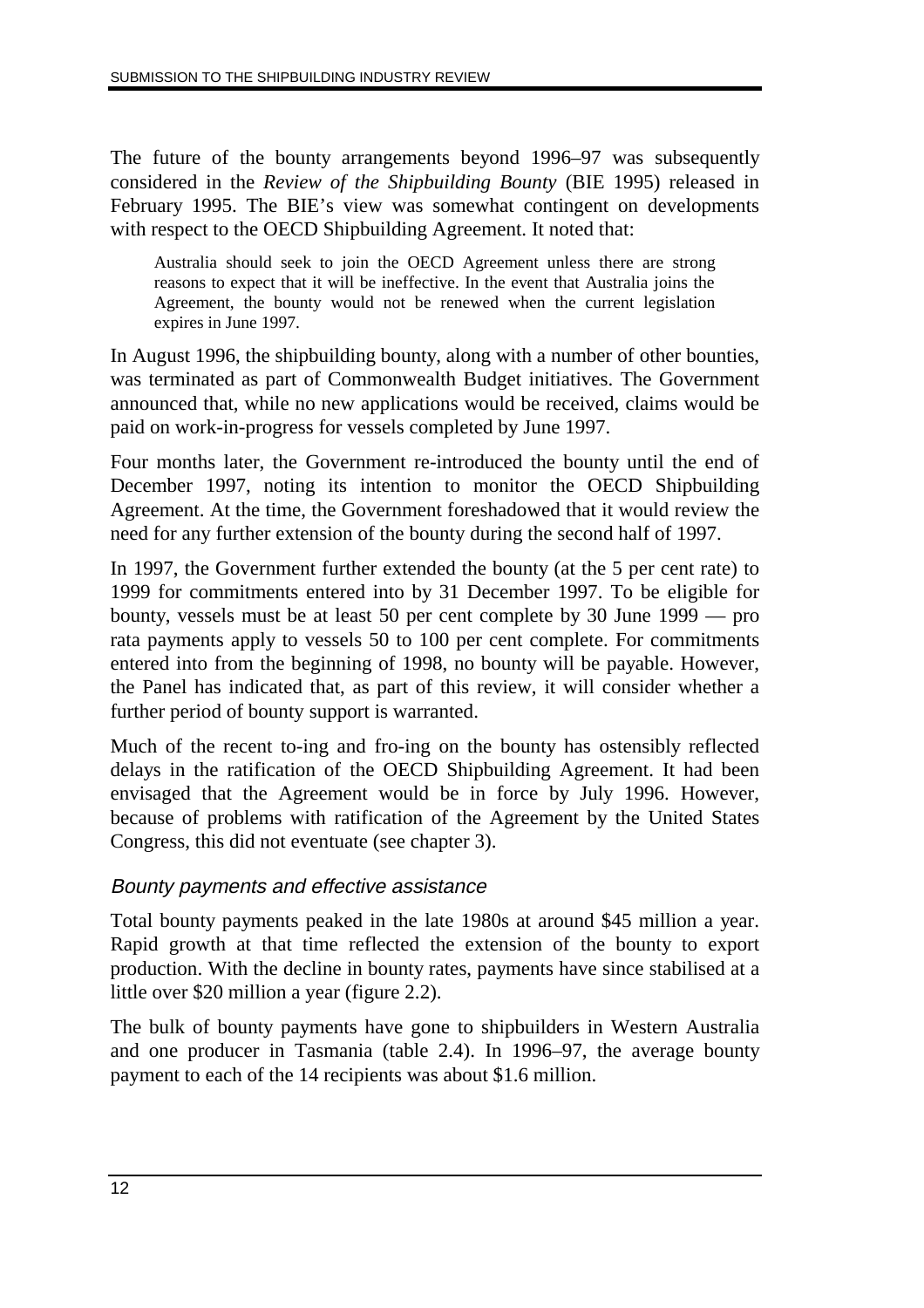

Figure 2.2: **Total shipbuilding bounty payments: 1981–82 to 1997–98**

a Figure for 1997–98 is a budget estimate.

*Source:* ACS, Bounty Acts — Return for Parliament (various issues).

| Table 2.4: Bounty payments and number of recipients <sup>a</sup> by State: |
|----------------------------------------------------------------------------|
| 1991–92 to 1996–97 (\$m)                                                   |

|         | Old    | WA         | SA     | NSW                  | <b>Tas</b> | <b>Total</b> | Average <sup>b</sup> |
|---------|--------|------------|--------|----------------------|------------|--------------|----------------------|
| 1991-92 | 3.0(3) | 12.3(6)    | 2.8(2) | 0.2(1)               | 6.0(2)     | 24.4         | 1.7                  |
| 1992–93 | 2.0(3) | 13.6(5)    | 1.5(2) | 0.4(2)               | 6.8(1)     | 24.2         | 1.9                  |
| 1993–94 | 1.2(3) | 18.2(9)    | 0.4(1) | $\ddotsc$            | 6.1(1)     | 25.9         | 1.9                  |
| 1994–95 | 2.8(3) | 12.8(11)   | 0.5(2) | $\ddot{\phantom{0}}$ | 6.8(1)     | 23.0         | 1.4                  |
| 1995–96 | 1.2(2) | 11.1 $(7)$ | 2.0(2) | $\ddotsc$            | 9.4(1)     | 23.7         | 2.0                  |
| 1996–97 | 0.5(2) | 12.4(9)    | 0.7(1) | 0.2(1)               | 8.8(1)     | 22.5         | 1.6                  |

a Number of recipients in brackets.

b Total bounty payments divided by number of Australia-wide recipients.

*Source:* ACS, *Bounty Acts — Return for Parliament* (various issues).

In nominal rate terms, assistance afforded bountiable shipbuilding is not greatly different from the manufacturing sector as a whole (table 2.5). This reflects the fact that the bounty rate of 5 per cent is not greatly different to many residual tariffs (and is significantly less than the tariffs applying in the passenger motor vehicle and textile, clothing and footwear sectors).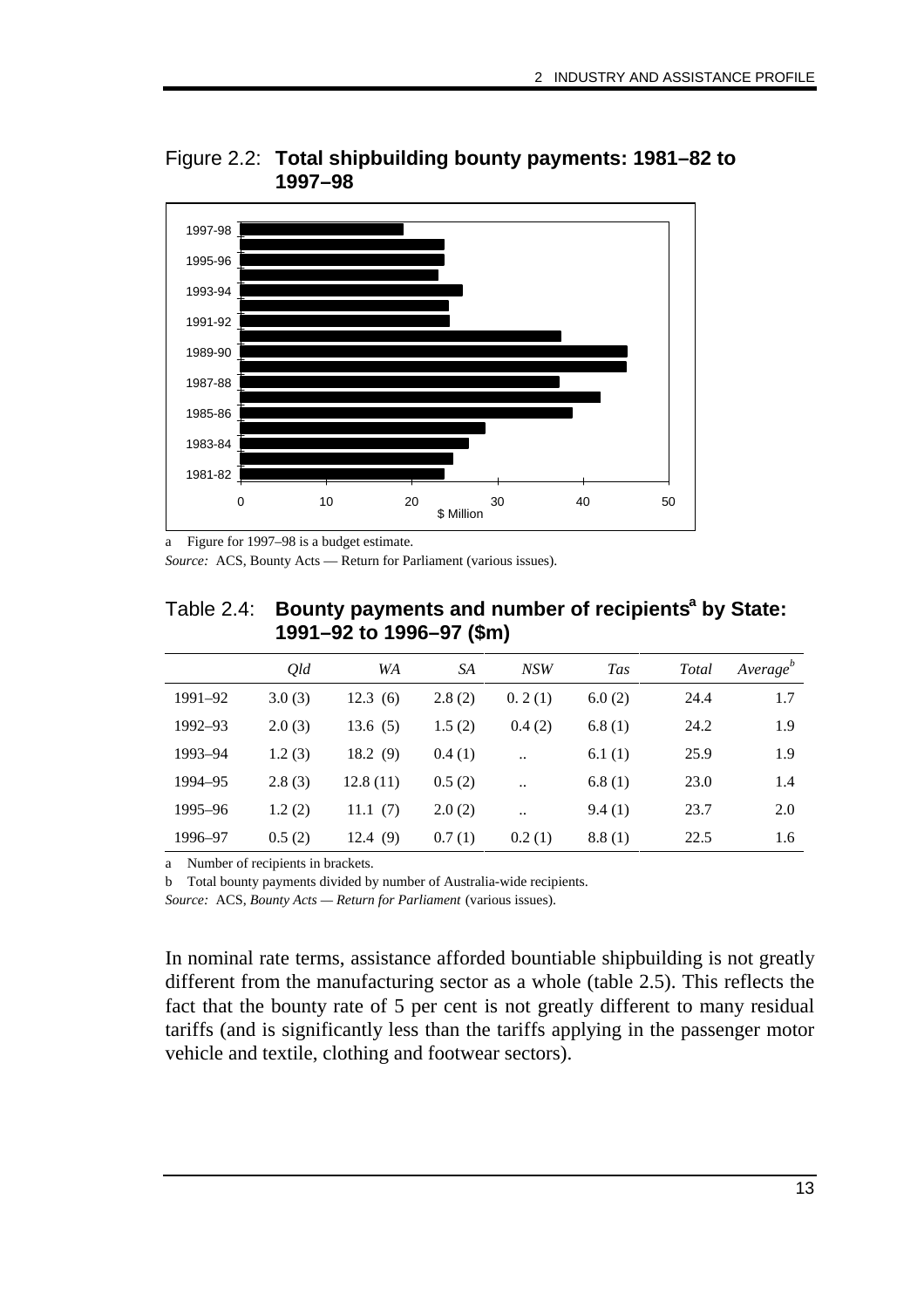However, unlike tariff support, the shipbuilding bounty supports exports as well as vessels for domestic use. Thus, in light of the industry's export orientation, it is considerably more generous than a tariff of the same rate.

Moreover, shipbuilders also benefit from a policy by-law which provides for duty-free entry of most imported parts and materials. Of course, being highly export oriented, the industry could otherwise avail itself of more general provisions that exempt exporters from duty on their imported inputs. Nevertheless, the by-law clearly is of benefit to the industry's production for the domestic market. The effective rate of assistance for shipbuilding is more than double the manufacturing average (table 2.5).

#### Table 2.5: **Assistance afforded manufacturing and bountiable shipbuilding: 1996–97 and 2000–01<sup>a</sup>**

| <i>Sector</i>                        | Nominal rate<br>1996-97 | <i>Nominal rate</i><br>$2000 - 01$ | <i>Effective rate</i><br>1996-97 | <i>Effective rate</i><br>2000-01 |
|--------------------------------------|-------------------------|------------------------------------|----------------------------------|----------------------------------|
| Total manufacturing                  |                         |                                    |                                  |                                  |
| Bountiable shipbuilding <sup>b</sup> |                         | c<br>$\cdot$ .                     |                                  | $\cdot \cdot$                    |

a Does not include assistance from access to EFIC and EMDG support.

b Assumes a materials to output ratio of 0.55 (BIE 1995) and a nominal rate on materials of zero.

c Not estimated. However, if the bounty were reactivated and ran through to 2000–01, the nominal and effective rates of assistance for shipbuilding would be similar to 1996–97.

*Source:* Commission estimates.

#### Other forms of assistance

Given the bountiable sector's export orientation, it benefits from general export programs such as the services provided by the Export Finance and Insurance Corporation (EFIC) and, to a much lesser extent, the Export Market Development Grants (EMDG) scheme.

The BIE (1995) considered EFIC services to be one of the main non-bounty forms of assistance available to the industry. EFIC provides loans to buyers of up to 80 per cent of the contract value of eligible ships — EFIC pays the shipbuilder and the buyer repays EFIC on extended terms. These arrangements are consistent with the OECD Arrangement on Export Credits which specifies export finance conditions for new sea-going vessels. Nonetheless, EFIC considers that its terms are the most favourable permitted under that Arrangement (see EFIC brochures).

EMDG grants are payable in respect of a range of marketing activities relating to overseas sales. The taxable grants cover 50 per cent of eligible expenditures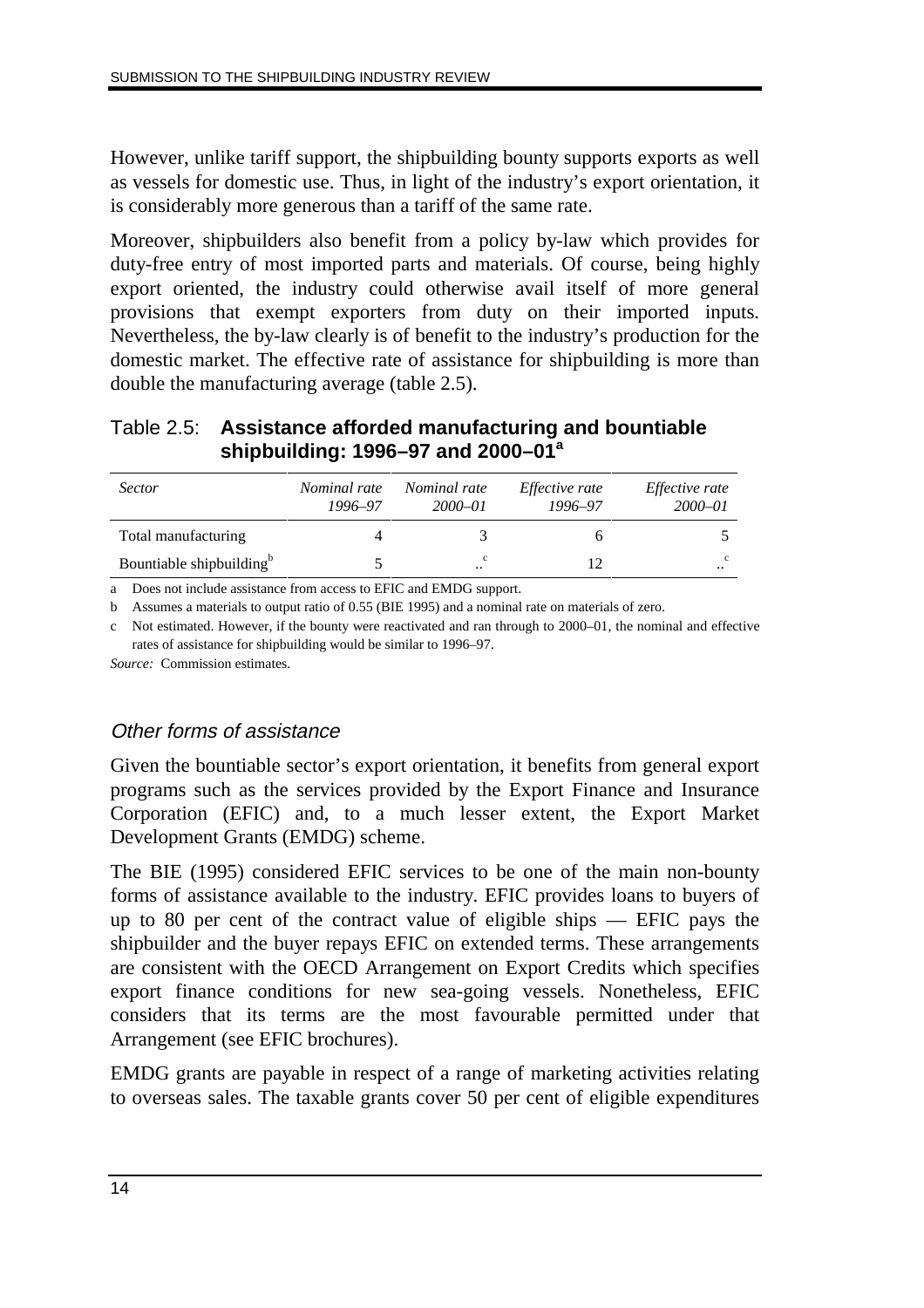(after the first \$15 000). Grants are limited to \$200 000 for individuals and \$500 000 for approved trading houses. However, they are not available to firms with export revenues over \$25 million or which have received eight previous grants.

The Commission was not able to ascertain the level of EMDG payments made to bountiable shipbuilders, although it notes that these could potentially be significant for some firms. For example, as noted above, the average unit value of a bountiable ship in 1996–97 was around \$12 million (in construction cost terms). Thus, a maximum grant of \$500 000 on one 'average bountiable vessel' would represent about 4 per cent of its cost — close to the level of bounty support. But equally, the eligibility criteria may rule out payments to many firms in the industry.

The Commission considers it important that the Panel report on the extent of assistance to shipbuilders from general programs such as EFIC and EMDG.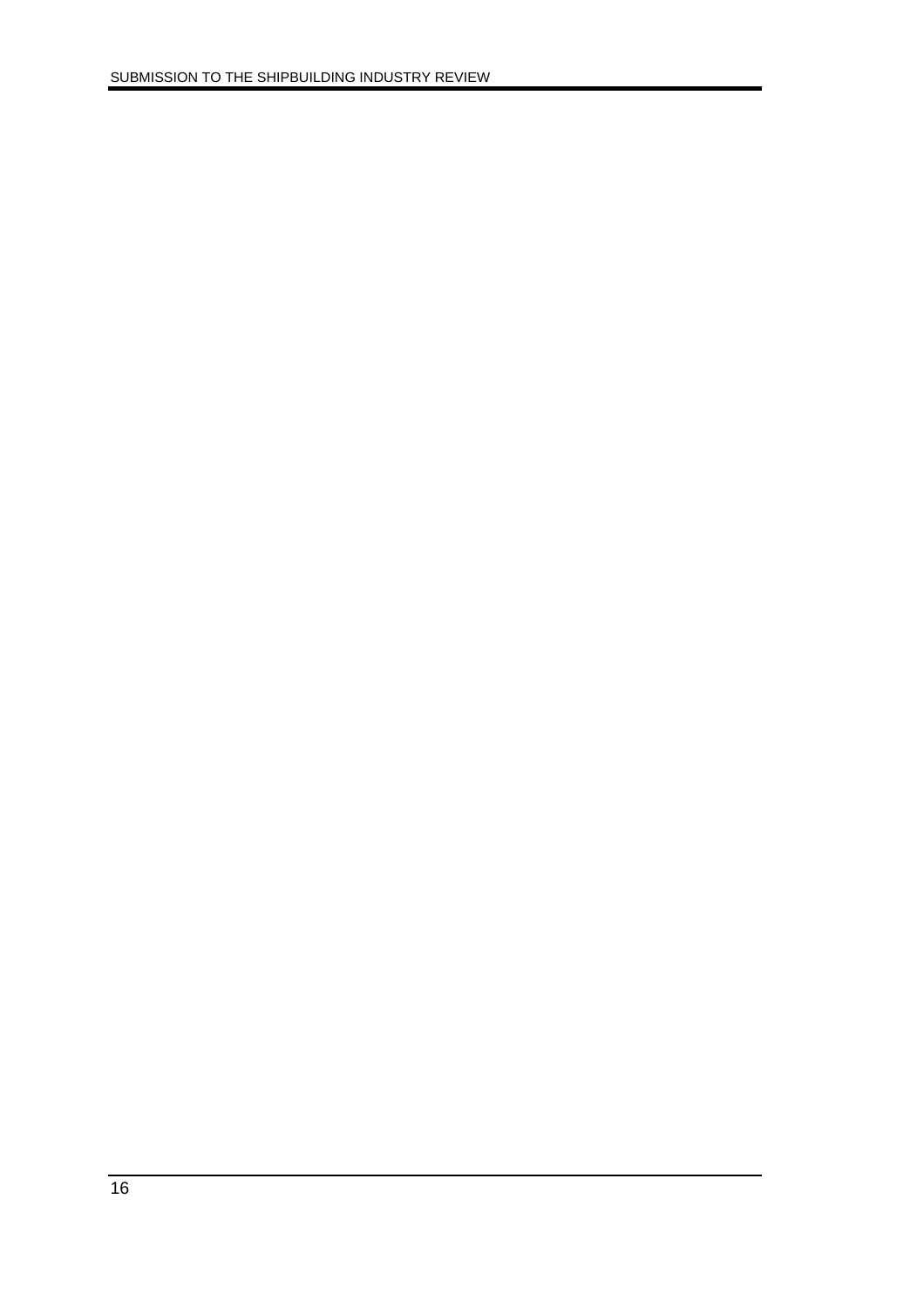# **3 THE OECD SHIPBUILDING AGREEMENT**

# **3.1 An outline of the Shipbuilding Agreement**

The OECD 'Agreement Respecting Normal Competitive Conditions in the Commercial Shipbuilding and Repair Industry' (Shipbuilding Agreement) seeks to establish a 'level playing field' for competition in the shipbuilding industries of OECD countries. To this end, the Agreement aims to establish binding subsidy- and dumping-free conditions in commercial shipbuilding. Should the Agreement come into force, it will extend to 80 per cent of the world shipbuilding industry. Significant shipbuilders outside the (initial) boundaries of the Agreement are Brazil, China, Poland, Russia and Ukraine.

The Agreement contains three major elements:

- prohibitions on measures of support to commercial shipbuilding;
- extension of anti-dumping provisions to shipbuilding; and
- binding dispute settlement and enforcement mechanisms.

#### **Government support measures**

The Agreement heavily constrains the scope for government support to the shipbuilding industry by prohibiting (and instituting the elimination of existing) export subsidies, grants, soft loans, forgiveness of debt, provision of subsidised goods and services (including assistance to downstream suppliers), tax concessions and regulations that favour domestic shipbuilding.

Permitted support measures are limited to restructuring support, assistance to workers, certain research and development (R&D) assistance and nonconcessional credits to foreign and domestic buyers of ships (for example, EFIC support).

#### **'Injurious pricing'**

The Agreement makes provision for a shipbuilding-specific anti-dumping mechanism. This is in response to concerns about the difficulty of applying general anti-dumping measures to shipbuilding activity (see section 3.3).

The determination of injurious pricing and injury will closely follow the GATT Anti-Dumping Code. However, differences arise with respect to sanctions. Where dumping is established under the Shipbuilding Agreement, an 'injurious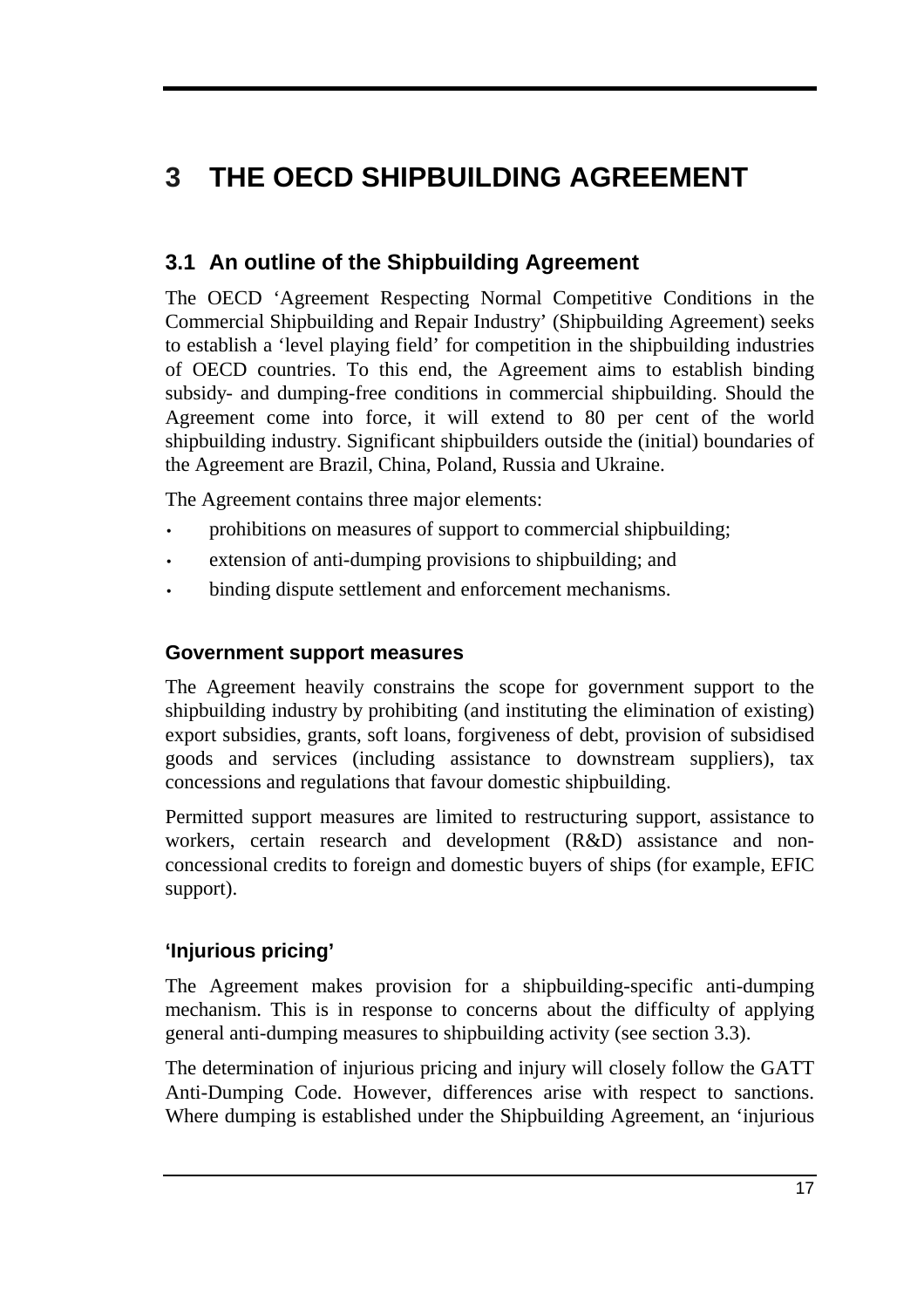pricing charge' will be levied on the vessel in question and paid by the *exporting shipbuilder* (or the shipbuilder may void the sale or comply with some other remedy). In contrast, under general anti-dumping arrangements sanctions are imposed on the importer.

#### **Remedies and sanctions**

In cases where violations of the government support provisions are confirmed by an independent international panel, the illegal support measure must be terminated and benefits paid back (with interest) by the shipbuilder that received the support.

If a government fails to end the support measure or the shipbuilder does not return the illegal benefit, sanctions can be authorised. These include:

- suspension by the adversely affected party (or parties) of undertakings to reduce or eliminate similar prohibited measures on the shipbuilding product(s) in question; and
- denial to the illegally subsidised shipbuilder of the right to complain about dumping by other shipbuilders.

In relation to proven cases of dumping, where a shipbuilder refuses to pay an 'injurious pricing charge' or void the sale of the vessel, the complainant country may deny on- and off-loading privileges to vessels built by that shipbuilder.

# **3.2 State of play**

In December 1994, the Commission of the European Communities, and the Governments of Finland, Japan, South Korea, Norway and the United States signed the Final Act of the Agreement. The Agreement will enter into force once all of the parties have concluded their national ratification procedures.

While it was envisaged that the Agreement would come into effect in July 1996, the United States is yet to ratify it. All other parties completed ratification procedures in 1995 (OECD 1996, 1997a, 1997b).

At an OECD Workshop on Shipbuilding Policies in December 1997, the Chairman of the OECD Council Working Party on Shipbuilding urged the United States Congress to move quickly to a vote on the Agreement. Lloyd's Shipping Economist (1998) reports resistance to the Agreement by members of the United States Congress and the American Shipbuilders Association consisting of the six largest shipyards in the United States. Apparently, their concerns include special exemptions granted to some signatories and the fact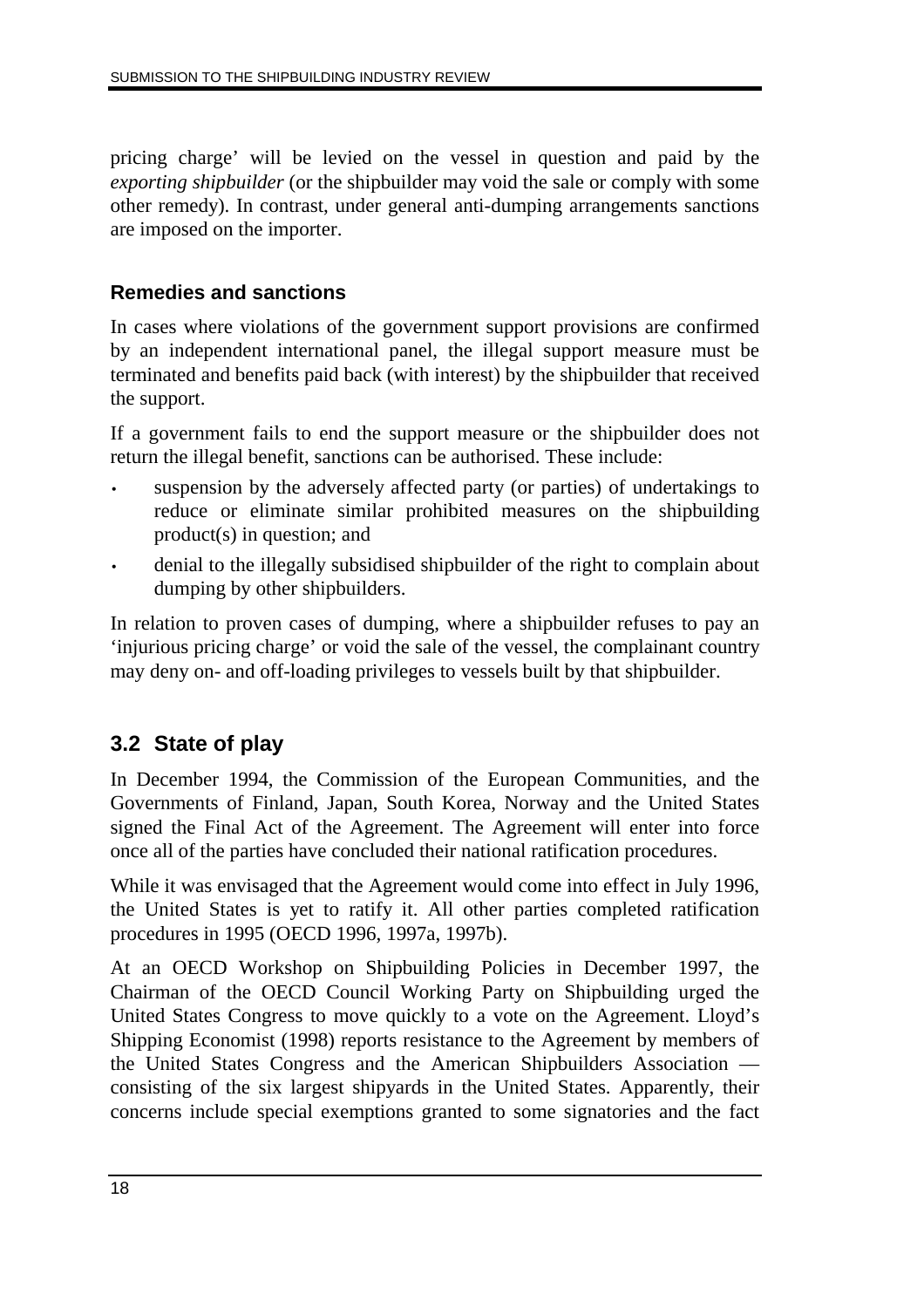that some emerging shipbuilding nations are not party to the Agreement. The Director of the Shipbuilders and Shiprepairers Association has flagged the possibility that the United States may withdraw from the Agreement, and that the Agreement may even fail.

There had been an understanding among the participants to the Agreement that they would not, from the signing of the Final Act in late 1994, increase the level of existing support measures or introduce new measures, pending entry into force of the Agreement in July 1996. But given that the Agreement has yet to come into force, the status of this understanding is unclear.

## **3.3 Should Australia sign?**

Australia's decision on whether to sign the Shipbuilding Agreement will affect its future capacity to assist the domestic shipbuilding industry. If Australia signs the Agreement, then consideration of ongoing bounty support becomes irrelevant. If it chooses not to sign, reactivation of the bounty is possible. However, a decision not to accede to the Agreement would not be a 'green light' for ongoing bounty support — assistance to shipbuilding should stand or fall on its merits (see chapter 4).

Clearly, the decision about whether Australia accedes to the Shipbuilding Agreement (once implemented) should be based on an evaluation of the accompanying benefits and costs. However, it is not the Commission's intention in this submission to provide a definitive benefit-cost analysis. Rather, the Commission has identified areas which the Panel may wish to consider in its deliberations.

#### **Price considerations**

Assuming that implementation of the Shipbuilding Agreement led to a significant reduction in subsidies, there would be costs for Australian ship users, but benefits for ship producers. That is, Australian users of ships — both commercial and recreational — benefit from the current subsidies to shipbuilders around the globe. On the other hand, these same subsidies reduce prices for the Australian shipbuilding industry.

The net outcome of these two effects will broadly depend on whether the gains from higher prices in export markets are greater or less than the costs arising from higher prices for imported ships and shipping services. Thus, at first blush, Australia's decision on whether to sign the Shipbuilding Agreement might be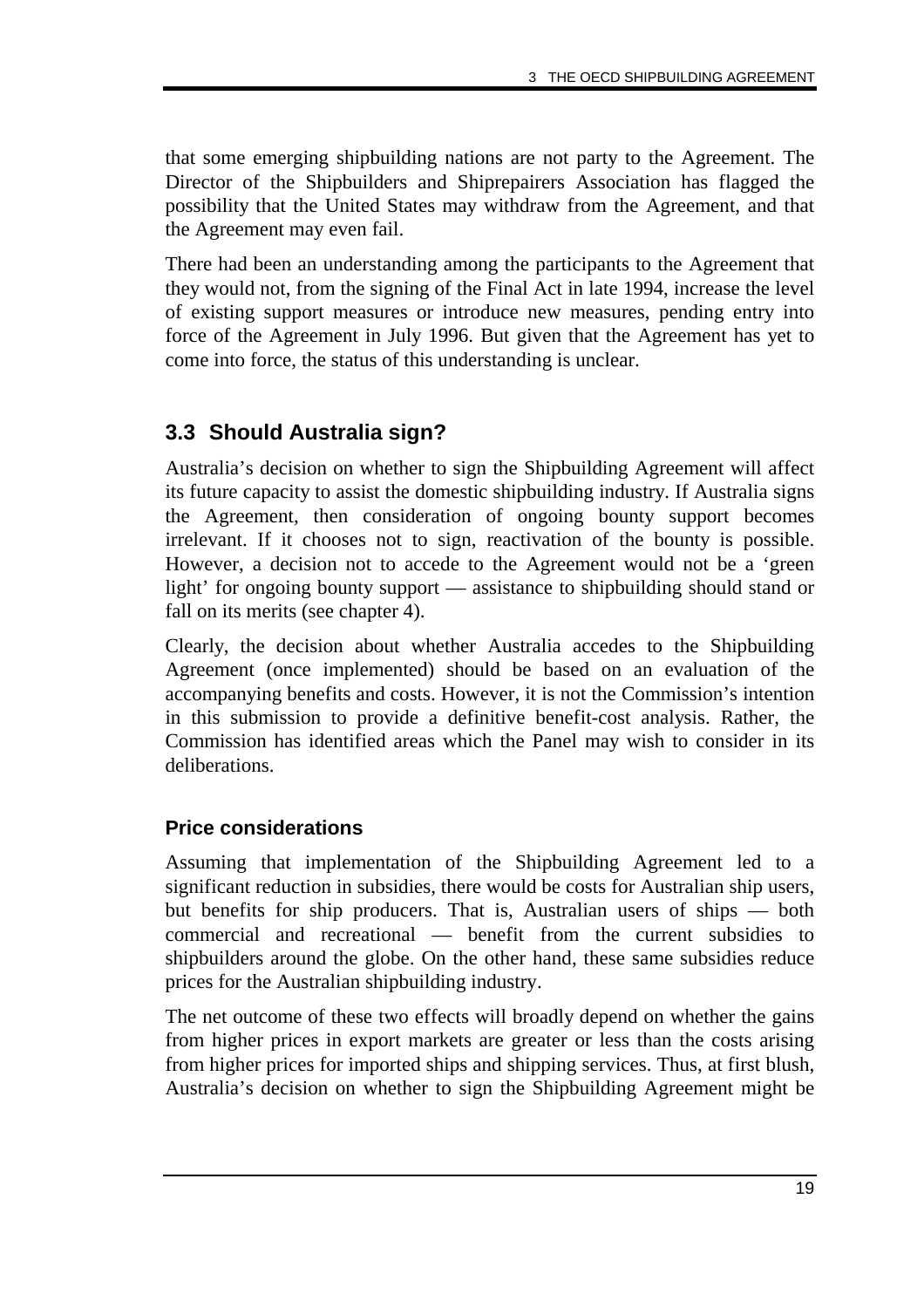seen as a function of its balance of trade in ships. That is, if the value of exports exceeds that for imports, then it would be in Australia's interests to sign.

However, on closer examination, whether or not Australia signs may have little impact on the *price* outcomes. As a small shipbuilder, any assistance that Australia could provide if it failed to sign would have little overall impact on world prices (although there could be some effect in niche markets such as ferries). Similarly, a failure to sign is unlikely to leave the way open for continued importation of subsidised vessels — participation in the Agreement by the major shipbuilders would largely rule out this possibility.

Some might argue that Australia's lack of influence on world prices means that it can do better by not signing the Agreement. That is, while not having any significant effects on prices, Australia's non-accession would allow it to continue to support the local shipbuilding industry. In contrast, its competitors that sign the Agreement would have to terminate their subsidies. This in turn might be seen as giving the Australian industry an advantage in competing for business.

However, there are at least two flaws in this argument.

First, if the Agreement is ratified and Australia opted not to sign, it would almost certainly face increased scrutiny of any subsidies it continued to provide to domestic shipbuilders. Indeed, it appears that under the World Trade Organization (WTO) Agreement on Subsidies and Countervailing Measures, bounties, while not prohibited, could be actionable if they were to displace imports or other exports into third markets (IC 1995a).

Second, as emphasised at the outset of this submission, consideration of assistance issues must have regard to economy-wide impacts. Thus, while nonaccession to the Agreement might allow Australia to continue to support its shipbuilding industry, the benefits for the industry would need to be set against the costs imposed on other sectors of the economy (see chapter 4).

### **The anti-dumping provisions**

As noted above, the Shipbuilding Agreement provides for a sector-specific antidumping mechanism. This is based on the view that, as ships are not normally imported for sale, the GATT Anti-Dumping Code is not applicable. Whether this is in fact universally true is debatable. Were an Australian person or business to acquire an ownership interest in a vessel that is not imported — for example, an Australian ship operating overseas — then, under the current regime, it could be impossible to invoke a dumping complaint. But equally, some vessels are imported into Australia and could therefore be the subject of a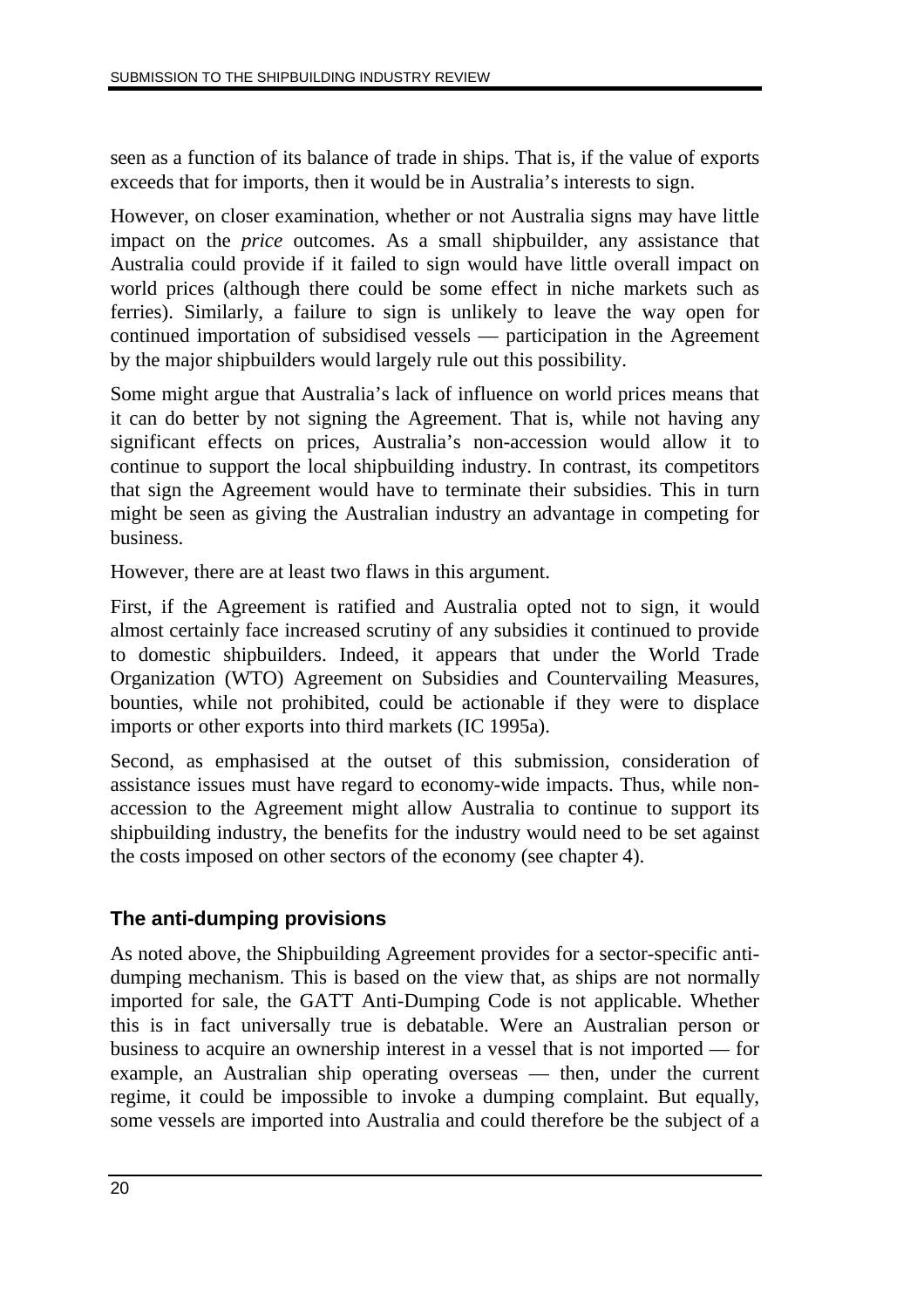dumping complaint under our general anti-dumping procedures. Perhaps with this in mind, the Anti-Dumping Authority commented that the statement that the GATT Code does not apply to trade in ships is 'too strong' (BIE 1995).

That said, this part of the Agreement will almost certainly put upward pressure on vessel prices and thus reinforce the effects of an end to subsidies to shipbuilders.

#### **Link to other trade policies**

The preceding discussion suggests that, if the Shipbuilding Agreement comes into effect, then Australia's decision on whether to sign may have relatively little direct impact on either the domestic industry or our ship users. However, the case for signing is strengthened when consideration is given to the impact on other Australian industries of providing assistance to shipbuilding.

More broadly, the Commission notes that the thrust of the Agreement seems to be consistent with a range of other trade barrier reduction programs to which Australia is a signatory and with its stance on trade liberalisation in general. For instance, in recent years, Australia has:

- actively pursued wide-ranging unilateral tariff reductions apart from improving domestic resource allocation, such actions have contributed to preserving the integrity of the multilateral trading system and set an example for others to follow (GATT 1994);
- committed to further reviewing its general tariff rates by 2000 under its Individual Action Plan in the Asia-Pacific Economic Cooperation forum;
- been a leading advocate for continuing reductions in assistance in multilateral fora — for example, the 'Cairns Group', incorporating 15 agricultural producing nations, was established to press for a global effort to reduce agricultural protectionism (DFAT 1995, 1997); and
- made commitments to reduce its barriers to trade in services (IC 1995b).

Thus, if the Panel were to find that Australia should not sign the Shipbuilding Agreement, it would need to clearly demonstrate why shipbuilding should be treated differently from most other parts of the economy, or that there are deficiencies with this particular Agreement.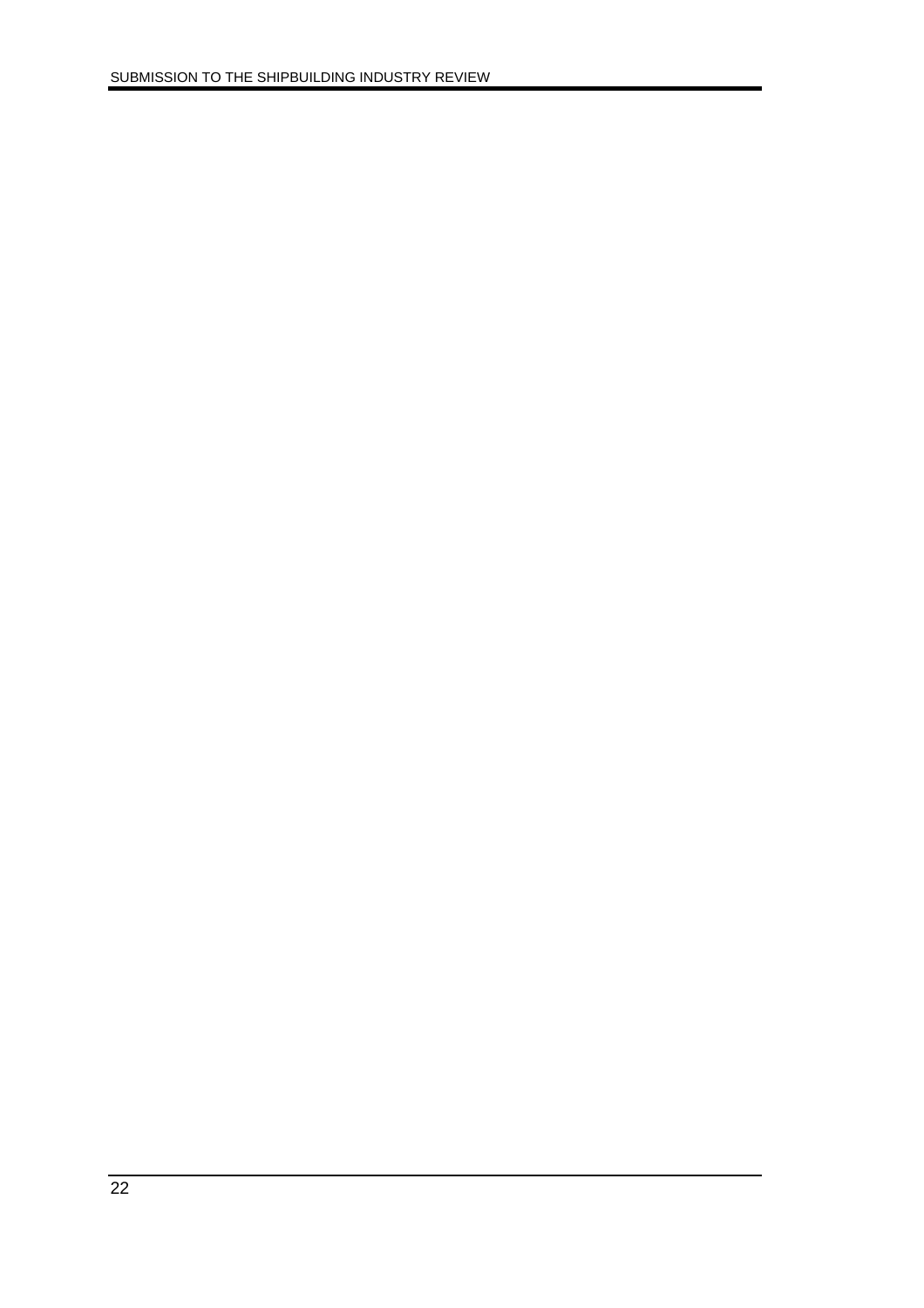# **4 ASSESSING THE CASE FOR REACTIVATING BOUNTY SUPPORT**

As already noted, for new orders, the shipbuilding industry is now effectively operating in a bounty-free environment. While the bounty does not terminate until mid-1999, in the interim it is payable only if a firm commitment for the construction or modification of a vessel was entered into by the end of 1997.

In the event that the OECD Shipbuilding Agreement enters into force in the near future, and Australia decides to accede to it, any question of resurrecting bounty assistance for the industry would become largely irrelevant. Rather, the issue would be whether there was any need for transitional or adjustment measures and, if so, their nature.

However, if implementation of the Shipbuilding Agreement is significantly delayed, or Australia decides not to participate, the issue arises as to whether reactivation of the bounty could be warranted. The Panel has indicated that it will be considering this issue (SIRP 1998).

Accordingly, this chapter considers some possible economic rationales for reactivating the shipbuilding bounty. Drawing on these rationales, it seeks to establish some thresholds against which any resurrection of the bounty would need to be assessed. The chapter concludes with a discussion of the pros and cons of providing transitional assistance if Australia accedes to the Shipbuilding Agreement.

### **4.1 An economy-wide view**

The case for further support for Australia's shipbuilding industry should be assessed from an economy-wide perspective. As for any industry policy, the interests of the community as a whole, rather than those of a particular firm or sector, should be the predominant consideration.

While the benefits of the bounty to the shipbuilding industry are readily apparent, some of the effects on the wider community are less obvious. The most apparent are the imposts on taxpayers, including other Australian industries, of financing the bounty. But, as the BIE (1995, p. 29) recognised in its review, there are also wider costs:

... governments have to keep in mind that every Australian industry competes with all other Australian industries for the economy's resources of labour and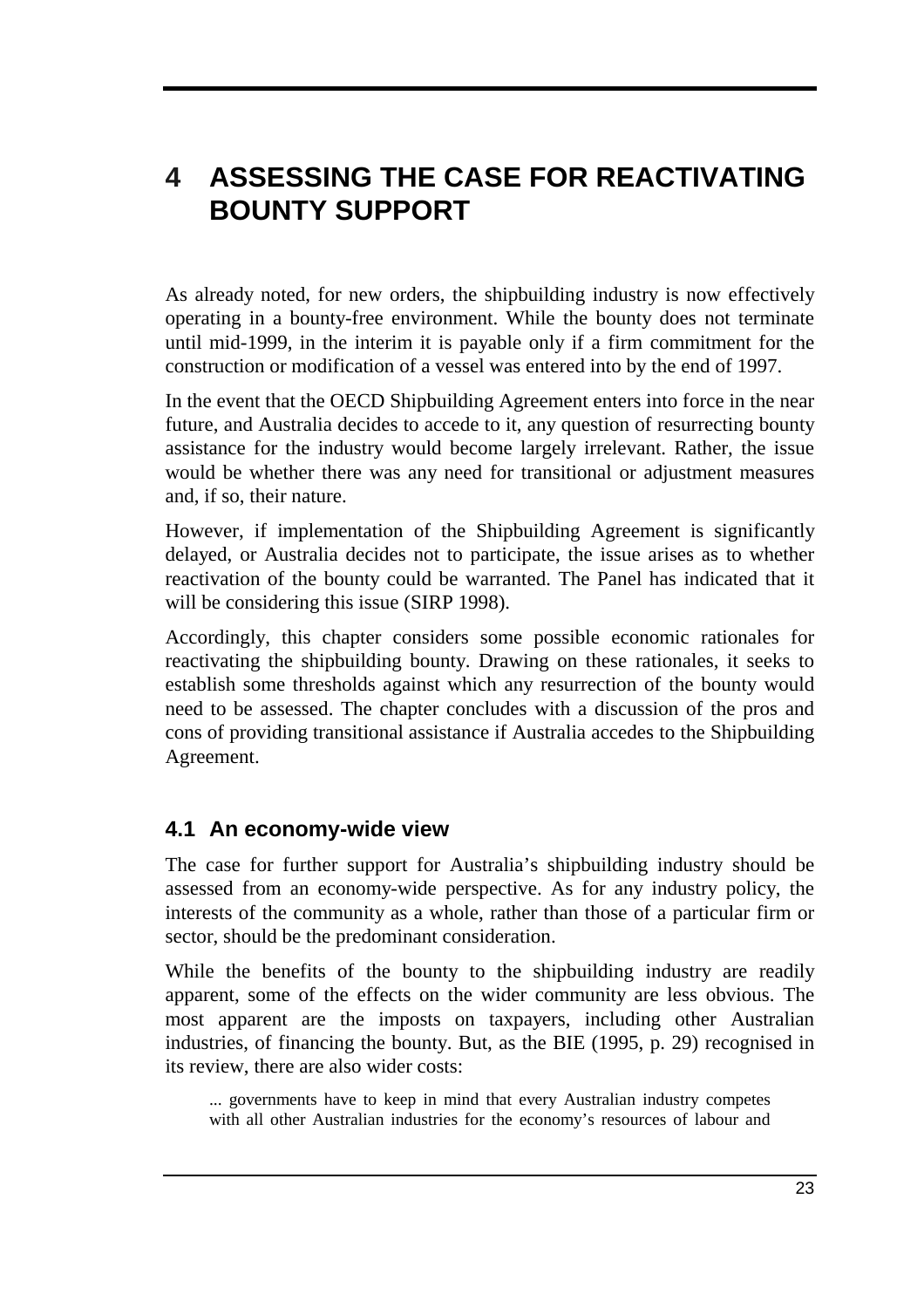capital. ... It follows that a shipbuilding bounty will help shipbuilders compete against these other *Australian* industries.

In other words, in enhancing the ability of the shipbuilding industry to compete for resources, the bounty reduces the competitiveness of other Australian industries. Thus, increased activity and job opportunities in the shipbuilding industry encouraged by the bounty will come at the expense of activity and jobs elsewhere.

The BIE (1995, p. 30) went on to conclude that:

Taking proper account of ... [the] adverse effects on other industries, there is no reason to suppose that total production and employment can be easily increased by programs of industry assistance.

Indeed, it is widely accepted that the costs of assistance will usually outweigh the benefits to the recipient industry. That is, assistance will detract from, rather than enhance, Australian living standards.

Therefore, to substantiate a case for resurrecting the bounty, evidence would be needed that shipbuilding has special features which mean that markets alone will not deliver the best outcome for the community. In this context, it is not sufficient simply to establish that, in the absence of the bounty, a dynamic, innovative and export-oriented industry would find it more difficult to compete on the international market.

# **4.2 Rationales for reactivating shipbuilding assistance**

Despite the costs which assistance to one industry or activity imposes on others, there are some circumstances in which government support may provide overall benefits to the Australian community. Assistance may sometimes be warranted to compensate for the adverse effects of other government policies. It may also be justified if there are significant 'market failures' associated with an activity. Alternatively, it may be a way of meeting regional or other social objectives.

This section briefly considers the applicability of these arguments to the shipbuilding industry.

### **Compensating for assistance to other Australian industries**

In the past, governments have assisted some industries partly to compensate for the adverse effects of the assistance provided to other domestic industries. Where other assistance arrangements cannot be altered, compensating support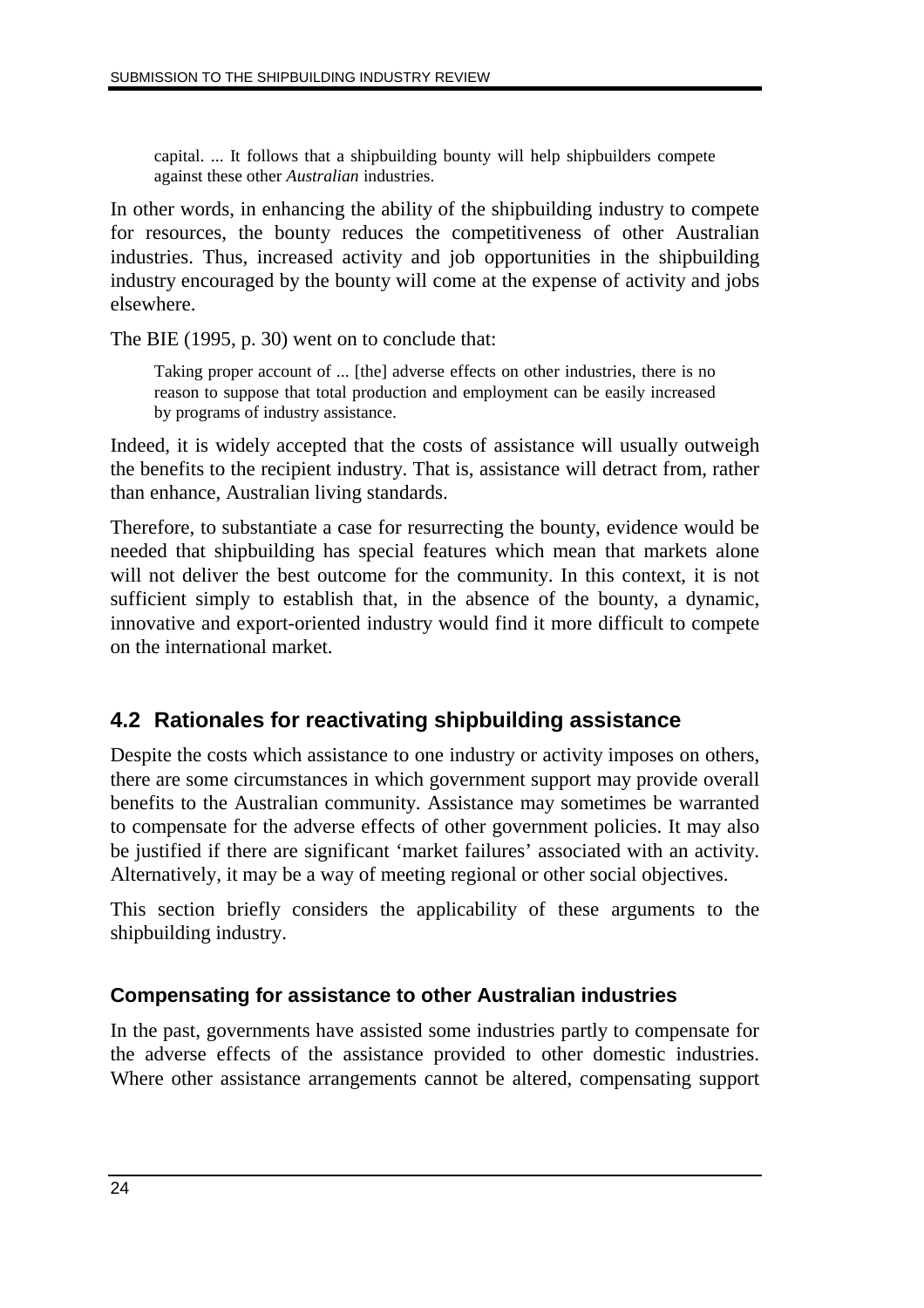may sometimes improve community wellbeing by preventing the relocation of resources in less efficient activities.

In recent years, nominal assistance afforded the shipbuilding industry by the bounty has been little different from the manufacturing average.

However, this conceals the fact that the bounty and related arrangements have in fact provided more generous support than that available to most other manufacturing industries (see chapter 2). In particular, tariff protection for other industries provides assistance only for domestic sales, whereas the shipbuilding bounty also applies to exports. In addition, the industry has benefited from special arrangements giving it wider access to duty-free imported materials and components than most other industries. In its review, the BIE (1995) argued that with tariffs generally at rates of 5 per cent or less, a lower rate of bounty (2 or 3 per cent) would provide assistance to shipbuilding more in line with the rest of the manufacturing sector.

Moreover, since the BIE review, other production bounties have ceased, a range of government business programs have terminated or been reduced, and the Government has committed to reviewing general tariff rates by 2000 under its APEC Individual Action Plan.

Thus, the bounty rate required to offset the impacts of assistance provided to other activities would now be much lower than 5 per cent, and would fall further as assistance elsewhere in the economy continues to decline. Whether it would be sensible to reintroduce the bounty at such a very low rate is debatable, particularly given the accompanying compliance costs for the industry, administrative costs for government and the efficiency costs of raising revenue to pay for the bounty (see section 4.3).

### **Compensating for assistance provided by other countries**

The Panel's terms of reference place a heavy emphasis on the assistance arrangements of competing countries. There is no question that world shipbuilding markets are distorted by assistance provided by overseas governments (see chapter 2). Its prevalence is the primary motivation for the OECD Shipbuilding Agreement. This assistance hinders market access for Australian shipbuilders and reduces prices in the domestic and export markets.

However, it does not automatically follow that, just because some other countries provide subsidies, Australia should do likewise.

The provision of assistance by other countries' governments is no more a 'market failure' than those countries enjoying lower costs because, say, labour is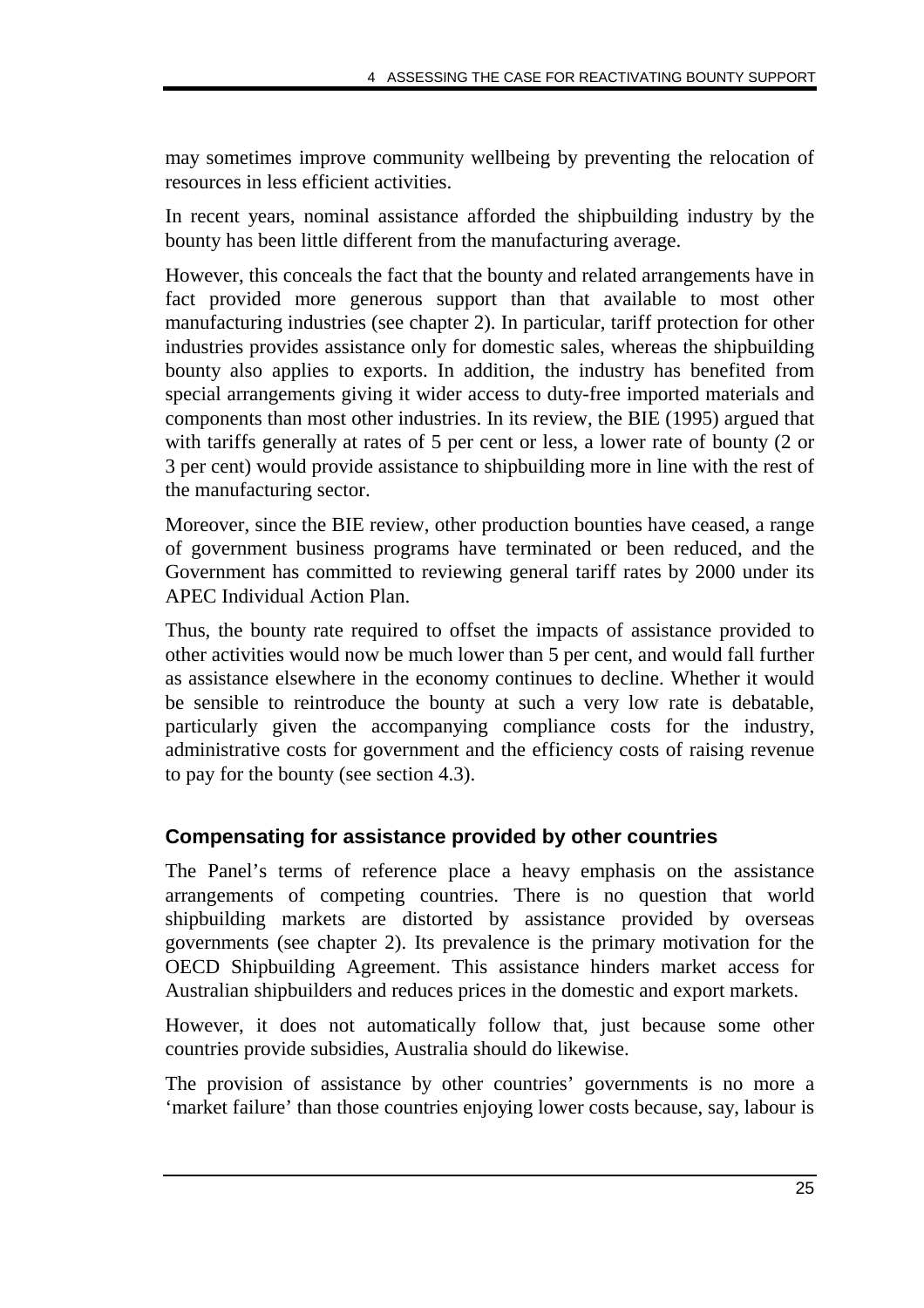cheaper. In effect, the subsidised world price — provided it continues — sets the opportunity cost for Australia of devoting resources to shipbuilding.

Moreover, for a small country like Australia, a general policy of compensating industries for the effects of overseas assistance across all traded goods would be financially unsustainable. It would be less financially demanding for Australia to be selective and only compensate particular industries, such as shipbuilding. However, this would simply penalise other efficient Australian industries.

Thus, a better policy will generally be to seek to have other countries' assistance removed through multilateral arrangements (such as the OECD Shipbuilding Agreement) and, in the interim, use our resources to the best possible advantage in the constrained environment. A more detailed explanation of the reasoning underlying this approach is provided in the Commission's latest annual report (IC 1997).

That said, there may be a case for short-term support if foreign subsidies are temporary and expected to be in place for less than the industry's investment horizon. In such cases, assistance may avoid the 'double adjustment' costs which may otherwise be incurred. The decision would rest on weighing the cost of providing the support against the benefits from avoiding the transitional costs.

But 'corrupt' prices and the underlying subsidies to shipbuilders are longstanding. Moreover, given the slow progress with the Shipbuilding Agreement — negotiations commenced in 1989 — and the continuing doubts regarding ratification by the United States, these distortions could conceivably remain for some time yet.

In any event, Australia has already terminated bounty assistance for new vessels. Hence, decisions on the future scale of activity in the industry may already have been taken on the basis of no bounty support. This raises the question of whether reintroduction of the bounty may be too late to avoid any double adjustment costs.

Similar considerations suggest that any decision to further delay termination of current support measures for the Australian shipbuilding industry should not be conditional on what other countries do. Waiting for other countries to act could make sense only if it encouraged others to reduce their subsidies faster and sooner. This does not seem likely, as Australia is a small player in the international shipbuilding industry (see box 4.1). And even if it did encourage quicker action overseas, the benefits would need to be weighed against the costs to Australia of continuing assistance to the shipbuilding sector.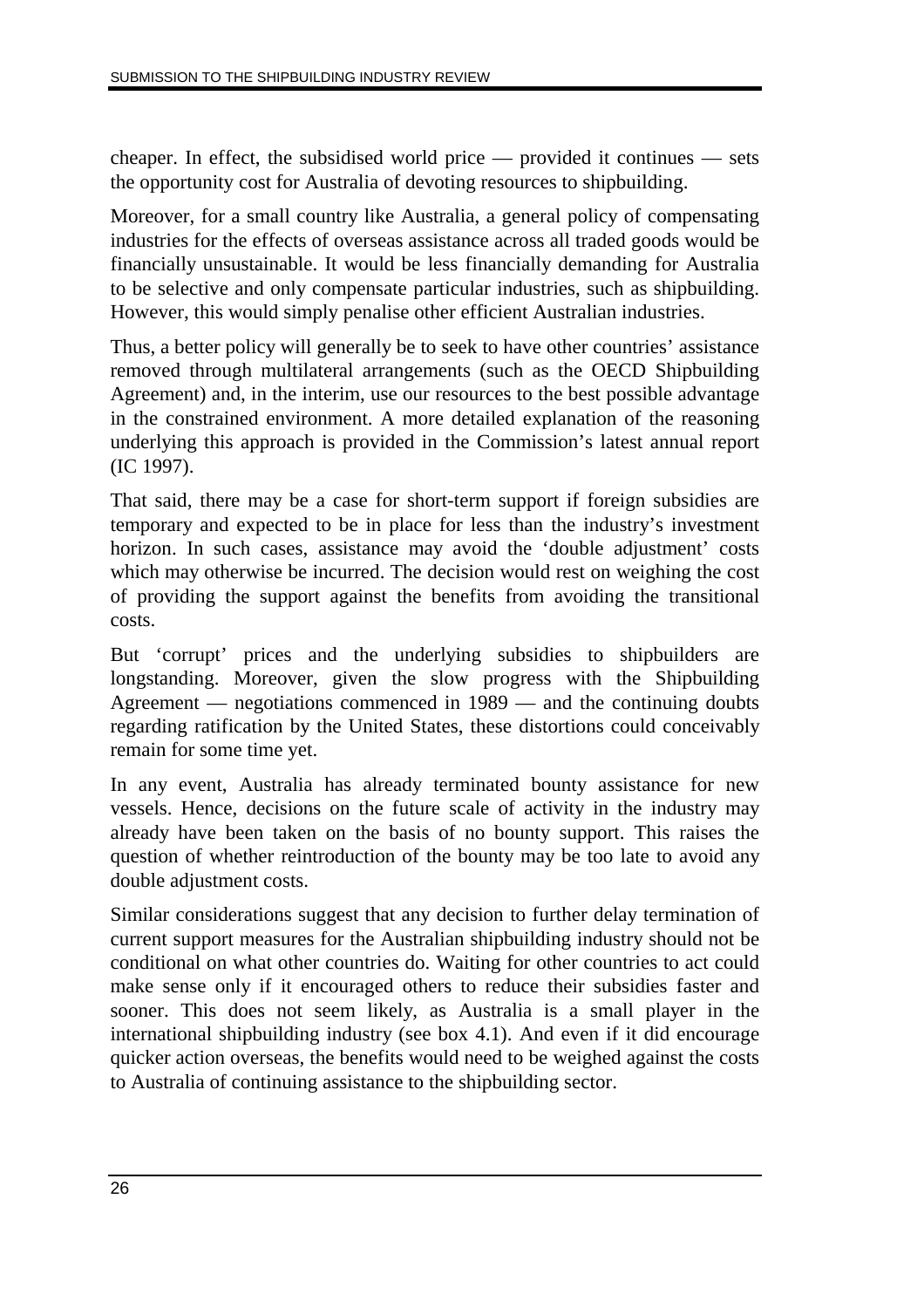#### Box 4.1: **'Reciprocity' in assistance reductions**

One argument which has gained currency in the assistance debate is that Australia should only reduce its assistance further if, and when, other countries reduce theirs. Some advocates of 'reciprocity' also argue that Australia could do better by using its remaining assistance as 'negotiating coin' in trade reform deals with other countries.

It is conceivable that some hypothetical negotiated outcomes could produce a better result for Australia than if it were to continue to reduce trade barriers unilaterally. A deal which gave preferential access to Australia's car market to Japan and South Korea in return for preferential access to their highly protected agricultural commodity markets is one example. Because Japan and South Korea are efficient car makers, giving them preferential access to our market would provide much the same gains for Australian consumers and pressure for efficiency improvements in our car industry as reducing tariffs against all countries. And as an efficient primary producer, preferential access to the Japanese and South Korean commodity markets could see Australia capture considerable market share at the expense of other exporters.

But the likelihood of such deals also needs to be considered. The international experience has been that smaller trading nations possess limited bargaining power. This suggests that, in any practical sense, Australia may well be limited to sector-by-sector deals with other small trading nations. The potential benefits from such deals would be commensurately smaller. Yet the costs of compromising the domestic reform program may remain largely the same.

Moreover, the form of support to the shipbuilding industry in Australia and overseas makes it even less likely that worthwhile deals could be struck. The negotiating coin argument is usually couched in tariff terms. Hence, a deal would involve securing better access in export markets in return for reducing barriers to the negotiating partner in the domestic market. But in the shipbuilding industry, our negotiating coin (and that of many other countries) is a production subsidy (bounty). Removing these subsidies on exports to particular markets as part of a negotiated deal would reduce competitiveness against all competitors in those markets, not just the negotiation partners. Thus, such deals could leave the participants even more exposed to the effects of subsidies from third countries.

These considerations underscore the rationale for a multilateral approach to reform as reflected in the OECD Shipbuilding Agreement. However, this is not to deny the benefits to Australia from separate unilateral reform (see text).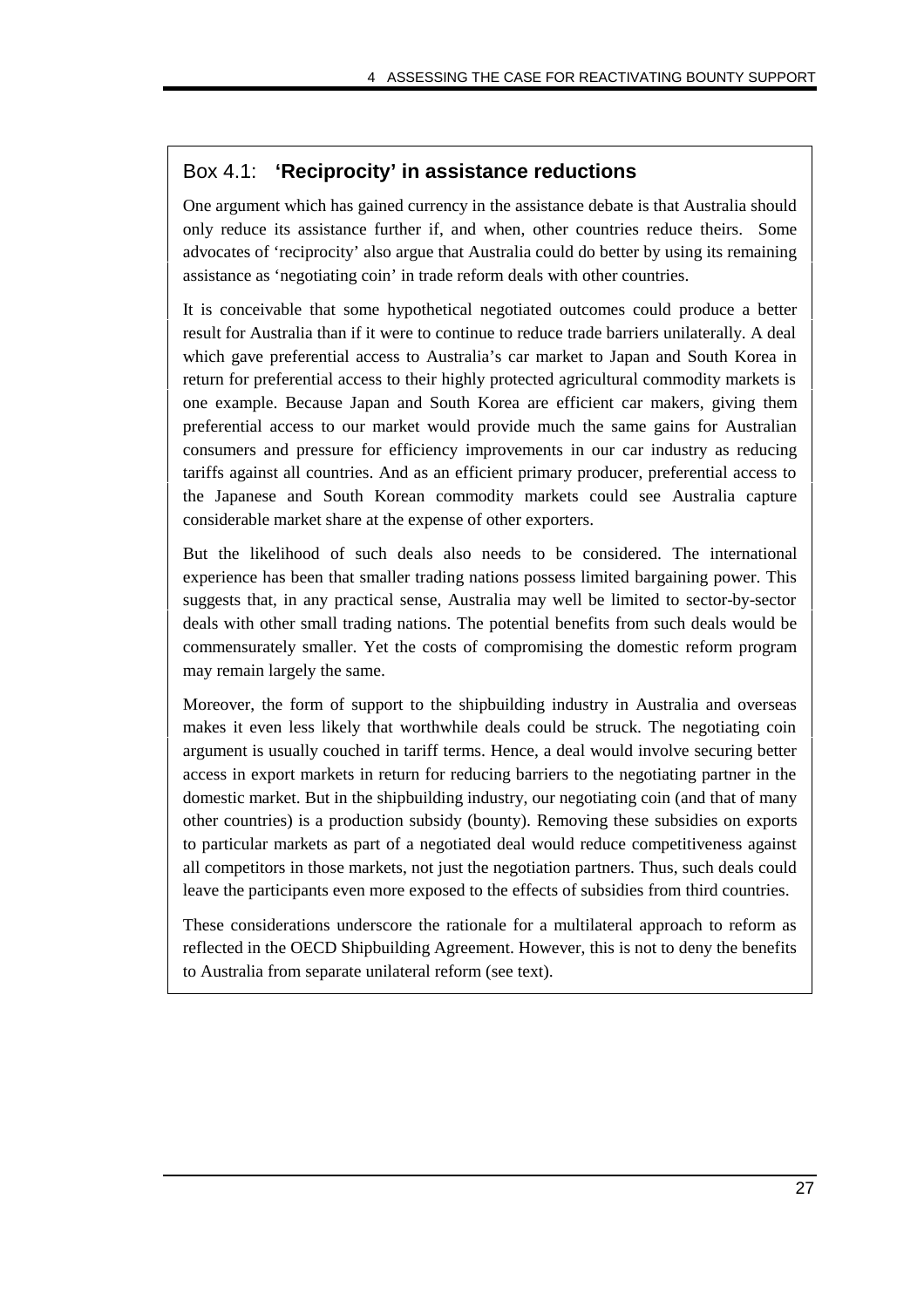More generally, the Commission notes that, for the economy as a whole, domestic assistance reform has a much greater impact than trade liberalisation by other countries, even with the much lower tariff rates now applying in Australia. For example, more than four-fifths of the estimated gains to Australia from trade liberalisation in APEC come from domestic reform (IC 1997). Hence, waiting for other countries to liberalise generally serves to delay the (larger) benefits that flow from unilateral action at home.

#### **Externalities**

Virtually all economic activities have flow-on effects for other activities. Many of these flow-ons are positive. Others are not, but are still widely accepted as desirable outcomes of the competitive market process. For example, the entry of a new firm to an industry will increase competition for other firms, and may even result in some closing down. However, the community usually gains through access to cheaper and/or higher quality products. Importantly, in such cases, the benefits and costs are reflected in market outcomes, with the new firm succeeding only if it offers products which are better value for money.

Sometimes, however, the activities of a firm or industry have effects on others which are not properly reflected in market transactions. Without government intervention, these 'externalities' or 'spillovers' can lead to under- or overprovision of the activity concerned. Research and development (R&D) is the prime example of an activity with substantial positive externalities and for which significant government support is warranted (IC 1995c).

But apart from R&D, the Commission considers that the externality rationale for government assistance is typically overstated.

In this context, externalities are often confused with economic *multipliers* generated by an activity. Multipliers are summary measures of linkages between activities: for instance, the number of jobs that an expansion in shipbuilding exports will create in supplier industries. But if this induced activity involves bidding resources away from other industries, then there will be offsetting negative multiplier effects — such as reduced job opportunities in those industries. That is, all activities (and alternative uses of government funds) have multiplier effects. This is why assessment of the shipbuilding bounty must have regard to its effects on the economy as a whole, rather than simply on the shipbuilding and supplier industries.

The Review of Business Programs (Mortimer Review) (1997) also sought to extend the definition of externalities beyond the conventional interpretation. In particular, it applied the concept to policy actions by foreign governments which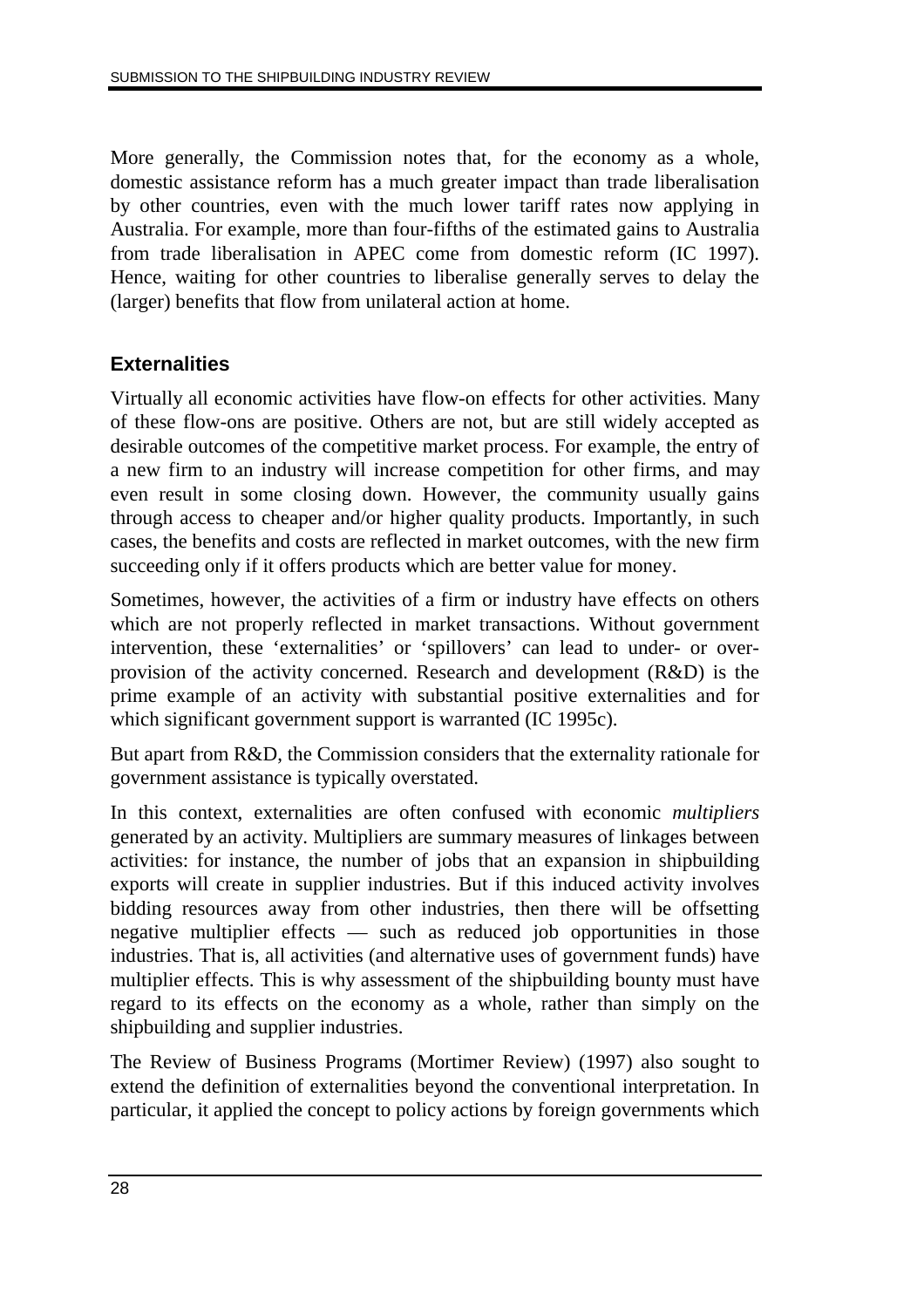are detrimental to Australian industries. However, for the reasons explained above, assistance provided by overseas governments is not a compelling rationale for the Australian Government to do likewise.

An externality argument of potential relevance to shipbuilding is that the industry's export success may contribute to developing export markets for other activities. Clearly, some pioneering firms may help to establish Australia's reputation in overseas markets and provide market intelligence to other local firms.

However, to justify the bounty on these grounds, the Panel would need to demonstrate that such spillovers:

- apply to all shipbuilding exports otherwise a bounty on all exports would be an inefficient mechanism to address the spillovers;
- are of benefit to other industries if not, the spillovers would be internal to the shipbuilding industry and could be addressed, for example, by an industry levy to fund export market development;
- are sizeable; and
- are not addressed by more widely available export programs.

Similar tests would also be applicable to any argument that shipbuilding provides technological spillovers for other industries. That is, the Panel would need to establish that shipbuilding is R&D-intensive and produces new technologies of substantial benefit to other industries. Moreover, it would also need to establish why general government support for R&D (such as the 125 per cent tax concession and the START program) would not address any such spillovers. The Commission notes that, in its review, the BIE (1995, p. 42) specifically rejected any externality argument in relation to the shipbuilding industry:

It has not been suggested by the shipbuilding industry that it provides external benefits to other industries, nor have we found any evidence that it does so on a significant scale. It is an efficient and technically advanced industry but it is not an R&D-intensive industry of the kind that is likely to produce new technologies that will be of significant benefit to other industries. And the basic skills in the industry — in engineering and design, metal-working, project management and business management — do not distinguish it in any significant way from many other manufacturing industries in Australia.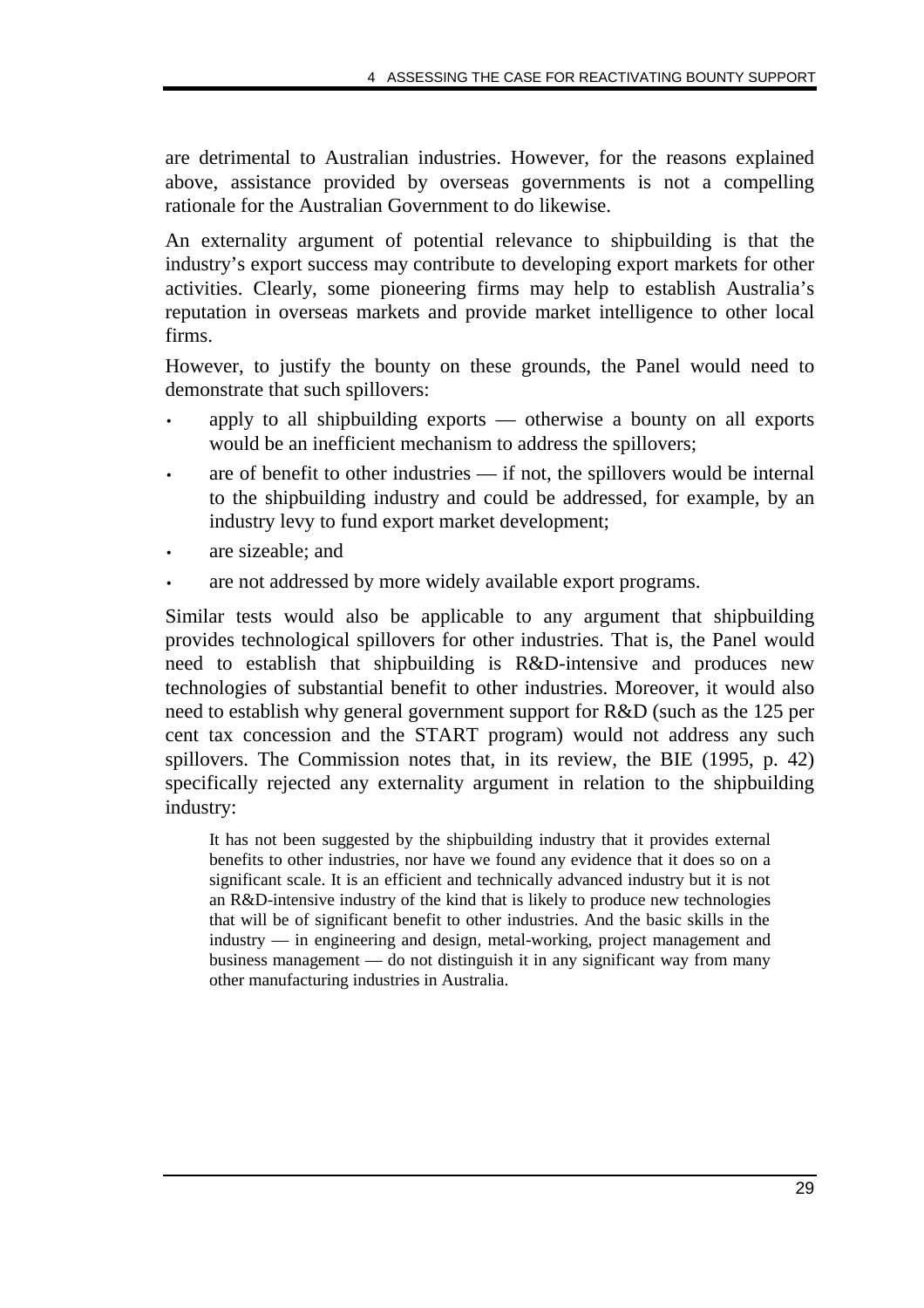#### **Other rationales**

#### Catalyst for change

Government support is often seen as having a catalytic role in improving an industry's performance. According to this argument, well-targeted support can encourage firms to participate in export markets and to adopt up-to-date technology and better management practices.

As discussed in chapter 2, during the 1980s, the shipbuilding industry transformed from one with a focus almost entirely on domestic markets to one heavily oriented towards exports. The extension of the bounty in 1984 to cover vessels built for export no doubt facilitated this transition, particularly given the significant rate of bounty payments at that time.

But any role for the bounty as a catalyst for change could not continue to have force indefinitely. Indeed, in recent years, the industry has increased its export orientation even as its assistance has fallen to much lower levels. Australian shipbuilders are now strong players in niche markets, with exports accounting for more than 90 per cent of lightweight vessels completed in 1996–97. To a large extent, the industry's success has been founded on innovative design and the latest technology. It would therefore seem difficult to argue that a bounty of 5 per cent is still required for catalytic reasons.

#### Regional development

Another possible justification for ongoing bounty support is as a means to promote regional development.

In 1996–97, more than half of total bounty payments went to shipbuilders in Perth, with a single producer in Hobart receiving almost 40 per cent. Only 2 to 3 per cent of bounty payments assisted shipbuilding outside the capital cities.

Moreover, even in Hobart, the amounts involved (bounty payments of around \$9 million in 1996–97) must be viewed in the context of a regional economy of some \$4 billion. And while unemployment in Tasmania continues to exceed the national average, the shipbuilding industry accounts directly for just 0.2 per cent of the State's employment.

Further, because the bounty is payable to all qualifying shipbuilders irrespective of location, it is inevitably an imprecise and uncertain way of helping particular regions. Therefore, if the government does wish to support particular shipbuilding regions, the Panel would need to explain why this would not be better pursued through explicit regional development measures rather than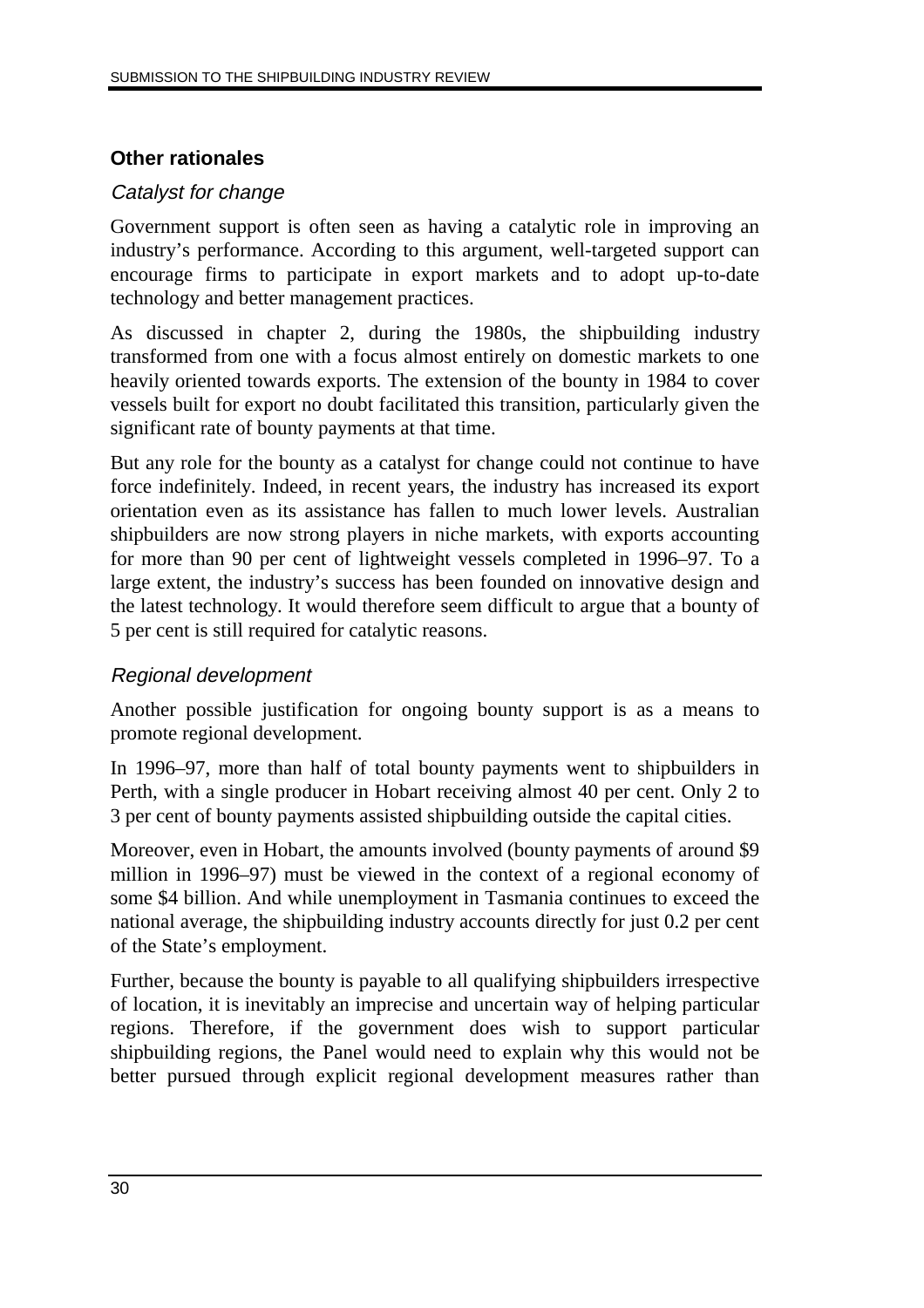through a general, and therefore non-targeted, subsidy to shipbuilding production.

# **4.3 Further considerations**

The above discussion points to some substantial threshold questions that the Panel should consider in assessing whether there is a case for further government assistance to the shipbuilding industry. Central to such an assessment would be establishing a compelling rationale for support and substantiating net benefits to the economy as a whole from any assistance provided. Addressing these questions would accord with the preferred approach of the Mortimer Review that business programs must address market imperfections and provide demonstrable net economic benefits.

Several additional issues are relevant to the assessment:

- *Other government assistance:* Does the industry's access to more general government programs such as EFIC, and to State government assistance, address any perceived rationale for assisting shipbuilding?
- *Administrative and compliance costs:* Analysis in the Commission's latest inquiry into book printing (IC 1996) suggested that the benefits from the book bounty were substantially offset by its administrative and compliance costs. This may be less of a problem for the shipbuilding bounty, given the much smaller number of claimants and the higher average payment. But it would become increasingly important at lower bounty rates.
- *Costs of raising government revenue:* As noted earlier, the additional tax revenue necessary to pay for the bounty is an impost on other sections of the community. But this impost is not simply a transfer to the shipbuilding industry from other taxpayers. Raising taxes also has efficiency costs. For example, the Commission's microeconomic reform stocktake (PC 1996) reports evidence that the efficiency costs of revenue raising via income tax could be more than 20 cents for each dollar raised.

In summary, even if specific support for shipbuilding can be justified in principle, it should only proceed if the underlying problem is not already addressed by other programs and if the potential efficiency gains are greater than the efficiency costs of administration, compliance and financing.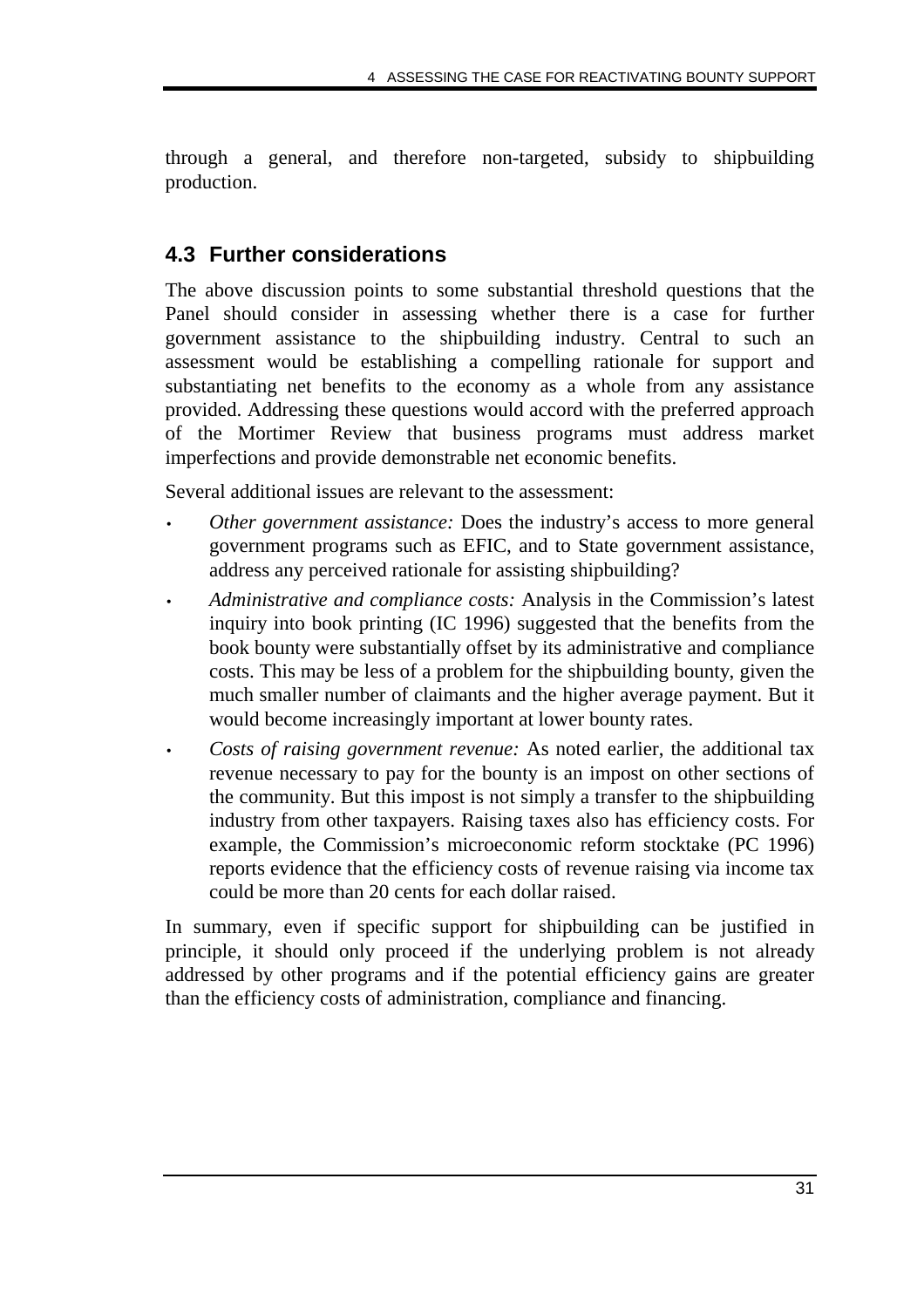## **4.4 Transitional assistance issues**

In the event of implementation of the OECD Shipbuilding Agreement and Australia's accession to it, the Panel has been asked to consider whether transitional arrangements are warranted and to report on possible options.

Transitional arrangements could involve some form of adjustment assistance or a further period of specific support to shipbuilding, such as a (further) *temporary* extension of the bounty. The Shipbuilding Agreement automatically permits some forms of adjustment support — for example, assistance to redundant workers. But for forms of assistance not generally permitted — for example, subsidies — such provision would have to be negotiated as part of Australia's accession to the Agreement.

In its industry inquiries and annual reports, the Commission has argued that there will be circumstances where specific adjustment measures are warranted on efficiency and/or equity grounds. It has therefore typically recommended phased rather than abrupt assistance reductions, particularly where initial assistance levels are high.

However, a number of factors militate against the provision of adjustment assistance for the shipbuilding industry:

- With the Shipbuilding Agreement being concluded in 1994, the industry has had a long period of notice about Australia's possible accession.
- Provided the Agreement is effective, the removal of subsidies would lead to higher vessel prices. For Australian shipbuilders, these price increases could quite possibly more than offset the removal of the bounty.
- The Australian industry has already had a generous phasing program for its bounty assistance. Reductions in the bounty have been proceeding since 1988. Moreover, the industry was put on notice then that the bounty would cease no later than 1995. But, despite the termination of all other bounty assistance, shipbuilders have already benefited from three reprieves during the 1990s (see chapter 2).
- The level of assistance provided by the bounty is now much lower than a decade ago. The adjustment pressures facing the industry from the removal of the bounty should therefore be much more manageable. Indeed, in terms of the industry's competitiveness, the bounty would seem to be relatively insignificant when compared with non-price factors such as advanced design and leading-edge technology.
- Shipbuilders would continue to have access to support through EFIC's export credit arrangements, which are consistent with the Shipbuilding Agreement.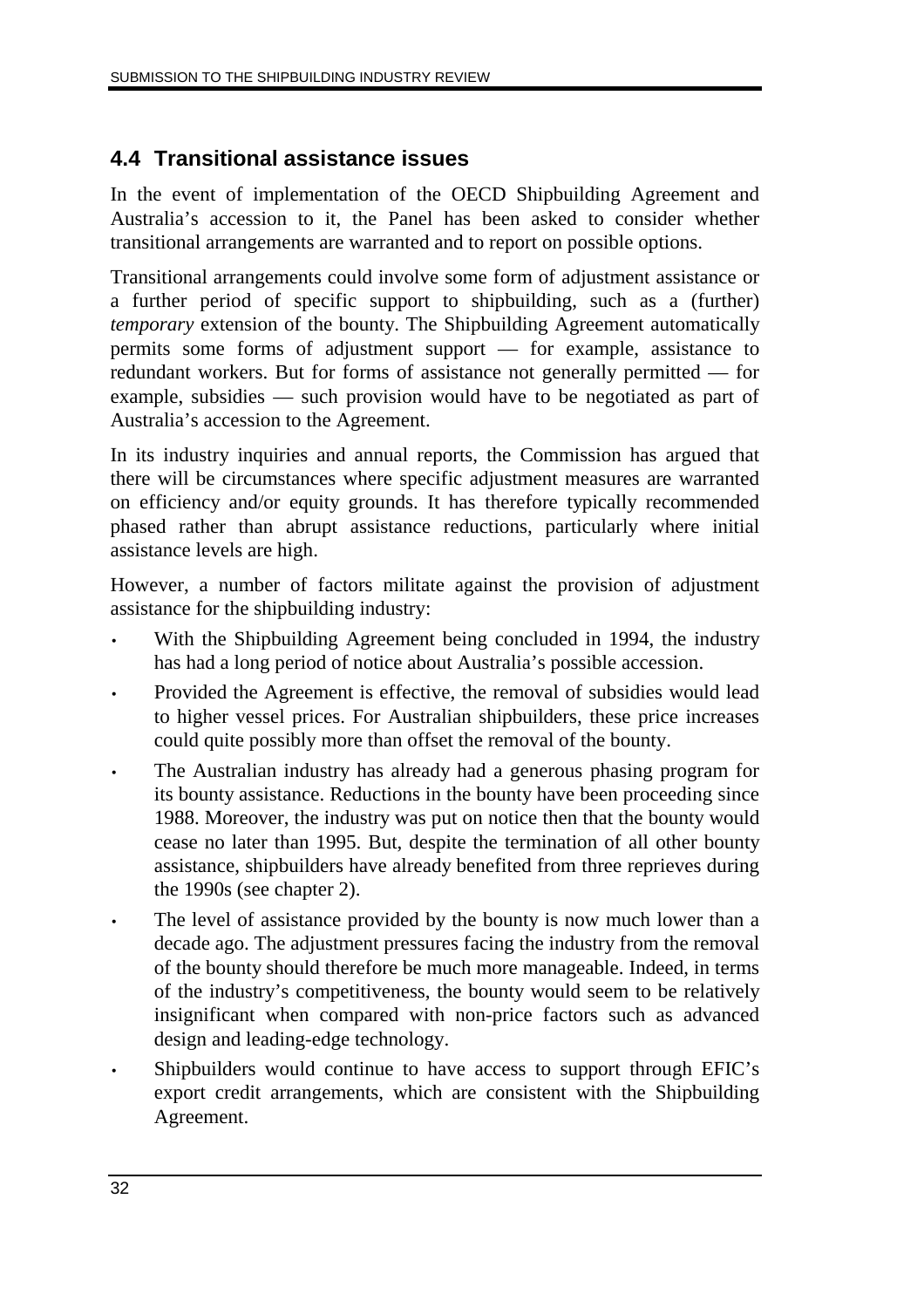Any retrenched workers in the industry would have access to general retraining programs and support.

Having regard to similar considerations, the BIE review (1995, p. 42) rejected the case for specific adjustment assistance for the shipbuilding industry:

Given that the light-weight/high-speed industry has been growing strongly for at least a decade, and that it has good prospects for growth in the foreseeable future, it cannot be argued that assistance is required to ease problems of adjustment to declining competitiveness. That thinking partly motivated the introduction of the original export bounty scheme, specifically, to assist the process of restructuring and structural adjustment in the traditional steel-based shipyards. But that process is now behind us, and, in any event, it was the new light-weight/highspeed industry that gained most from the scheme and there is virtually no continuity between the new and old industries.

In any event, for new orders, the industry is already operating in a bounty-free environment. Given this, a decision to provide specific adjustment assistance would represent a significant policy reversal. It could also provide a windfall gain to firms which have already adjusted their operations to reflect the end of bounty support.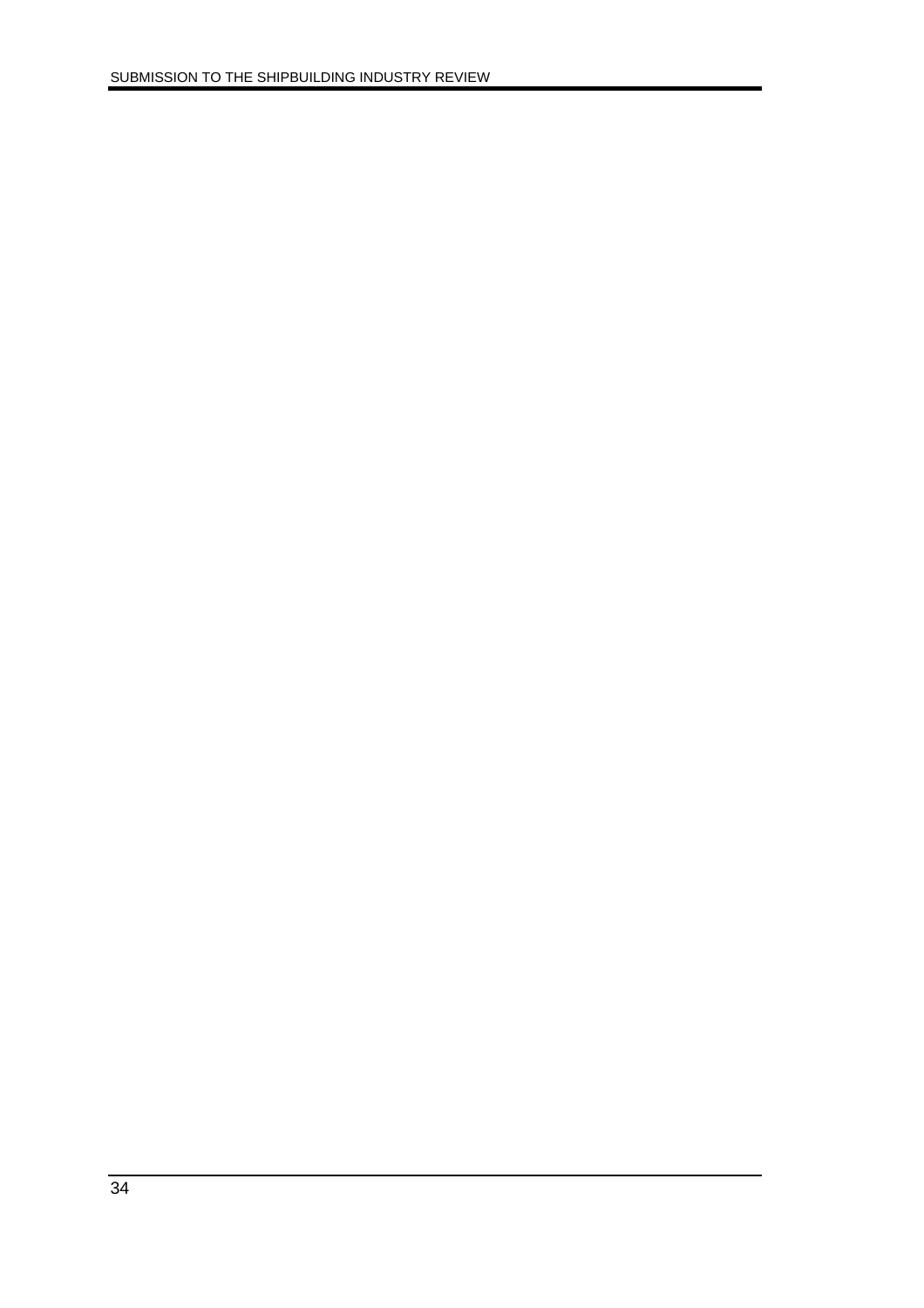# **REFERENCES**

- ABS (Australian Bureau of Statistics) 1997, *Manufacturing Industry, Australia 1995–96*, Cat. No. 8221.0.
- ACS (Australian Customs Service), *Bounty Acts Return for Parliament*, various issues.
- BIE (Bureau of Industry Economics) 1995, *Review of the Shipbuilding Bounty*, Occasional Paper 25, AGPS, Canberra.
- Button, Senator J, (Minister for Industry, Technology and Commerce) 1988, 'Shipbuilding recovery reflected in new industry arrangements', *Media Release*, 28 November.
- Commonwealth of Australia 1992, *The Shipbuilding Industry: In the Wake of the Bounty*, Report by the House of Representatives Standing Committee on Industry, Science and Technology, AGPS, Canberra.
- DIC (Defence Industry Committee) 1995, *The Australian and New Zealand Ship Construction and Repair Industry*, AGPS, Canberra.
- DIST (Department of Industry, Science and Technology) 1994, *Australian Shipbuilding Industry*, AGPS, Canberra.
- DIST (Department of Industry, Science and Tourism) 1997, *State of Play, Australian Shipbuilding Industry, Registered Shipbuilders Survey, 1996–97*, AGPS, Canberra.
- DFAT (Department of Foreign Affairs and Trade) 1995, 'Cairns Group to set new agricultural trade liberalisation agenda', *Media Release*, 27 May.
- 1997, 'Cairns Group pushes for further free trade', *Media Release*, 4 June.
- EFIC (Export Finance and Insurance Corporation), *Export Finance for Ship Construction*, brochure.
- *Export Finance for Ships Exports*, brochure.
- GATT (General Agreement on Tariffs and Trade) 1994, *Trade Policy Review: Australia 1994*, Volume II, Geneva.
- IAC (Industries Assistance Commission) 1988, *Ships, Boats and Other Vessels*, Report No. 414, AGPS, Canberra.